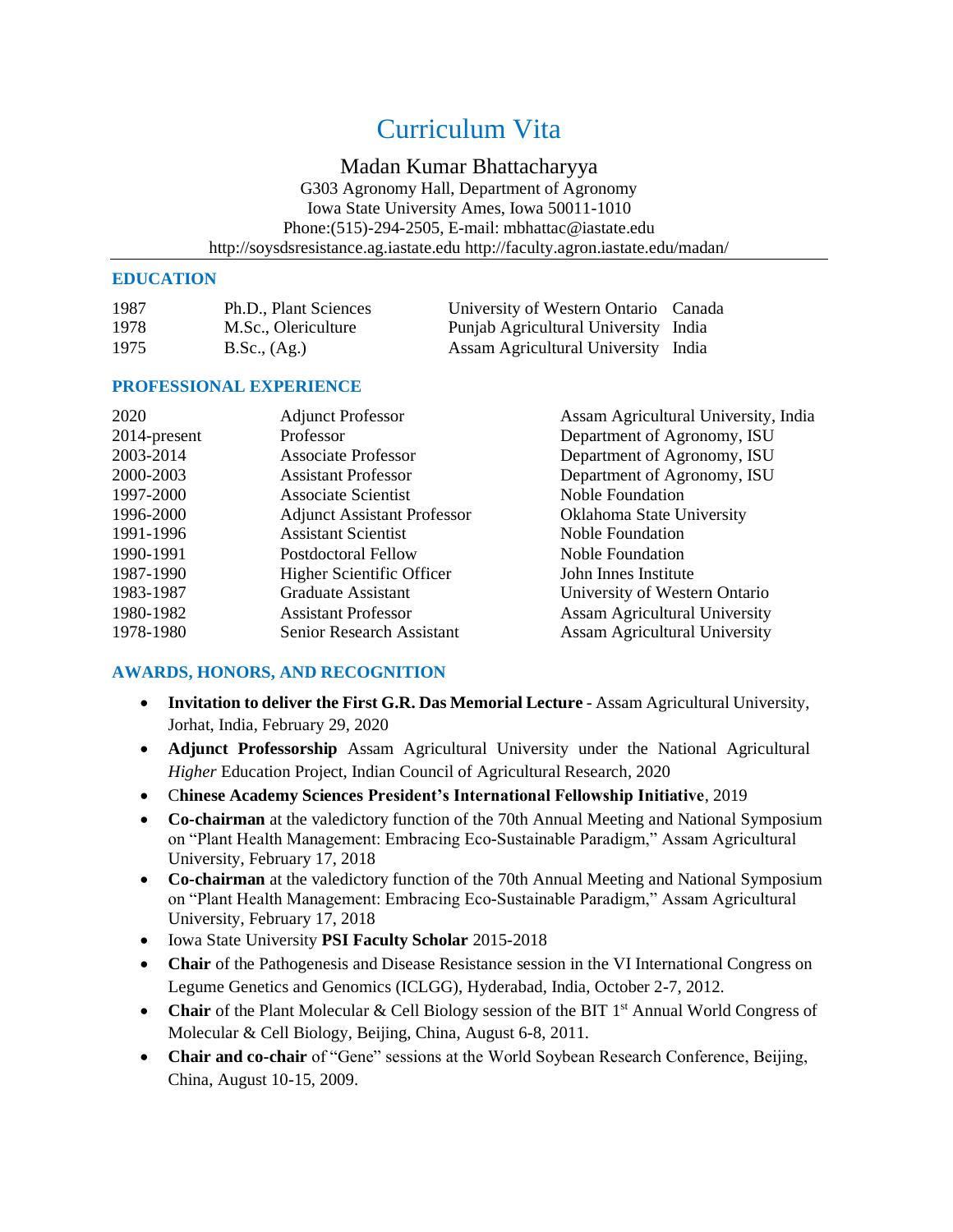- **Member** of the Sudden Death Syndrome/Plant Health Initiative Website Steering Committee, 2012 - 2014.
- **Ruth Horner Arnold Fellowship** for obtaining the highest rank among the first year graduate student doing research in the field of mycology in the University of Western Ontario, London, Canada, 1983.
- **Canadian Commonwealth Scholarship**, highly competitive scholarship, awarded by Canadian Government to carry out graduate studies in Canada, 1983-1987.
- **International Development Association Fellowship**, highly competitive fellowship, to carry out master's degree in Punjab Agricultural University, India, 1975-1978.
- **University Gold Medal** for obtaining the highest rank among the students who completed B.Sc. (Agriculture) in Assam Agricultural University, India, 1975.
- **ICAR Scholarship**, a competitive national merit scholarship, awarded by Indian Council of Agricultural Research for under graduate study leading to B.Sc. (Agriculture) in Assam Agricultural University, 1971-1975.

# **TEACHING EXPERIENCE**

Bhattacharyya taught Plant Genetics (Agron527) from 2002-2011 and teaches Applied Molecular Genetics & Biotechnology (Agron524) courses to graduate students from 2012 -. Taught undergraduate and graduate students of the Assam Agricultural University on "Recent Advances in Plant Breeding" in February of 2020.

# **EDITORIAL BOARD MEMBER/ASSOCIATE AND GUEST EDITOR**

- Editorial Advisors BMC Plant Biology, 2017 –
- Review Editor Crop Biology and Sustainability, Frontiers in Chemistry, 2014 –
- Associate Editor BMC Genomics, 2010 -
- Associate Editor BMC Plant Biology, 2009 2017
- Editorial Board member Molecular Biotechnology, 2008 2017
- Guest Editor 2021 "Genetic Basis of Soybean Disease Resistance" in the journal Agronomy (ISSN 2073-4395).

# **PANEL MEMBER**

- Genome Canada Genomic Applications Partnership Program 2019 2020.
- USDA-ARS Plant Genetic Resources, Genomics, and Genetic Improvement National Program. Plant Metabolism and Pathways Panel Member. January 19, 2018.
- NSF Panel Member, Physiological and Structural Systems Cluster, April 30 May 1, 2015
- Plant Health and Production and Plant Products, USDA-NIFA FY2014 contacted by panel manager to serve the panel; but declined because of conflict of interest.
- Biol. of Plant Microbe-Assoc. NRICGP-USDA, FY2000
- Plant Genome program NRICGP-USDA, FY1997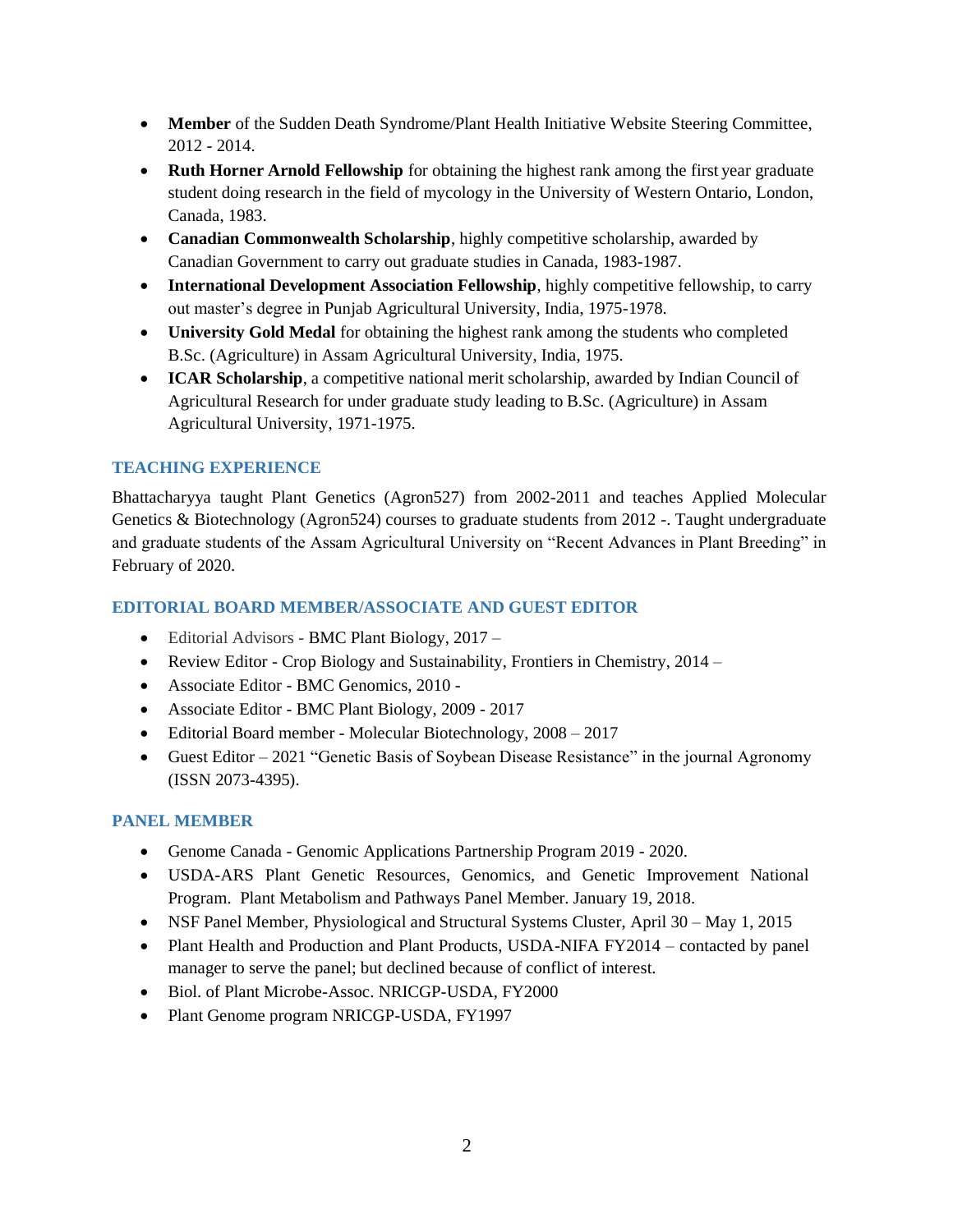## **PATENT AWARDS AND INVENTIONS**

- 7. **Bhattacharyya, M.K.** (2007) "*Rps1*-k Gene Family, Nucleotide Sequences, and Proteins." U.S. Patent No. 7,256,323 - Issued 8/14/2007.
- 6. **Bhattacharyya, M.K.** (2010) "*Rps1*-k Nucleotide Sequence and Proteins." Patent number 7,696,410 - Issued 4/13/2010.
- 5. **Bhattacharyya, M.K.** (2011) "Metacaspase II in Engineering Soybean for Disease Resistance." Patent number 7,943,825 - Issued 5/17/2011.
- 4. **Bhattacharyya, M.K.**, Li, S. (2012) "Compositions and Methods for Enhancing Disease Resistance in Plants." US Patent 8,173,794 - Issued 5/8/2012.
- 3. **Bhattacharyya, M.K.**, Sumit, R., Sahu, B.B. (2018) Arabidopsis Nonhost Resistance Gene(S) And Use Thereof to Engineer Disease Resistant Plants. U.S. Patent No. 10,045,499 – Issued 8/14/2018
- 2. **Bhattacharyya, M.K.**, Singh P., Kambakam S. (2018) Arabidopsis Nonhost Resistance Gene(s) and Use Thereof to Engineer SDS Resistant Plants. U.S. Patent No. 10,087,462– Issued 10/2/2018.
- 1. **Bhattacharyya, M.K.**, Ngaki, M. (2018) Glycine max Resistance Gene(S) And Use Thereof to Engineer Plants with Broad-Spectrum Resistance to Fungal Pathogens and Pests. U.S. Patent No. 10,087,461 – Issued 10/2/2018

## **PATENT APPLICATION PENDING**

1. **Bhattacharyya, M.K.**, and Wang B. (2016) Identification of Peptides Binding to FvTox1 Involved in SDS Disease Resistance in Soybean. U.S. Appl. No. 62/430,047 – Filled 12/05/2016

### **GERMPLASM**

- 1. Cianzio, S.R., Lundeen, P., Rivera-Velez, N., Gebhart., G. K., Molen, Van Der and **Bhattacharyya**, **M.K.** Soybean Germplasm Line AR10SDS (formerly identified as AR03-163008) ISURF #03624.
- 2. Cianzio, S.R., Gebhart, G., Rivera-Velez, N., Lundeen, P., and **Bhattacharyya**, **M.K.** Soybean Variety IAR3001 Phyto/SCN Experimental Designation A95-684043BC Rps8. ISURF # 03712.
- 3. Cianzio, S.R., Lundeen, P., Rivera-Velez, N., Gebhart., G. K., Molen, Van Der and **Bhattacharyya**, **M.K.** Soybean Germplasm Line AR11SDS/SCN ISURF Docket # 03999.

#### **GRANT AWARDS**

Total extramural grant award from 2000 to 2021 is \$11,184,189 from 68 awards.

#### **CURRENT GRANT AWARDS**

- 2020-2023 **Bhattacharyya M.K.** Identification of high yielding sudden death syndrome and *Phytophthora* resistant soybean lines and molecular markers for improving disease resistance in soybean. United Soybean Board. 2020-2023; \$330,000
- 2018-2021 **Bhattacharyya M.K.** Stacking four plant genes to provide durable and enhanced SCN and SDS resistance in soybean. Iowa Soybean Association. 2018-2021; \$277,030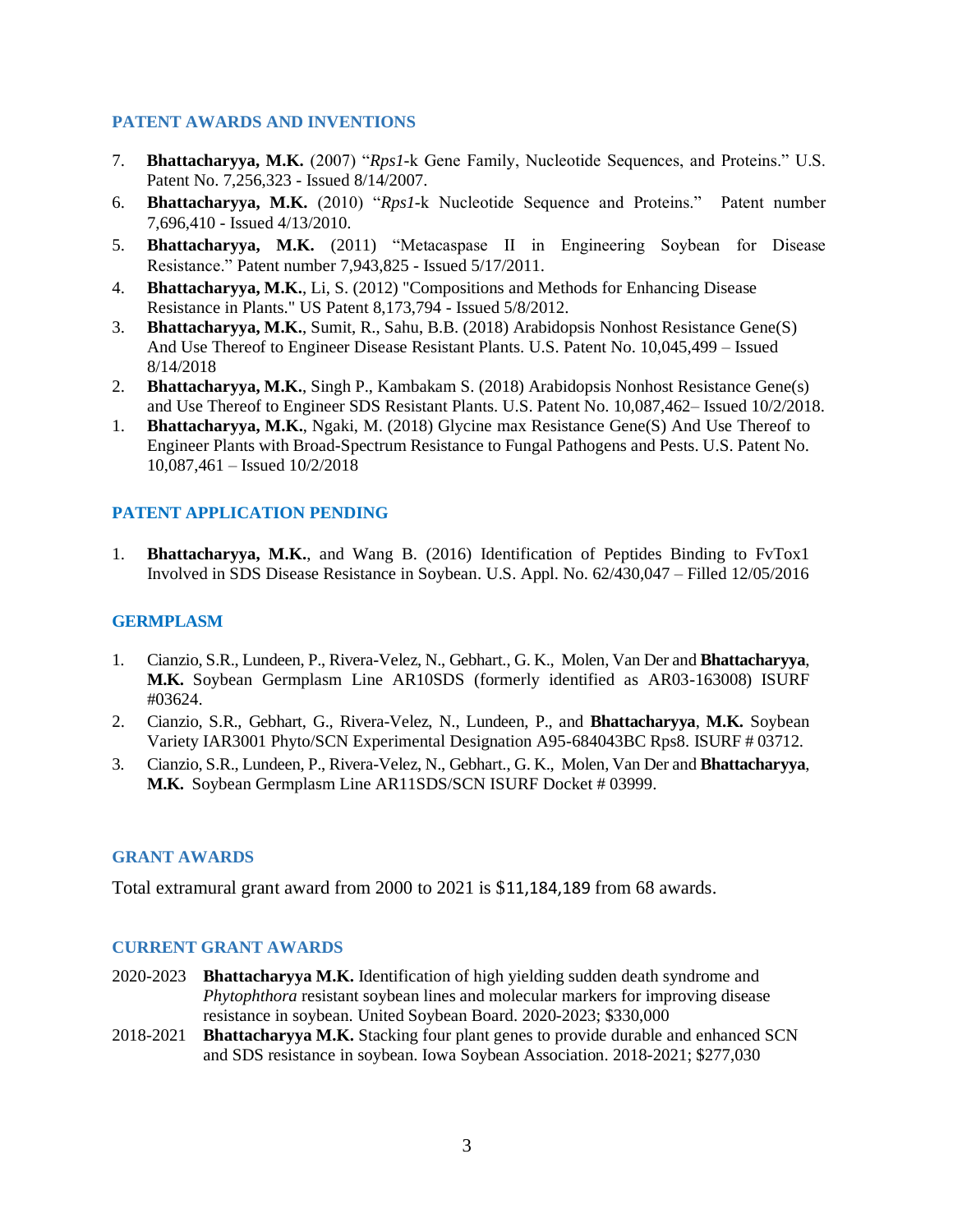#### **SELECTED PAST GRANT AWARDS**

- 2013-2018 **Bhattacharyya M.K. and 14 co-PIs from five institutions.** Transgenic approaches in managing sudden death syndrome in soybean. USDANIFAAFRI. 2013-2018; \$5,358,680
- 2015-2018 **Bhattacharyya M.K.** Predictive phenomics for developing climate resilient crop plants. Plant Sciences Institute, Iowa State University. 2015-2018; \$225,000.
- 2009-2011 **Bhattacharyya M.K. and two co-PIs.** Sequencing the *Fusarium virguliformae* genome. SRDC & ISA. 2009-2011; \$214,050.
- 2008-2010 **Bhattacharyya M.K.** Isolation and characterization of FvToxin1-interacting soybean proteins. Syngenta. 2008-2010; \$168,822.
- 2007-2012 **Bhattacharyya M.K.** Nonhost resistance for engineering disease resistance. CPBR. 2007- 2008; 2009-2012; \$182,442.
- 2001-2003 **Bhattacharyya M.K.** Signal transduction in the expression of disease resistance in soybean. NRICG-USDA. 2001-2003; \$160,000.

#### **PUBLICATIONS (Peer reviewed Journal Articles)**

[Google Scholar Citations 7,761](https://scholar.google.com/citations?user=ZSvP6SsAAAAJ&hl=en) and h-index 38 on March 30, 2021

<https://scholar.google.com/citations?hl=en&user=ZSvP6SsAAAAJ>

#### \*Communicating author

- 97. Li, S., Hanlon, R., Wise, H., Pal, N., Brar, H.K, Liao, C., Gao, H., Perez, E., Zhou, L.C., Tyler, B.M. and **Bhattacharyya, M.K.\*** (2021) Interaction of *Phytophthora sojae* effector Avr1b with E3 ubiquitin ligase GmPUB1 is required for recognition by soybeans carrying resistance loci *Rps*1-b and *Rps*1-k. *Frontiers in Plant Science - Plant Pathogen Interaction*, to be submitted.
- 96. Sahu, B.B., Kambakam, S., Kandel, D.R., Ngaki, M., Singh, P., Sultan, E., Parween, D., Agarwal, M.K. and **Bhattacharyya, M.K.\*** (2021) Arabidopsis nonhost resistance *AtBLH2* gene enhances disease resistance in transgenic soybeans. *Plant Physiology*, to be submitted.
- 95. Ngaki, M., Sahu, B.B., Kambakam, S., Kandel, Parween, D., Agarwal, M.K. and **Bhattacharyya, M.K.**\* (2021) An Arabidopsis vesicle-associated membrane protein confers nonhost immunity and enhances disease resistance in soybean. *Plant Physiology*, to be submitted.
- 94. Sahu, B.B., Kambakam, S., Kandel, D.R., Ngaki, M., Singh, P., Sultan, E., Parween, D., Agarwal, M.K. and **Bhattacharyya, M.K.\*** (2021) *PSS21* encoding AtOSA1 confers nonhost immunity against the soybean and rice pathogens and overexpressed *PSS1* enhances disease resistance in soybean. *Plant Physiology*, to be submitted.
- 93. Liu, M., Li, S., Swaminathan, S., Lundeen, P., Gebhart, G., McCabe, C. E., Sahu, B. B., Leandro, L.F., Cardinal, A.J., **Bhattacharyya, M.K.,** Song, Q., Walker, D.R. and Cianzio, S.R.\* (2021) Registration of two soybean germplasm lines, AR15-259039 and AR15-359045, containing a novel rust-resistant gene. *J. Plant Registrations*, to be submitted.
- 92. Sahoo, D.K., Hegde, C., **Bhattacharyya, M.K.\*** (2021) Investigation of Arabidopsis natural variants revealed that cold tolerance is governed by a number of genes including NB-LRR genes encoding receptor proteins. *Plant Cell,* to be submitted.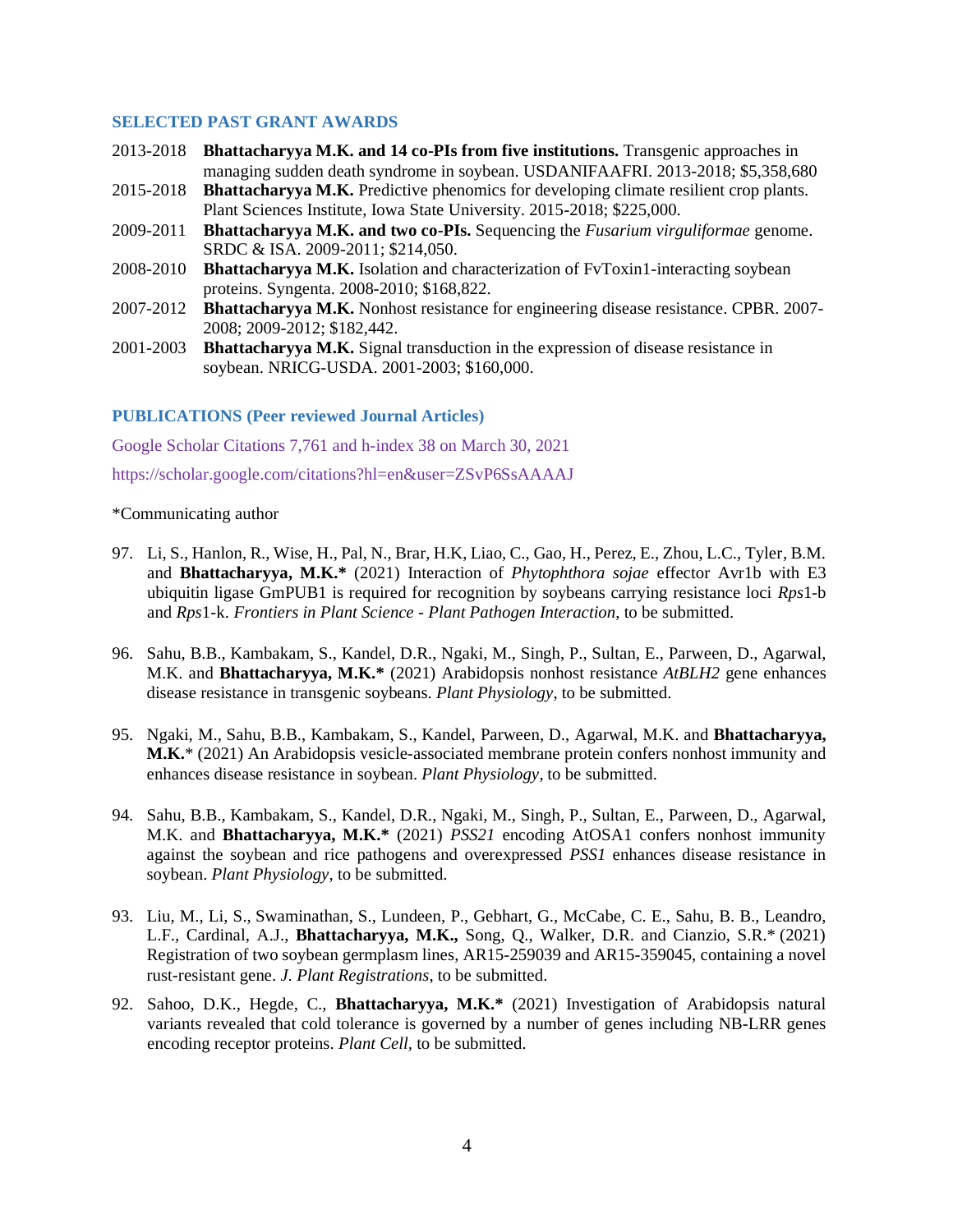- 91 Wang, F., Das, P., Pal, N., Zhang, S. and **Bhattacharyya, M.K.\*** (2021) The phosphorylation levels of three type II metacaspases detected in the soybean *root necrotic 1* mutant. *Plant Physiology*, to be submitted.
- 90. Sahoo, D.K., Das, A., Huang, X. **and Bhattacharyya, M.K.\*** (2021) Two tightly linked functional resistance genes provide broad-spectrum *Phytophthora* resistance in soybean. *Scientific Reports, will be accepted after revision.*
- 89. Kambakam, S., Sahu, B.B., Ngaki, M.N., Kandel, D.R., Singh, P., Sumit, R., Swaminathan, S., Rajesh, M.K., and **Bhattacharyya, M.K.\*** (2021) Arabidopsis nonhost resistance *PSS30* gene encoding a folate transporter enhances disease resistance in soybean. *Plant J.,* under final revision.
- 88. Zhou, H-K., Tang, K-Q., Li, G., Liu, W-Q., Yang, S-X.\*, **Bhattacharyya, M.K.\*,** Feng, X-Z.\* (2021) A robust and rapid candidate gene mapping pipeline based on M<sup>2</sup> populations. *Frontiers in Plant Science Plant Breeding*, in press.
- 87. Geiser D. M.\*, Al-Hatmi A., Aoki T., Arie T, Balmas V., Barnes I., Bergstrom G.C., **Bhattacharyya M.K.** et al. (2020) Phylogenomic analysis of a 55.1 kb 19-gene dataset resolves a monophyletic Fusarium that includes the Fusarium solani Species Complex. *Phytopathology*. 2020 Nov 17. doi: 10.1094/PHYTO-08-20-0330-LE.
- 86. Ngaki, M.N., Sahoo, D.K., Wang, B. and **Bhattacharyya, M.K.\*** (2020) Overexpression of a plasma membrane protein generated broad‐spectrum immunity in soybean. *Plant Biotechnol. J.*, <https://doi.org/10.1111/pbi.13479>
- 85. Cianzio, S.R.\*, Arelli, P. R., Swaminathan, S., Bhattacharyya, M.K., Gebhart, G., Aboobucker, S. I., Carvalho, J. P. S. (2019). Registration of 'IAR1902 SCN' cultivar resistant to soybean cyst nematode and brown stem rot. *J. Plant. Reg.* 13:334–344. doi:10.3198/jpr2018.11.0077crc
- 84. Madhusudhan, P., Sinha, P.\*, Rajput, L.S., **Bhattacharyya, M.**, Sharma, T., Bhuvaneshwari, V., Gaikwad, K., Krishnan, S.G., and Singh, A.K. (2019) Effect of temperature on Pi54 mediated leaf blast resistance in rice. *World J. Microbiol. Biotechnol.* 35:148. doi:10.1007/s11274-019-2724-8.
- 83. Swaminathan, S., Das, A., Assefa, T., Knight, J.M., Ferreira Da Silva, A., Hartman, G.L., Huang, X., Cianzio, S. R., **Bhattacharyya, M.K.\*** (2019) Genome wide association study identifies novel single nucleotide polymorphic loci and candidate genes involved in soybean sudden death syndrome resistance. *PLoS One* 14(2):e0212071. doi: 10.1371/journal.pone.0212071. eCollection 2019.
- 82. Swaminathan, S., Abeysekara, N.S., Knight, J.M., Liu, M., Dong, J., Hudson, M.E., **Bhattacharyya, M.K.,** and Cianzio, S.R.\* 2018. Mapping of new quantitative trait loci for sudden death syndrome and soybean cyst nematode resistance in two soybean population. Theor. Appl. Genet. 131:1047– 1062. https://doi.org/10.1007/s00122-018- 3057-y
- 81. Wang, B., Sumit, R., Sahu, B.B., Ngaki, M., Srivastava, S.K., Yang, Y., Swaminathan, S., and **Bhattacharyya, M.K.\*** 2018. An Arabidopsis glycine-rich plasma membrane protein enhances disease resistance in soybean. *Plant Physiology* 176:865-878. https://doi.org/10.1104/pp.16.01982
- 80. Heinrich, J., Qiao, X., Baumbach, J., Xie, J., Dong, L.\*, **Bhattacharyya, M.K.**\* (2017) Microfluidic device enabled quantitative time-lapse microscopic-photography for phenotyping vegetative and reproductive phases in *Fusarium virguliforme*, which is pathogenic to soybean. *Scientific Reports* 7:44365.
- 79. Sahoo, D., Abeysekara, N., Cianzio, S., and Robertson, A.E., **Bhattacharyya, M.K.**\* (2017) A novel *Phytophthora* resistance gene, *Rps12* mapped tightly to the *Rps4*/6 region in soybean. *PLoS One,* 12:e0169950.
- 78. Sahu, B.B., Baumbach, J., Singh, P., Srivastava, S.K., Yi, X., and **Bhattacharyya, M.K.\*** (2017) Investigation of the *Fusarium virguliforme* transcriptomes induced during infection of soybean roots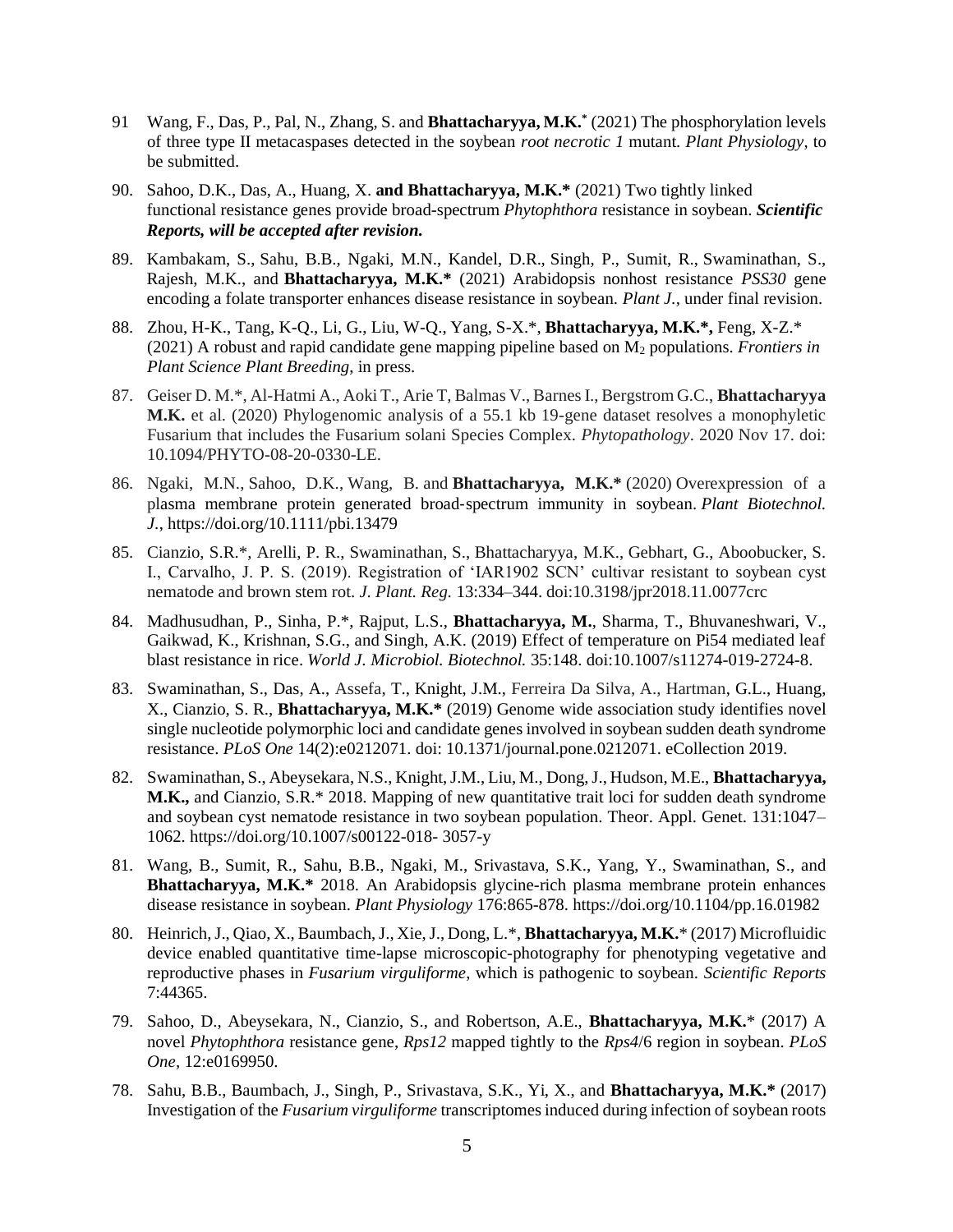suggests that enzymes with hydrolytic activities could play a major role in root necrosis. *PLOS One,*12:e0169963.

- 77. Sandhu, D.\*, Baumbach, J., Ghosh, J., Johnson, C., Srivastava, S.K., Baumert, E., Cina, T., Grant, D., Palmer, R., **Bhattacharyya, M.K.\*** (2017) The endogenous transposable element *Tgm9* is suitable for generating knockout mutants for functional analyses of soybean genes and genetic improvement in soybean. *PloS One*, 12(8):e0180732.
- 76. Abdelsamad, N.A., Baumbach, J. and **Bhattacharyya, M.K.,** Leandro, L.F.\* (2017) Soybean Sudden Death Syndrome Caused by *Fusarium virguliforme* is Impaired by Prolonged Flooding and Anaerobic Conditions. Plant Disease, 101:712-719.
- 75. Abeysekara, N., Matthiesen, R.L., Cianzio, S., **Bhattacharyya, M.K.**, and Robertson, A.E.\* (2016) Novel sources of partial resistance against *Phytophthora sojae* in PI 399036. *Crop Sci.* 56:1–14.
- 74. Baumbach, J., Pudake R.N., Johnson, C., Ollhoff, A., Palmer, R.G., **Bhattacharyya, M.K.**\* and Sandhu, D.\* (2016) Transposon tagging of a male-sterility, female-sterility gene, *St8*, revealed that the meiotic MER3 DNA helicase activity is essential for fertility in soybean. *PLoS One* 11(3): e0150482.
- 73. Cianzio, S.R.\*, Lundeen, P. **Bhattacharyya, M.K.,** Swaminathan, S., Gebhart, G., and Rivera-Velez, N. (2016) Registration of AR11SDS soybean germplasm resistant to sudden death syndrome, soybean cyst nematode and with adequate iron deficiency chlorosis. *Journal of Plant Registrations* 10:177–188.
- 72. Huang, X.\*, Das, A., Sahu, B.B., Srivastava, S.K., Leandro, L.F., O'Donnell, K., and **Bhattacharyya, M.K.** (2016) Identification of highly variable supernumerary chromosome segments in an asexual pathogen. *PLoS One* 11(6): e0158183.
- 71. Ngaki, N.N., Wang, B., Sahu, B.B., Srivastava, S., Farooqi, M.S., Kambakam, S., Swaminathan S., **Bhattacharyya, M.K.\*** (2016) Tanscriptomic Study of the soybean-*Fusarium virguliforme* interaction revealed a novel ankyrin-repeat containing defense gene, expression of whose during infection led to enhanced resistance to the fungal pathogen in transgenic soybean plants. *PloS One*, 11:e0163106.
- 70. Liu, M., Li S., Swaminathan, S., Sahu, B.B., Leandro, L.F., Cardinal, A.J., **Bhattacharyya, M.K.**, Song, Q., Walker, D.R., Cianzio, S.R.\* (2016) Identification of a soybean rust resistance gene in PI 567104B. *Theor Appl Genet.* 129: 863-877.
- 69. Xu, Z., Jiang, H., Sahu, B.B., Kambakam, S., Singh, P., Wang, X., Wang, Q., **Bhattacharyya, M.K.,**  and Dong, L.\* (2016) Humidity assay for plant-pathogen interactions in miniature controlled discrete humidity environments with good throughput. *Biomicrofluidics* **10**, 034108.
- 68. Zhang, B., Wang, B., Morales, A.W., Scudder, J., **Bhattacharyya, M.K.**, and Ye, J.Y.\* (2016) Study of the interactions of *Fusarium virguliforme* toxin FvTox1 with synthetic peptides by molecular simulations and a label-free biosensor. *Analytical Chemistry,* 88: 3024–3030
- 67. Abeysekara, N.S., Swaminathan, S., Desai, N., Guo, L., and **Bhattacharyya, M.K.\*** (2015) The Plant immunity inducer pipecolic acid accumulates in the xylem sap and leaves of soybean seedlings following *Fusarium virguliforme* infection. Plant Science 243:105–114.
- 66. Swaminathan, S., Abeysekara, N.S., Liu, M, Cianzio, C.R. and **Bhattacharyya, M.K.\*** (2015) Quantitative trait loci underlying host responses of soybean to *Fusarium virguliforme* toxins that cause foliar sudden death syndrome. *Theor Appl Genet.* 129:495-506.
- 65. Wang, B., Swaminathan, S., and **Bhattacharyya, M.K.\*** (2015) Identification of *Fusarium virguliforme* FvTox1-interacting synthetic peptides for enhancing foliar sudden death syndrome resistance in soybean. *PLoS ONE* 10: e0145156.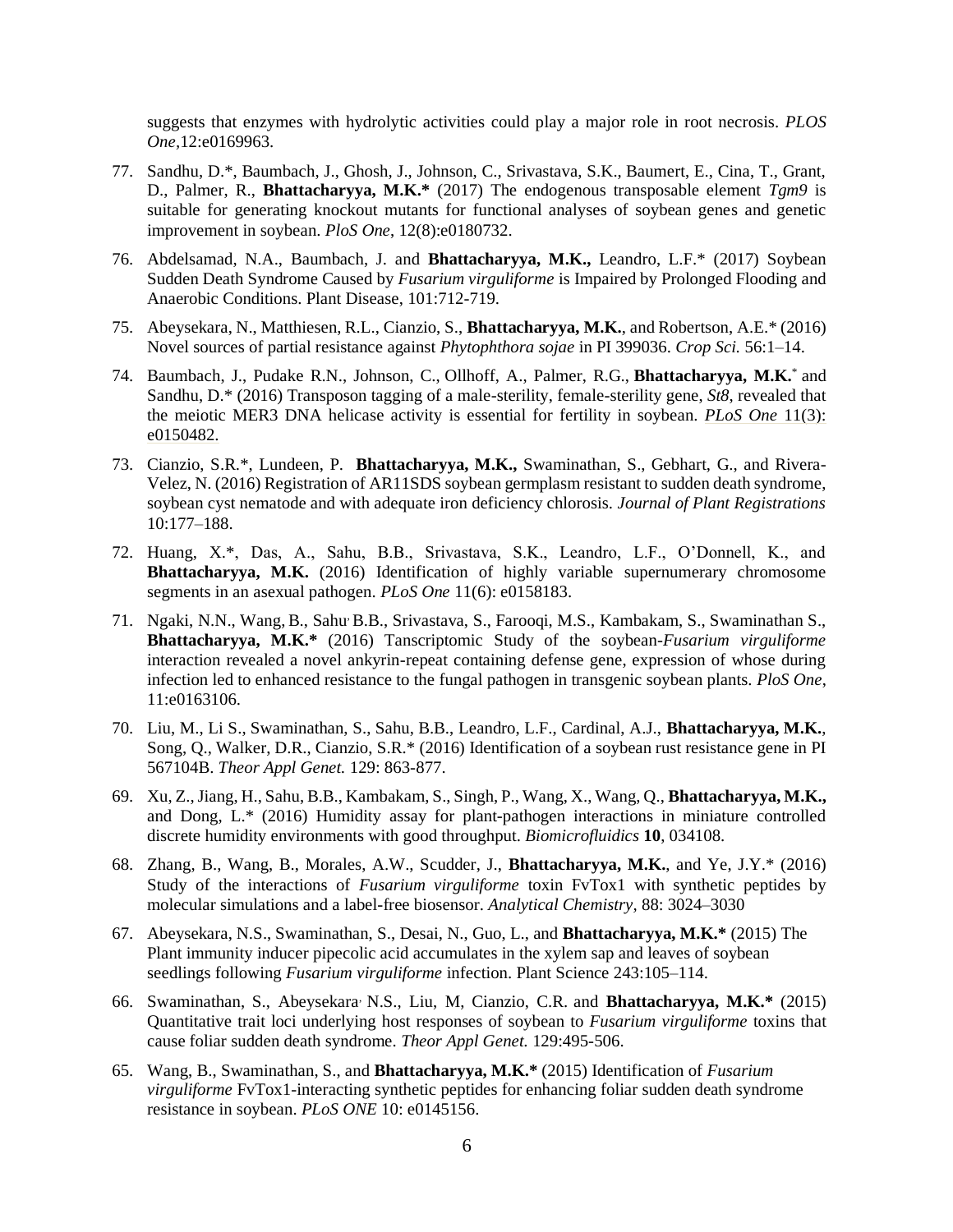- 64. Hughes, T.J.\*, O'Donnel, K., Rooney, A.P., Sink, S., Scandiani, M.M., Luque, A., **Bhattacharyya, M.K.,** and Huang, X. (2014) Genetic architecture and evolution of the mating type locus in fusaria that cause soybean sudden death syndrome and bean root rot. *Mycologia,* 106:686-697.
- 63. Cianzio, S.R.\*, **Bhattacharyya, M.K.**, Swaminathan, S., Westgate, M., Gebhart, G., Rivera-Velez, N., Lundeen, P., Van Der Molen, K. and Pruski T.I. 2014. Registration of 'AR10SDS' Soybean Germplasm Partially Resistant to Sudden Death Syndrome and Resistant to Soybean Cyst Nematode. *Journal of Plant Registrations*, 8:200-210.
- 62. Srivastava, S.K., Brar, H.K., Fakhoury, A.M., Bluhm, B.H., Huang, X., and **Bhattacharyya, M.K.\*** (2014) The genome sequence of the fungal pathogen *Fusarium virguliforme* that causes sudden death syndrome in soybean. *PLoS* One 9:e81832.
- 61. Abeysekara, N.S., and **Bhattacharyya, M.K.\*** (2014) Analyses of the xylem sap proteomes: identification of candidate *Fusarium virguliforme* toxins and differentially expressed soybean proteins. *PLoS One*. 9:e93667.
- 60. Ott, A., Yang, Y., **Bhattacharyya, M.K.,** Horner, H.T., Palmer, R.G., and Sandhu, S.\* (2013) Molecular mapping of *D1, D2* and *ms5* revealed linkage between the cotyledon color locus *D2* and the male-sterile locus *ms5* in soybean. *Plants 2*:441-454. doi:10.3390/ plants20x000x
- 59. Luckew A.S., Leandro, L.F., **Bhattacharyya, M.K.,** Nordman, D.J. Lightfoot, D.A., and Cianzio S.R.\* (2013) Usefulness of 10 genomic regions in soybean associated with sudden death syndrome resistance. *Theor. Appl. Genet.* 126:2391-403. doi: 10.1007/s00122-013-2143-4.
- 58. Pudake, R.N., Sahu, B.B., Swaminathan, S., Leandro, L.F., and **Bhattacharyya, M.K.\*** (2013) Investigation of the *Fusarium virguliforme fvtox1 mutants* revealed that the FvTox1 toxin is involved in foliar sudden death syndrome development in soybean. *Current Genetics* 59:107-117. DOI 10.1007/s00294-013-0392-z.
- 57. Geiser, D.M.\*, Aoki, T., Bacon, C.W., Baker, S.E., **Bhattacharyya, M.K.** et al. (2013) One fungus, one name: Defining the genus *Fusarium* in a scientifically robust way that preserves longstanding use. *Phytopathology* 103:400-408.
- 56. Raval, J., Baumbach, J., Ollhoff, A.R., Pudake, R.N., Palmer, R.G., **Bhattacharyya, M.K.**, and Sandhu, D.\* (2013) A candidate male-fertility female-fertility gene tagged by the soybean endogenous transposon, *Tgm9*. *Funct. Integr. Genomics* 13:67-73.
- 55. Baumbach, J., Slattery, R.A., Rogers J.P., Narayanan N.N., Xu, M., Palmer, R.G., **Bhattacharyya, M.K.**, and Sandhu, D.\* (2012) Segregation distortion in a region containing a male-sterility, femalesterility locus in soybean. *Plant Science* 195:151-156.
- 54. Sumit, R., Sahu, B.B., Xu, M., Sandhu, D., and **Bhattacharyya, M.K.\*** (2012) Arabidopsis nonhost resistance gene *PSS1* confers immunity against an oomycete and a fungal pathogen but not a bacterial pathogen that cause diseases in soybean. *BMC Plant Biology* 12:62. (**Highly Accessed**)
- 53. Brar H.K., and **Bhattacharyya, M.K.\*** (2012) Expression of a single-chain variable-fragment antibody against a *Fusarium virguliforme* toxin peptide enhances tolerance to sudden death syndrome in transgenic soybean plants. *Mol. Plant-Microbe Interact*. 25:817-824. (**Front** C**over**  article)
- 52. Sahu, B.B., Sumit, R., and **Bhattacharyya, M.K.\*** (2012) Sequence based polymorphic (SBP) marker technology for targeted genomic regions: its application in generating a molecular map of the *Arabidopsis thaliana* genome. *BMC Genomics* 13:20 doi:10.1186/1471-2164-13-20. (**Highly Accessed**)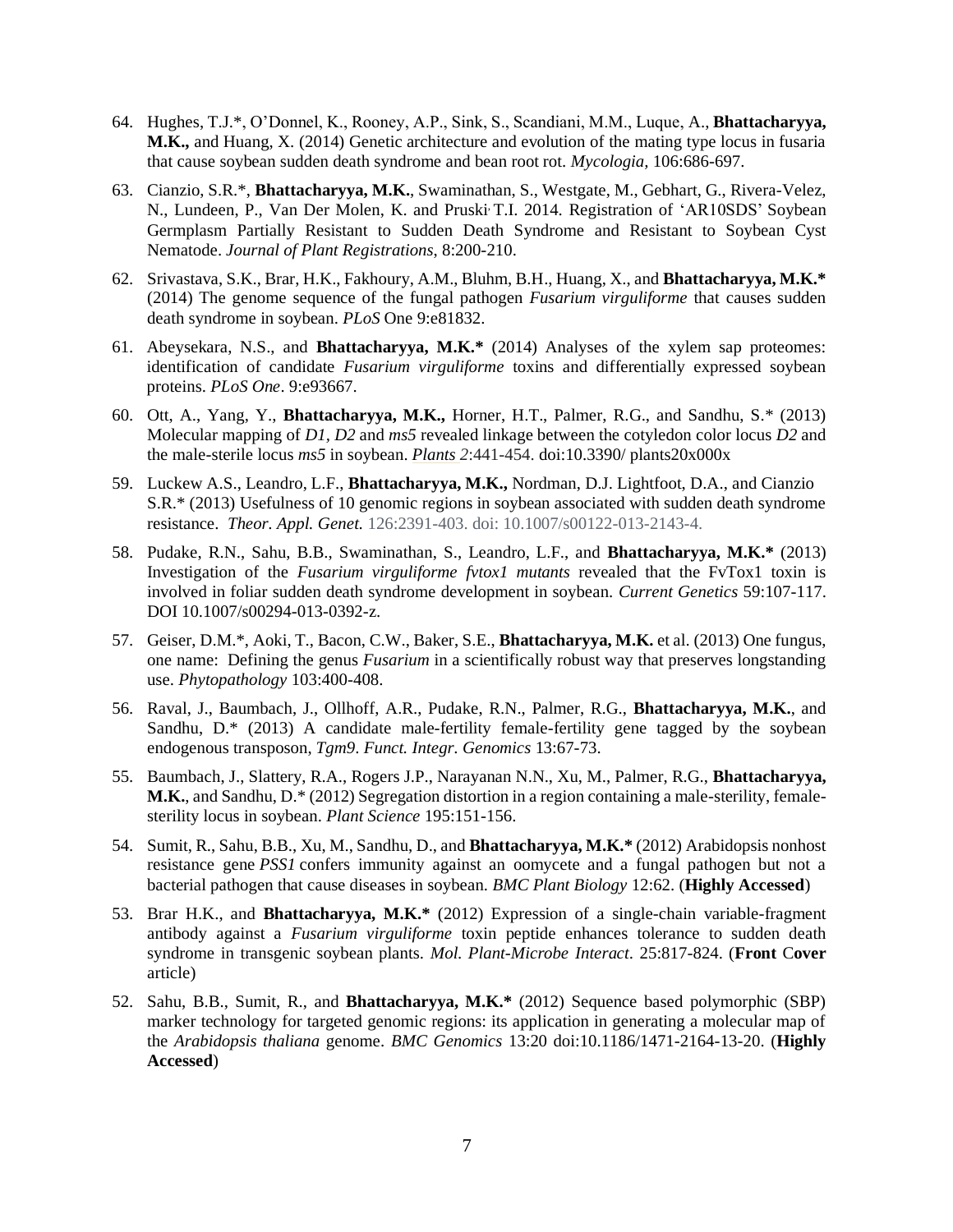- 51. Yang, H., Qiao, X., **Bhattacharyya, M.K.,** and Dong, L.\* (2011) Microfluidic droplet encapsulation of highly motile single zoospores for phenotypic screening of an antioomycete chemical. *Biomicrofluidics* 5: 044103.
- 50. Brar H.K., Swaminathan, S., and **Bhattacharyya, M.K.\*** (2011) The *Fusarium virguliforme* toxin FvTox1 causes foliar sudden death syndrome-like symptoms in soybean. *Mol. Plant-Microbe Interact.* 24:1179-1188.
- 49. Mbofung, G.C.Y., Fessehaie, A., **Bhattacharyya, M.K.**, and Leandro, L.F.S.\* (2011) A new Taqman real-time PCR assay for quantification of *Fusarium virguliforme* in soil. *Plant Disease* 95:1420-1426.
- 48. Schmutz, J., Cannon, S.B., Schlueter, J., Ma, J., Hyten, D., Song, Q., Mitros, T., Nelson, W., May, G.D., Gill, N., Peto, M., Goodstein, D., Thelen, J.J., Cheng, J., Sakurai, T., Umezawa, T., Du, J., **Bhattacharyya, M.K.,** Sandhu, D., Grant, D., Joshi, T., Libault, M., Zhang, X-C., Xu, D., Futrell-Griggs, M., Abernathy, B., Hellsten, U., Berry, K., Grimwood, J., Wing, R.A., Cregan, P., Stacey, G., Specht, J., Rokhsar, D. Shoemaker, R.C, and Jackson S.A.\* (2010) Genome sequence of the paleopolyploid soybean (*Glycine max* (L.) Merr.). *Nature*, 463:178-183.
- 47. Xu, M., Brar, H., Grosic, S., Palmer, R., and **Bhattacharyya, M.K.\*** (2010) Excision of an active CACTA-like transposable element from *DFR2* led to variegated flowers in soybean*. Genetics* 184:53-63.
- 46. Sandhu, D., Tasma, M.I., Frasch, R., and **Bhattacharyya, M.K.\*** (2009) Systemic acquired resistance in soybean is regulated by two proteins, orthologous to Arabidopsis *NPR1. BMC Plant Biol*. 9:105.
- 45. Narayanan N.N., Grosic, S., Grant, D., Shoemaker, R., and **Bhattacharyya, M.K.\*** (2009) Identification of candidate signaling genes including regulators of chromosome condensation 1 protein family differentially expressed in the soybean-*Phytopthora sojae* interaction. *Theor. Appl. Genet.* [118:399-412.](http://www.public.iastate.edu/~mbhattac/bhattacharyya/bhattacharyya/bhattacharyya/Publications/Narayanan%20et%20al.%202008.pdf)
- 44. Palmer, R.G.\*, Sandhu, D., Curran, D.K., and **Bhattacharyya, M.K.** (2008) Molecular mapping of 36 soybean male-sterile, female-sterile mutants. *Theor. Appl. Genet.* [117:711-719.](http://www.public.iastate.edu/~mbhattac/bhattacharyya/bhattacharyya/bhattacharyya/Publications/Palmer%20et%20al.%202008.pdf)
- 43. Gao, H., and **Bhattacharyya, M.K.\*** (2008) The soybean-*Phytophthora* resistance locus *Rps1*-k encompasses coiled coil-nucleotide binding-leucine rich repeat-like genes and repetitive sequences. *BMC Plant Biol*. 8:29.
- 42. Tasma, I.M., Brendel, V., Whitham S.A., and **Bhattacharyya, M.K.\*** (2008) Expression and evolution of the phosphoinositide-specific phospholipase C gene family in *Arabidopsis thaliana*. *Plant Physiol. Biochem.* 46:627-637.
- 41. Sandhu, D., Alt, J.L., Scherder, C.W., Fehr, W.F., and **Bhattacharyya, M.K.\*** (2007) Enhanced oleic acid content in the soybean mutant M23 is associated with the deletion in the *Fad2-1b* gene encoding a fatty acid desaturase. *J. Am. Oil Chem. Soc.* 84:229-235.
- 40. Cao, Z., Zhang, J., Li, Y., Xu, X., Liu, G., **Bhattacharyya, M.K.**, Yang, H., and Ren, D.\* (2007) Preparation of polyclonal antibody specific for AtPLC4, an Arabidopsis phosphatidylinositolspecific phospholipase C in rabbits. *Pro. Exp. Purif.* 52:306-312.
- 39. Ji, J., Scott, M.P., and **Bhattacharyya, M.K.\*** (2006) Light is essential for degradation of ribulose-1,5-biphosphate carboxylase-oxygenase large subunit during sudden death syndrome development in soybean. *Plant Biology* 8:597-605.
- 38. Gao, H., Narayanan, N., Ellison, L., and **Bhattacharyya, M.K.**\*(2005) Two classes of highly similar coiled coil-nucleotide binding-leucine rich repeat genes isolated from the *Rps1*-k locus encode *Phytophthora* resistance in soybean. *Mol. Plant-Microbe Interact.* 18:1035-1045.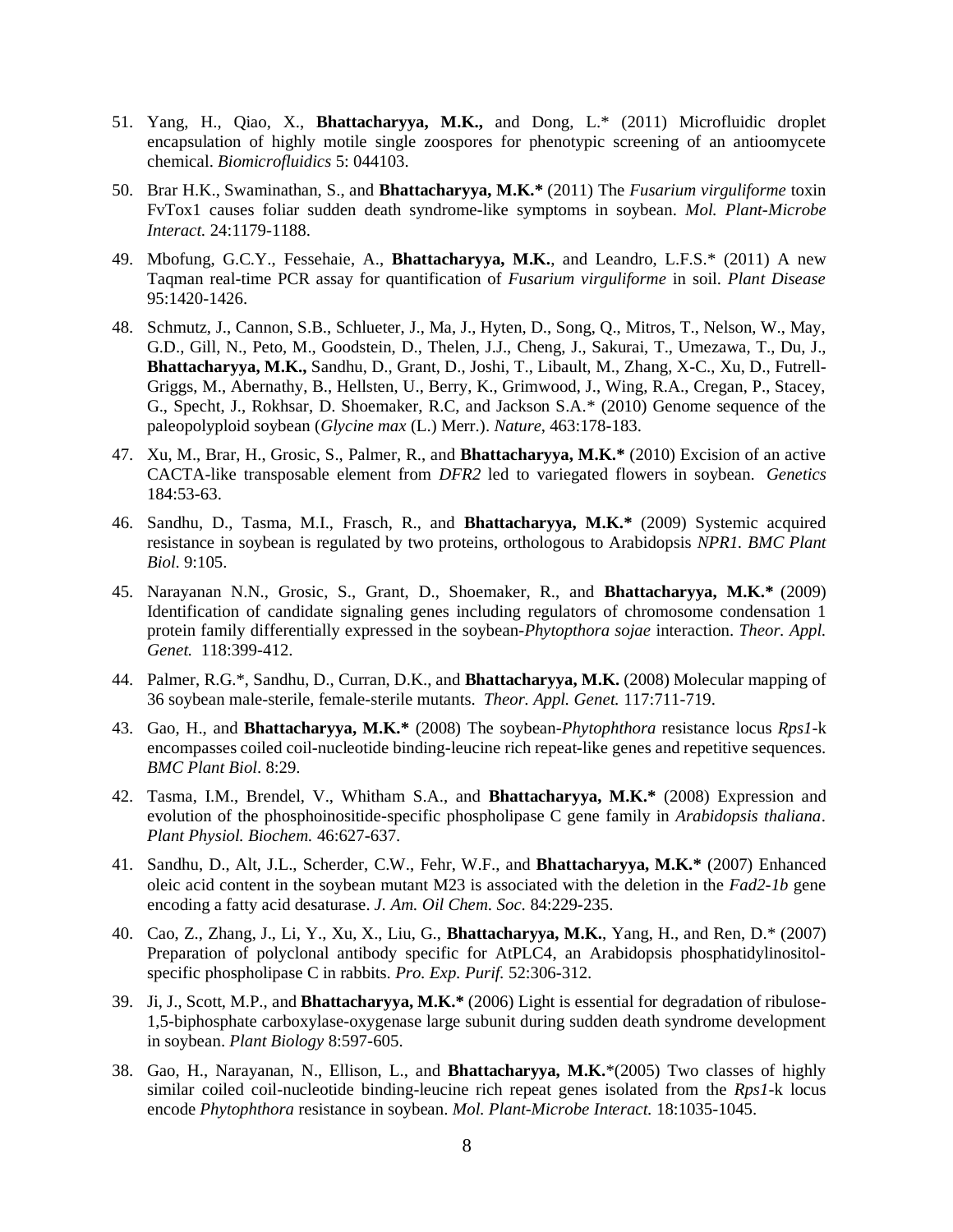- 37. **Bhattacharyya, M.K.\***, Narayanan, N.N., Gao, H., Santra, D.K., Salimath, S.S., Kasuga, T., Liu, Y., Espinosa, B., Ellison, L., Marek, L., Shoemaker, R., Gijzen, M., and Buzzell, R.I. (2005) Identification of a large cluster of coiled coil-nucleotide binding site-leucine rich repeat-type genes from the *Rps1* region containing Phytophthora resistance genes in soybean*. Theor. Appl. Genet.* 111:75-86.
- 36. Sandhu, D., Schallock K.G., Rivera-Velez, N., Lundeen, P., Cianzio, S., and **Bhattacharyya, M.K.**\* (2005) Soybean *Phytophthora* resistance gene *Rps8* maps closely to the *Rps3* region. *J. Heredity*  96:536-541**.**
- 35. Sandhu, D., Gao, H., Cianzio, S., and **Bhattacharyya, M.K.**\* (2004) Deletion of a disease resistance nucleotide-binding-site leucine-rich-repeat-like sequence is associated with the loss of the *Phytophthora* resistance gene *Rps4* in soybean. *Genetics* 168:2157-167.
- 34. Chou, W-M., Shigaki, T., Dammann, C., Liu, Y-Q., and **Bhattacharyya, M.K.\*** (2004) Inhibition of phosphoinositide-specific phospholipase C results in the induction of pathogenesis-related genes in soybean. *Plant Biology* 6:664-672.
- 33. Xu, X., Cao, Z., Liu, G., **Bhattacharyya, M.K.**, and Ren, D.\* (2004) Cloning and expression of *AtPLC6*, a gene encoding a phosphatidylinositol-specific phospholipase C in *Arabidopsis thaliana*. *Chinese Science Bulletin* 49:567-573.
- 32. Santra, D.K., Sandhu, D., Tai, T., and **Bhattacharyya, M.K.\*** (2003) Construction and characterization of a soybean yeast artificial chromosome library and identification of clones for the *Rps6* region. *Funct. Integr. Genomics* 3:153-159.
- 31. Shigaki, T., and **Bhattacharyya, M.K.\*** (2002) Nutrients induce an increase in inositol 1,4,5 trisphosphate in soybean cells: Implication for the involvement of phosphoinositide-specific phospholipase C in DNA synthesis. *Plant Biology* 4:53-61.
- 30. MacGregor, T, **Bhattacharyya, M.,** Tyler, B., Bhat, R, Schmitthenner, A.F., and Gijzen, M.\* (2002) Genetic and physical mapping of *Avr1a* in *Phytophthora sojae*. *Genetics* 160:949-959.
- 29. Liu, Y., Dammann, C., and **Bhattacharyya, M.K.\*** (2001) The matrix metalloproteinase gene *GmMMP2* is activated in response to pathogenic infections in soybean. *Plant Physiol*. 127:1788- 1797.
- 28. Shigaki, T., and **Bhattacharyya, M.K.\*** (2000) Phosphate induces rapid H<sub>2</sub>O<sub>2</sub> generation in soybean suspension cells. *Plant Biology* 2:149-151.
- 27. Shigaki, T., and **Bhattacharyya, M.K.\*** (2000) Decreased inositol 1,4,5-trisphosphate content in pathogen-challenged soybean cells. *Mol. Plant-Microbe Interact.* 13:563-567.
- 26. Shigaki, T., and **Bhattacharyya, M.K.\*** (1999) Color coding the cell death status of plant suspension cells. *BioTechniques* 26:1060-1062.
- 25. Salimath, S.S., and **Bhattacharyya, M.K.\*** (1999) Generation of a soybean BAC library, and identification of DNA sequences tightly linked to the *Rps1*-k disease resistance gene. *Theor. Appl. Genet.* 98:712-720.
- 24**. Bhattacharyya, M.K.\***, Gonzales, R.A., Kraft, M., and Buzzell R.I. (1997) A copia-like retrotransposon Tgm*r* closely linked to the *Rps1*-k allele that confers race specific resistance of soybean to *Phytophthora sojae. Plant Mol. Biol.* 34:255-264.
- 23. Kasuga, T., Salimath, S.S., Shi, J., Gijzen, M., Buzzell, R., and **Bhattacharyya, M.K.\*** (1997) High resolution genetic and physical mapping of molecular markers linked to the *Phytophthora* resistance gene *Rps1*-k in soybean*. Mol. Plant-Microbe Interact.* 10:1035-1044.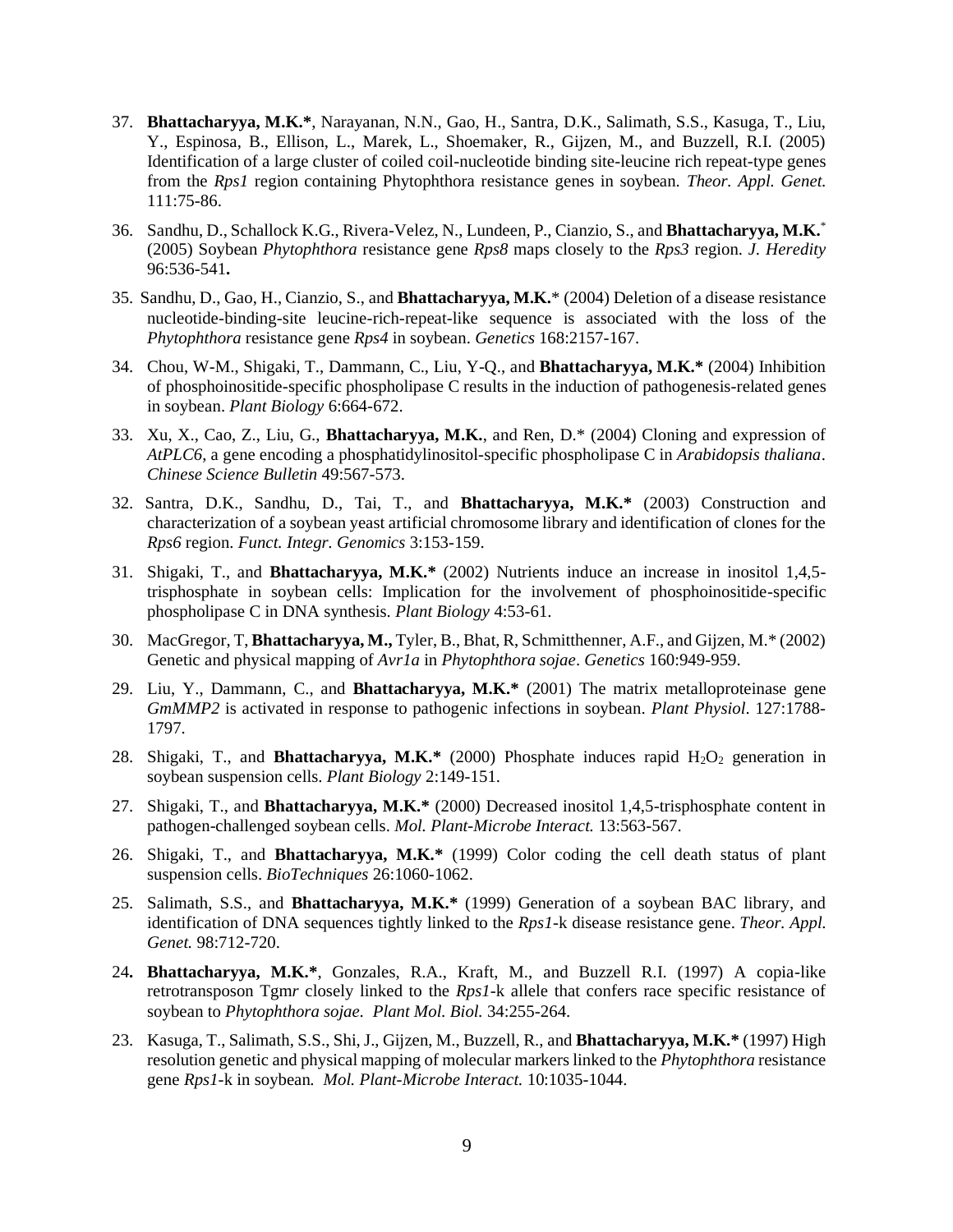- 22. Korth, K.L., Stermer, B.A., **Bhattacharyya, M.K., and** Dixon, R.A.\* (1997) HMG-CoA reductase gene families that differentially accumulate transcripts in potato tubers are developmentally expressed in floral tissues. *Plant Mol. Biol.* 33:545-551.
- 21. Shi, J., Gonzales, R.A., and **Bhattacharyya, M.K.**\* (1996) Identification and characterization of an S-Adenosyl-L-methionine: D<sup>24</sup>-Sterol-C-methyltransferase cDNA from soybean. *J. Biol. Chem.* 271:9384-9389.
- 20. Gijzen, M.\*, MacGregor, T., **Bhattacharyya, M., and** Buzzell, R. (1996) Temperature induced susceptibility of soybean isolines carrying different *Rps* genes. *Physiol. Mol. Plant Pathol.* 48:209- 215.
- 19. Shi, J., and **Bhattacharyya, M.K.\*** (1996) A novel plasma membrane-bound thioredoxin from soybean. *Plant Mol. Biol.* 32:653-662.
- 18. Shi, J., Dixon, R.A., Gonzales, R.A., Kjellbom, P., and **Bhattacharyya, M.K.\*** (1995) Identification of cDNA clones encoding valosin-containing protein and other plant plasma membrane-associated proteins by a general immunoscreening strategy. *Proc. Natl. Acad. Sci. USA* 92:4457-4461.
- 17. Shi, J., Gonzales, R.A., and **Bhattacharyya, M.K.\*** (1995) Characterization of a plasma membrane associated phosphoinositide-specific phospholipase C from soybean. *Plant J*. 8:381-390.
- 16. **Bhattacharyya, M.K.**, Paiva, N.L., Dixon, R.A., Korth, K.L., and Stermer, B.A.\* (1995) Features of the *hmg1* subfamily of genes encoding HMG-CoA reductase in potato. *Plant Mol. Biol.* 28:1-15.
- 15. Burton, R.A., Bewley, J. D., Smith, A.M., **Bhattacharyya, M.K.**, Tatge, H., Ring, S., Bull, V., Hamilton, W.D.O., and Martin, C.\* (1995) Starch branching enzymes belonging to distinct enzyme families are differentially expressed during pea embryo development. *Plant J.* 7:3-15.
- 14. **Bhattacharyya, M.K.**, Stermer, B.A., and Dixon, R.A.\* (1994) Reduced variation in transgene expression from a binary vector with selectable markers at the right and left T-DNA borders. *Plant J.* 6:957-968.
- 13. **Bhattacharyya, M.K.\***, Martin, C., and Smith, A. (1993) The importance of starch biosynthesis in the wrinkled seed shape character of peas studied by Mendel. *Plant Mol. Biol.* 22:525-531.
- 12. Dry, I., Smith, A.M., Edwards, A., **Bhattacharyya, M.**, Dunn, P., and Martin, C.\* (1992) Characterization of cDNAs encoding two isoforms of granule-bound starch synthase which show differential expression in developing storage organs. *Plant J.* 2:193-202.
- 11. **Bhattacharyya, M.K.\***, Smith, A.M., Noel Ellis, T.H., Hedley, C., and Martin, C. (1990) The wrinkled-seed character of pea described by Mendel is caused by a transposon-like insertion in a gene encoding starch-branching enzyme. *Cell* 6:115-122.
- 10. Ward, E.W.B.\*, Cahill, D.M., and **Bhattacharyya, M.K.** (1989) Early cytological differences between compatible and incompatible interactions of soybeans with *Phytophthora megasperma* f. sp. *glycinea*. *Physiol. Mol. Plant Pathol*. 34:267-283.
- 9. Ward, E.W.B., Cahill, D.M., and **Bhattacharyya, M.K.** (1989) Abscisic acid suppression of phenylalanine ammonia-lyase activity and mRNA and resistance of soybeans to *Phytophthora megasperma* f. sp. *glycinea*. *Plant Physiol*. 91:23-27.
- 8. **Bhattacharyya, M.K.,** and Ward, E.W.B.\* (1988) Phenylalanine ammonia-lyase activity in soybean hypocotyls and leaves following infection with *Phytophthora megasperma* f. sp. *glycinea*. *Can. J. Bot*. 66:18-23.
- 7. **Bhattacharyya, M.K.,** and Ward, E.W.B.\* (1987) Biosynthesis and metabolism of glyceollin I in soybean hypocotyls following wounding or inoculation with *Phytophthora megasperma* f. sp. *glycinea. Physiol. Mol. Plant Pathol*. 31:387-405.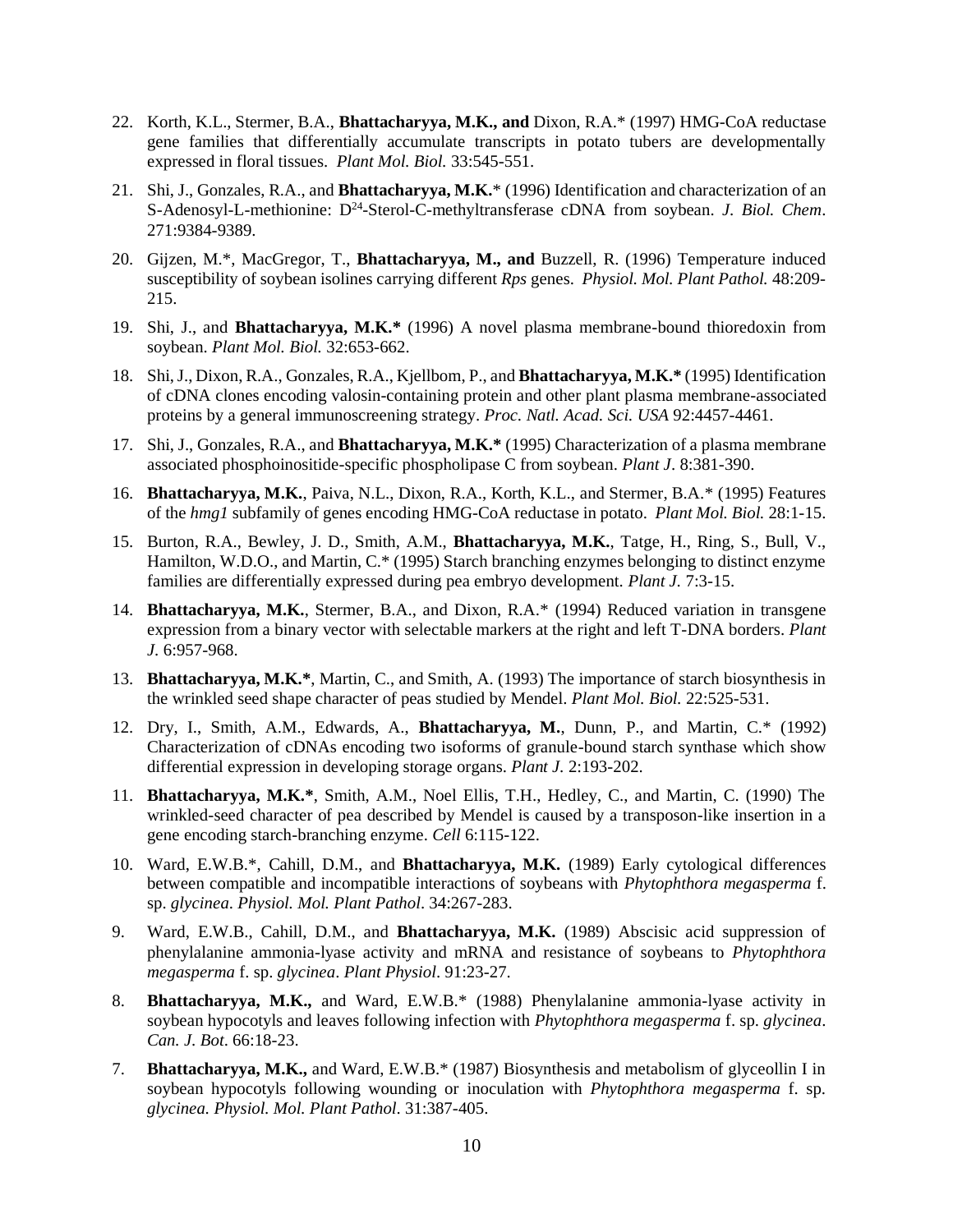- 6. **Bhattacharyya, M.K.,** and Ward, E.W.B.\* (1987) Temperature-induced susceptibility of soybeans to *Phytophthora megasperma* f. sp. *glycinea*: phenylalanine ammonia-lyase and glyceollin in the host; growth and glyceollin I sensitivity of the pathogen. *Physiol. Mol. Plant Pathol*. 31:407-419.
- 5. **Bhattacharyya, M.K.,** and Ward, E.W.B.\* (1986) Expression of gene-specific and age-related resistance and the accumulation of glyceollin in soybean leaves infected with *Phytophthora megasperma* f. sp. *glycinea*. *Physiol. Mol. Plant Pathol*. 29:105-113.
- 4. **Bhattacharyya, M.K.,** and Ward, E.W.B.\* (1986) Resistance, susceptibility and accumulation of glyceollin I-III in soybeans inoculated with *Phytophthora megasperma* f. sp. *glycinea*. *Physiol. Mol. Plant Pathol.* 29:227-237.
- 3. **Bhattacharyya, M.K.,** and Ward, E.W.B.\* (1985) Differential sensitivity of *Phytophthora megasperma* f. sp. *glycinea* isolates to glyceollin isomers. *Physiol. Plant Pathol.* 27:299-310.
- 2. **Bhattacharyya, M.K.\***, Surjan, S., and Nandpuri, K.S. (1981) Path-coefficient and discriminant function in tomato. *JASS* 2 & 3:7-10.
- 1. Saikia, A.K., Phukan, P.N.\*, and **Bhattacharyya, M.K.** (1980) Reaction of tomato cultivars to root knot nematode. *J. Res. Assam Agril. Univ.* 1:217-218.

#### **BOOK EDITING**

1. Nguyen, H.T. and Bhattacharyya, M.K. (2017) The Soybean Genome. Springer, pp. 211

#### **BOOK CHAPTERS**

- 6. Sandhu, D. and **Bhattacharyya, M.K.** (2017) Transposon Based Functional Characterization of Soybean Genes. The Soybean Genome. Ed. H.T. Nguyen and M.K. Bhattacharyya. Springer, pp. 183-192
- 5. **Bhattacharyya, M.K.** (2010) Map based cloning in soybean. In "Genetics, Genomics and Breeding of Soybean." Eds. K. Bilyeu, M. Ratnaparkhe, and C. Kole. Science Publishers and CRC Press. (100%)
- 4. Lübberstedt, T. and **Bhattacharyya, M.K.** (2010) Applications of genomics researches in plant breeding. In "Principles and Practices of Plant Genomics," Volume 3: Advanced Genomics, Eds. C. Kole and A.G. Abbott. Science Publishers and CRC Press. (40%)
- 3. **Bhattacharyya, M.K.** (2001) Construction of cDNA libraries. In: "Essential Molecular Biology: A Practical Approach," Ed. T.A. Brown. Oxford University Press, Oxford. (100%)
- 2. **Bhattacharyya, M.K.,** Espinosa, B.G., Kasuga, T., Liu, Y., Salimath, S.S., Gijzen, M., Poisa, V., and Buzzell, R.I. (2001) Towards understanding the recognition and signal transduction processes in the soybean-*Phytophthora sojae* interaction. Symposium on Plant Signal Transduction, ICGEB, New Delhi, October 4-6, 1999. In "Signal Transduction in Plants: Current Advances," Eds. S.K. Sopory, R. Oelmuller and S.C. Maheshwari. Kluwer Academic/Plenum Publishers. (50%)
- 1. Dixon, R.A., Paiva, N.L., and **Bhattacharyya, M.K.** (1995) Engineering disease resistance in plants: an overview. In "Molecular Methods in Plant Pathology," Eds. R.P. Singh and U.S. Singh, CRC Press, Boca Raton. (30%)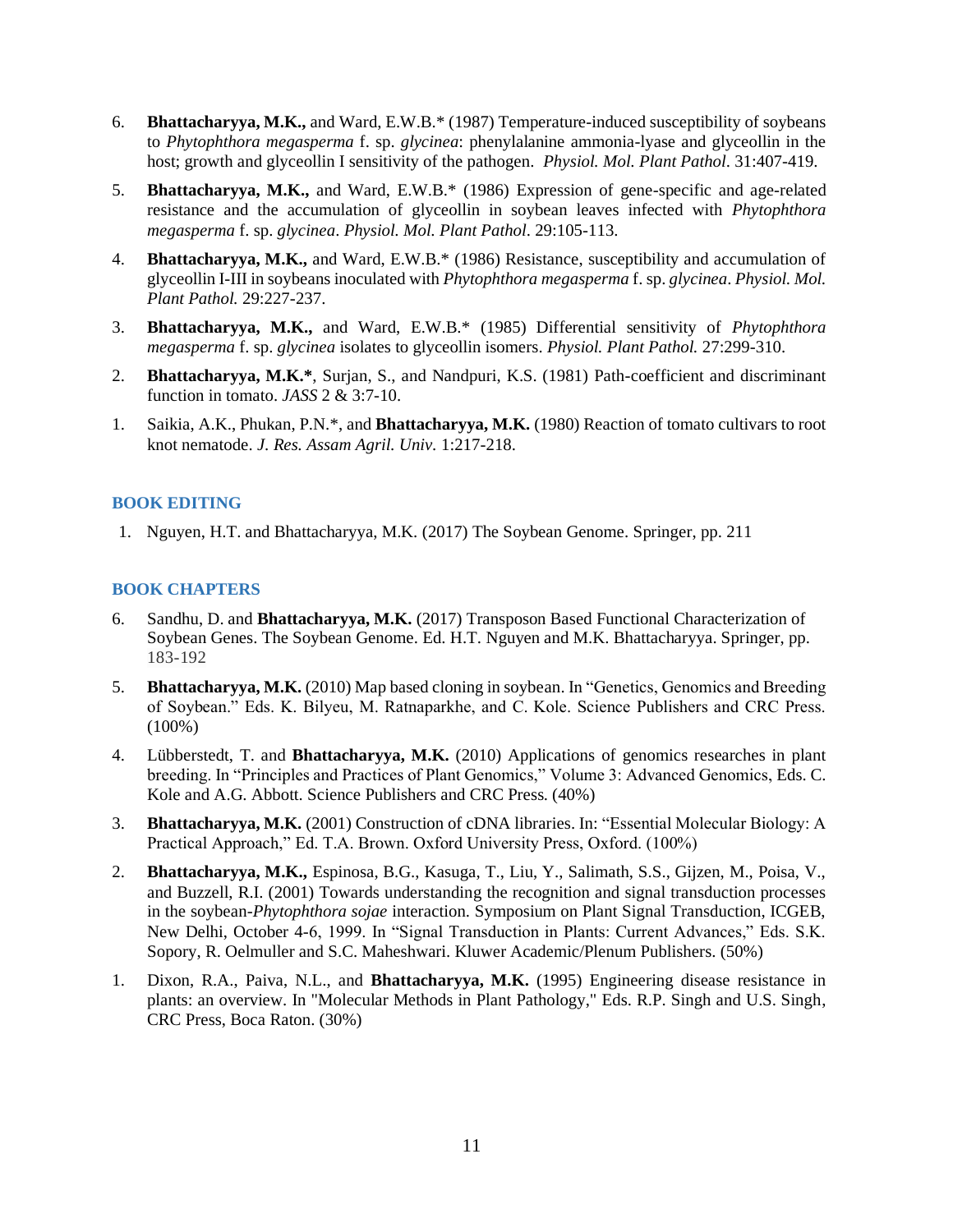#### **NON-PEER REVIEWD ARTICLES, POPULAR PUBLICATIONS, AND MEETING REPORTS**

- 8. Moe, P., Rekoske, M., Miller, J., Schumann, M., and **Bhattacharyya, M.K.** (2021) Breeding for Sugar Beet Root Maggot Resistance. American Society of Sugar Beet Technologist (ASSBT) 41st Biennial Virtual Meeting, March 1-4, 2021
- 7. Gresshoff P.M., Stiller, J., Men, A., Radutoiu, S., Pillai, S., Landau-Ellis, D., Chian, R.-J. Ghassemi, F., **Bhattacharyya, M.,** Hussain, A., Lohar, D., and Jiang, Q. (1999) Functional genomics of legumes:map-based cloning and gene trapping advances in soybean and Lotus japonicus. In "Highlights of Nitrogen Fixation Research." Eds. E. Martinez and G. Hernadez, Kluwer Academic Plenum publ. New York.
- 6. **Bhattacharyya, M.,** Bonas, U., Gelvin, S., Harrison, M., Huguet, E., Kanyuka, K., Kijne, J., Mas, J., Opperman, C., and Walton, J. (1997) IS-MPMI meeting report: The Eighth International Congress of Molecular Plant-Microbe Interactions, Knoxville, TN, July 14-19. *Mol. Plant-Microbe Interact.* 10:6-12.
- 5. Dixon, R.A., **Bhattacharyya, M.K.,** Harrison, M.J., Lamb, C.J., Loake, G.J., Oommen, A., Stermer, B.A., and Yu, L.M. (1993) Transcriptional regulation of phytoalexin biosynthetic genes. In "Advances in Molecular Genetics of Plant-Microbe Interactions", Vol. 2, Eds. E.W. Nester and D.P.S. Verma, Kluwer Academic Publishers, Dordrecht, The Netherlands.
- 4. Martin, C., **Bhattacharyya, M.,** Dry, I., Hedley, C., Ellis, N., Wang, T., and Smith, A. (1992) Towards an understanding of starch biosynthesis and its relationship to protein synthesis in plant storage organs. In "Biotechnology and Nutrition: Proceedings of the Third International Symposium," Eds. Butterworth-Heinemann, Boston.
- 3. Hedley, C.L., Jones, D.A., Wang, T.L., Ambrose, M.J., Smith, A.M., Ellis, T.H.N., Turner, L., Matthews, P., **Bhattacharyya, M.K.**, Harwood, W., Bedford, I.D., and Green, F.N. (1990) Evidence for a new *rugosus* locus*. Pea News Letter* 2:26-28.
- 2. **Bhattacharyya, M.K.,** Nandpuri, K.S., and Singh, S. (1979) Genetic divergence in tomato. *Acta Horticulture* 93:289-300.
- 1. **Bhattacharyya, M.K.,** Nandpuri, K.S., and Singh, S. (1979) Screening of tomato germplasms for quality and yield. *Acta Horticulture* 93:301-303.

## **INVITED LECTURES (Total 147)**

#### *Invited International Lectures*

- 67. **Bhattacharyya M.K.,** Nagaki, M.N., Wang, F., and Srivastava, S. (2020) "Genetic modification of a soybean gene for enhancing broad-spectrum disease and pest resistance in soybean." The International Conference on "Evolving Materials and Nanotechnology for Sustainable Development" (EMNSD-2020) in online mode on 16 December, 2020. *Keynote Lecture* **Virtual**
- 66. **Bhattacharyya M.K.** (2020) "Application of a transcriptomic approach in enhancing broadspectrum disease and pest resistance in soybean." International Conference "Omics of Plant-Pathogen Interaction with their implication" November 16, 2020 *Inaugural Keynote Lecture*  **Virtual**
- 65. **Bhattacharyya M.K.** (2020) "Can Plant Breeding Meet the Needs of the 21st Century?" International Conference on Agricultural Newness: Multidisciplinary Innovations to Health, Environment, Biotechnology, and Sustainable Development. SAGE University, Indore, India. August 28, 2020. *Keynote Lecture* **Virtual**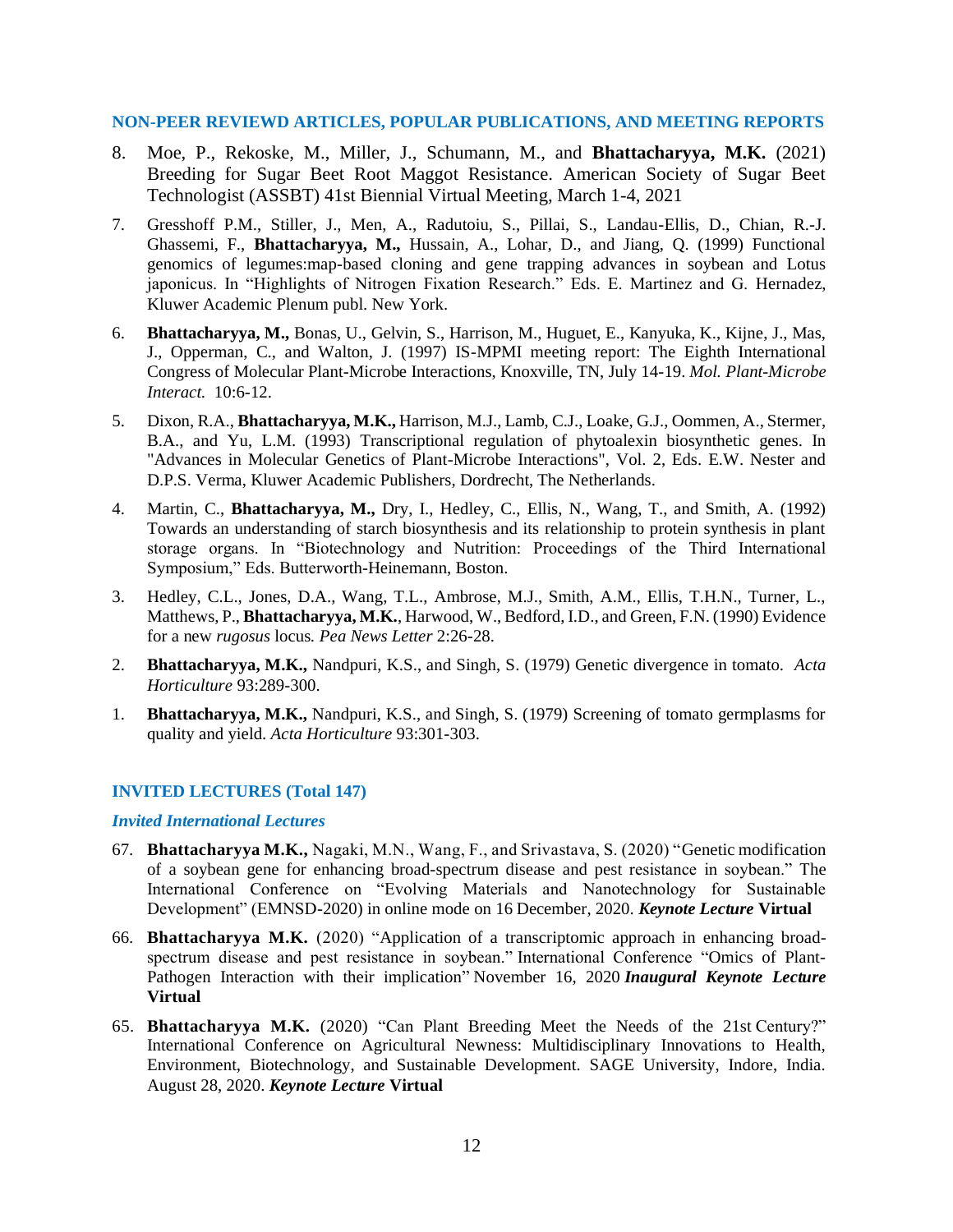- 64. **Bhattacharyya M.K.** (2020) "Plant Breeding to Meet the Needs of the 21st Century." *First G.R. Das Memorial Lecture*, Assam Agricultural University, Jorhat, India, February 29, 2020.
- 63. **Bhattacharyya M.K.** (2019) "Arabidopsis Nonhost Resistance Genes for Enhancing Disease Resistance in Soybean." Presented at the "Academic Seminar on Mining, Research and Utilization of Characteristic Plant Resourcesin Jilin Province and the Second Annual Meeting of Jilin Province Young Scientists annual meeting" June 22, 2019.
- 62. **Bhattacharyya M.K.** (2019) "Transgenic Approaches in Enhancing Disease and Pest Resistance In Soybean." Presented in the Key Laboratory of Soybean Molecular Design Breeding, Northeast Institute of Geography and Agroecology, Chinese Academy of Sciences, Changchun, China on June 20, 2019.
- 61. **Bhattacharyya M.K.** (2019) "Arabidopsis Nonhost Resistance Genes for Enhancing Disease Resistance in Soybean." Presented in the Soybean Key Laboratory of Northeast Agricultural University, Harbin on June 8, 2019.
- 60. **Bhattacharyya M.K.** (2019) "Phosphoproteomics of the Root Necrotic Mutant *rn1* in Soybean." Presented at the Proteomics Workshop of the Plant & Animal Genome XXVII Conference on January 15, 2019.
- 59. **Bhattacharyya M.K.** (2019) "Digital phenotyping for understanding the cold-stress tolerance mechanisms in Arabidopsis." Presented at the Functional Genomics Workshop of the Plant & Animal Genome XXVII Conference on January 13, 2019.
- 58. **Bhattacharyya, M.K.** (2018) What have we learned about the plant adaptation to cold-stress by studying the model plant Arabidopsis thaliana? International Conference on "Climate Change, Biodiversity and Sustainable Agriculture (ICCBSA-2018). Assam Agricultural University, Jorhat-13, Assam, India. December 13-16, 2018.
- 57. **Bhattacharyya, M.K.** (2018) The endogenous transposable element *Tgm9* is suitable for generating knockout mutants for functional analyses of soybean genes. Conference on Molecular Breeding and Green Agriculture in 21 Century. Changchun, China. July 23, 2018.
- 56. **Bhattacharyya, M.K.** (2018) Engineering soybean for enhanced broad-spectrum disease and pest resistances. Conference on Molecular Breeding and Green Agriculture in 21 Century. Changchun, China. July 22, 2018.
- 55. **Bhattacharyya, M.K.** (2018) Arabidopsis Nonhost Resistance Genes for Enhancing Disease Resistance in Soybean. State Key Laboratory of Plant Physiology and Biochemistry, College of Biological Sciences, China Agricultural University, Beijing, China. July 20, 2018.
- 54. **Bhattacharyya, M.K.** (2018) Isolation and Utilization of Arabidopsis Nonhost Resistance Genes in Enhancing Disease Resistance in Soybean. 70th Annual Meeting, Indian Phytopathological Society and National symposium on 'Plant Health Management**:** Embracing Eco-Sustainable Paradigm' (Feb. 15-17, 2018) Assam Agricultural University, Jorhat-13, Assam, India. *Keynote Lecture*
- 53. **Bhattacharyya, M.K.** (2017) Arabidopsis nonhost resistance genes for enhancing disease resistance in soybean. Horticultural Research Station, Assam Agricultural University, Kahikuchi, Guwahati, Assam, India, December 8, 2017.
- 52. **Bhattacharyya, M.K.** (2017) Arabidopsis nonhost resistance genes for enhancing disease resistance in soybean. ISMPP International Conference on "Plant Health for Human Welfare" Department of Botany, University of Rajasthan, Jaipur, Rajasthan, November 1-4, 2017.
- 51. **Bhattacharyya, M.K.** (2017) Arabidopsis nonhost resistance genes for enhancing disease resistance in soybean 2017 World Soybean Research Conference 10. University of Georgia, Savannah, September 9-15, 2017. Meeting was cancelled due to a hurricane.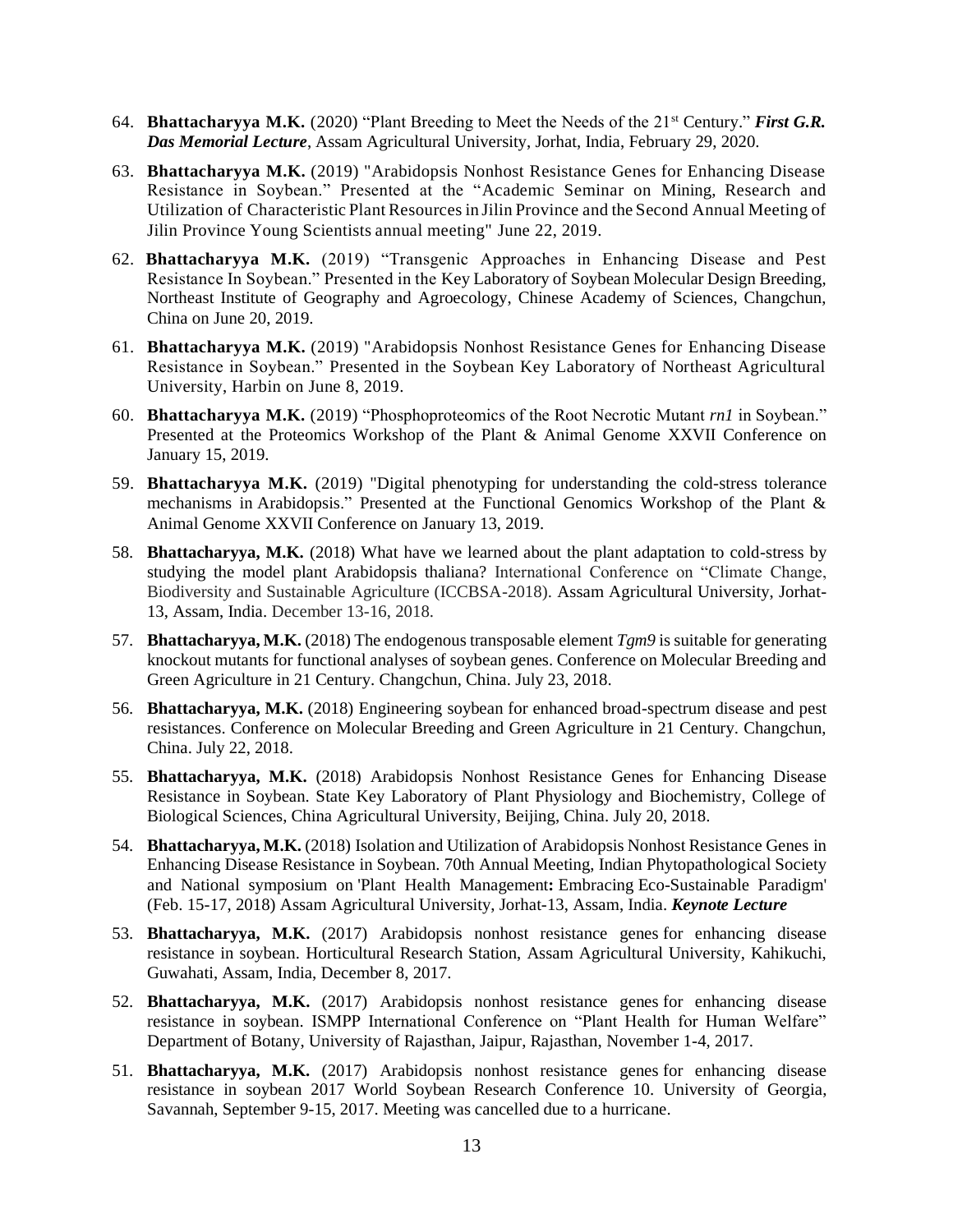- 50. **Bhattacharyya, M.K.** (2017) Folate in Plant Immunity. The society TASARD, India-2017 was organized at A P Shinde Auditorium, NASC complex, New Delhi during February 20-22, 2017, on the topic "Advancement for Sustainable Agriculture and Rural Development (TASARD-India-2017)"
- 49. **Bhattacharyya, M.K.** (2017) Overexpression of a plasma membrane protein enhances resistance to multiple pathogen and pests in soybean. National Symposium on Molecular Insect Science, Assam Agricultural University, Jorhat, India, February 6-8, 2017. *Keynote Lecture*
- 48. **Bhattacharyya, M.K.** (2016) Identification and application of Arabidopsis nonhost immunity genes in enhancing disease resistance in soybean. International Symposium, Central Plantation Crops Research Institute, Kerela, December 10-12, 2016.
- 47. **Bhattacharyya, M.K.** (2016) Towards identification of adaptation genes for generating climate resilient crop plants. International Conference on Climate Change Adaptation and Biodiversity: Ecological Sustainability and Resource Management for Livelihood Security, Andaman Science Association, Port Blair, Andaman & Nicobar Islands, India, 8-10, December, 2016.
- 46. **Bhattacharyya, M.K.** (2016) Folic acid in plant health. College of Veterinary, Assam Agricultural University, Khanapara, Assam, India, December 6, 2016.
- 45. **Bhattacharyya, M.K.** (2016) Folic acid in plant health. ICAR-NRC Plant Biotechnology, New Delhi, India, December 2, 2016.
- 44. **Bhattacharyya, M.K.** (2016) The *Tgm9*-Induced Indexed Insertional Mutant Collection to Conduct Community-Based Reverse Genetic Studies in Soybean. Transposable Elements Workshop. Plant & Animal Genome XXIII, Town & Country Convention Center, San Diego, CA, January 8- 13, 2016.
- 43. **Bhattacharyya, M.K.** (2016) [Identification of Defense-related Proteins in the Root Necrotic Mutant](https://pag.confex.com/pag/xxiv/webprogram/Paper21979.html) *rn1* [in Soybean.](https://pag.confex.com/pag/xxiv/webprogram/Paper21979.html) Proteomics Workshop. Plant & Animal Genome XXIII, Town & Country Convention Center, San Diego, CA, January 8-13, 2016.
- 42. **Bhattacharyya, M.K.** (2015) Transgenic approaches in managing diseases in soybean. Agri-Biotechnology Summit, Hyderabad, India, October 19-21, 2015.
- 41. Kambakam, S., Sumit, R., Sahu, B., Singh, P., Wang, B., Yang, Y., Ngaki, M., and **Bhattacharyya, M.K.** (2015) Identification and application of nonhost immunity mechanisms for creating broadspectrum disease resistance in crop plants. International Conference on Innate Immunity during at Barcelona, Spain, July 20-21, 2015.
- 40. **Bhattacharyya, M.K.** (2015) Transgenic approaches in managing diseases in soybean. 2nd International Conference on Frontiers in Biological Sciences (InCoFIBS-2015), 22-24 January, 2015, Rourkela, Odisha, India.
- 39. **Bhattacharyya, M.K.** (2015) "Arabidopsis nonhost resistance for enhancing disease resistance in soybean." Plant Interactions with Pests and Pathogens Workshop. Plant & Animal Genome XXIII, Town & Country Convention Center, San Diego, CA, January 10-14, 2015*.*
- 38. **Bhattacharyya, M.K.** (2014) Novel management approaches: managing diseases in soybean. SOYCON-2014 International Soybean Research Conference. Indore, India, 22-24 February, 2014.
- 37. **Bhattacharyya, M.K.** (2014) Novel management approaches: managing diseases in soybean. IIT, Guwahati, February 17, 2014.
- 36. **Bhattacharyya, M.K.** (2014) Molecular characterization of a mutant soybean population induced by an endogenous transposable element, *Tgm9.* The International Plant & Animal Genome XVII Conference, Town & Country Convention Center, San Diego, CA**,** January 11, 2014**.**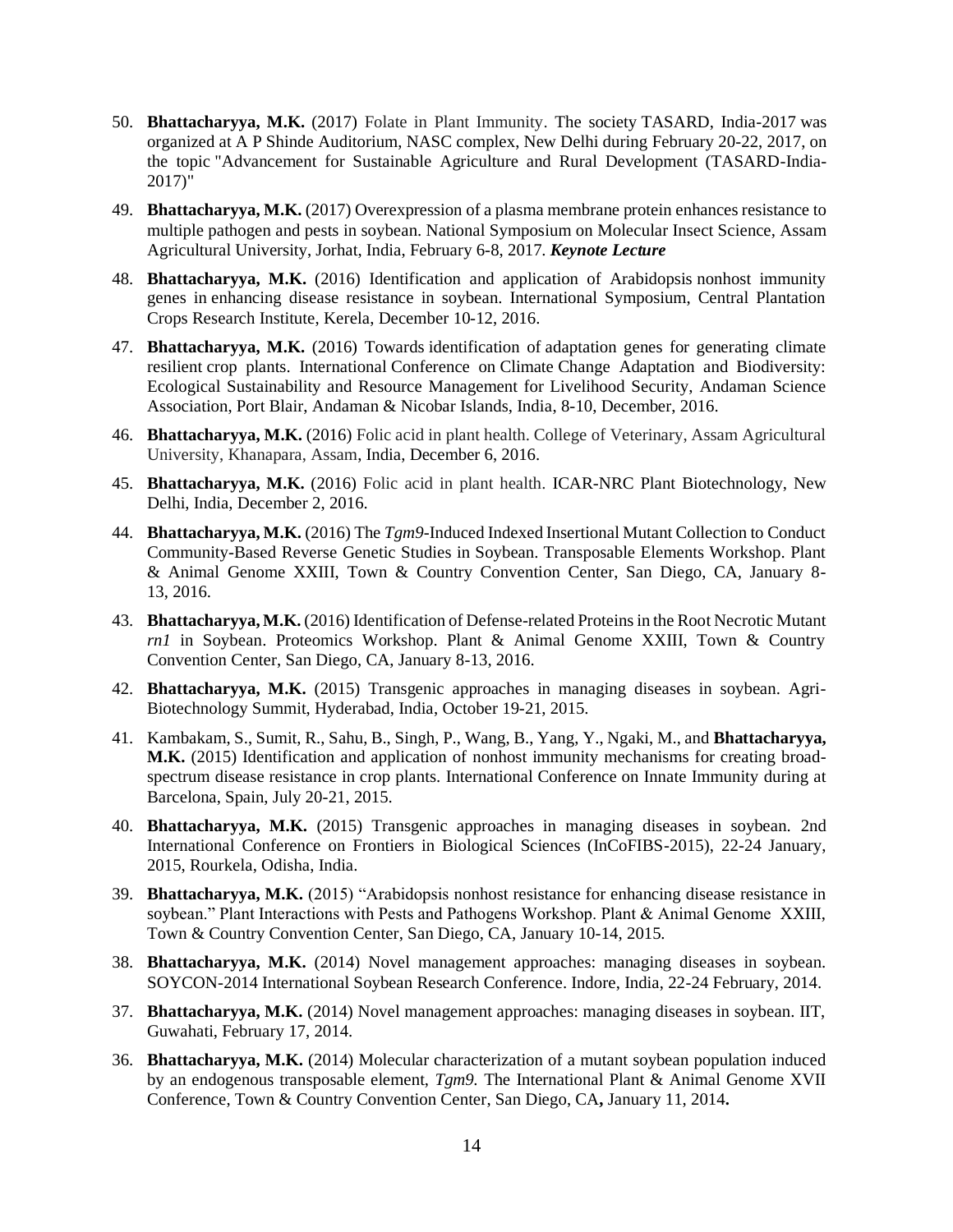- 35. **Bhattacharyya, M.K.** (2013) "Fvtox1 is a major virulence factor that causes foliar sudden death syndrome in soybean." BIT's 3rd Annual World Congress of Agriculture-2013. Hangzhou, China, September 23-25, 2013.
- 34. **Bhattacharyya, M.K.** (2013) "Arabidopsis nonhost disease resistance for improving disease resistance in soybean." Lilongwe University, Lilongwe, Malawi, Africa, July 1, 2013.
- 33. **Bhattacharyya, M.K.** (2013) "The role of a proteinacious toxin in developing the sudden death syndrome disease in soybean." Chitedze Research Station, Lilongwe, Malawi, Africa, June 28, 2013.
- 32. **Bhattacharyya, M.K.** (2013) "The *Arabidopsis thaliana PSS1* gene confers nonhost resistance against two soybean pathogens, *Phytophthora sojae* and *Fusarium viguliforme*." The First International American Moroccan Agricultural Sciences Conference. Rabat, Morocco, Africa, March 18-19, 2013.
- 31. **Bhattacharyya, M.K.** (2012) "Genomics analyses of the soybean SDS pathogen, *Fusarium virguliforme*." The 7th International Conference on Genomics (ICG-7) & Bio-IT APAC. The Kowloon Shangri-La Hotel, Hong Kong, November 28 - December 1, 2012.
- 30. **Bhattacharyya, M.K.** (2012) "Expression of a single chain variable fragment antibody against the *Fusarium virguliforme* toxin FvTox1 resulted in enhanced foliar sudden death syndrome resistance in soybean." 2nd Annual International Symposia of Mycology (ISM-2012), Guangzhou, China, July 30-August 1, 2012 (was invited; but declined).
- 29. **Bhattacharyya, M.K.** (2012) "One possible mechanism involved in foliar sudden death syndrome development in soybean." Biometrics Division, IASRI, New Delhi, India, October 1, 2012.
- 28. **Bhattacharyya, M.K.** (2012) "One possible mechanism involved in foliar sudden death syndrome development in soybean." Assam Agricultural University, India, September 21, 2012.
- 27. **Bhattacharyya, M.K.** (2012) "Xylem sap of *Fusarium virguliforme*-infected soybean plants contains candidate toxins involved in sudden death syndrome development." Proteomics Workshop, Plant & Animal Genome Conference, San Diego, CA, January 17, 2012.
- 26. **Bhattacharyya, M.K.** (2011) "Nonhost resistance for improving disease resistance in crop plants." BIT 1<sup>st</sup> Annual World Congress of Molecular & Cell Biology (CMCB-2011). Beijing, China, August 6-8, 2011.
- 25. **Bhattacharyya, M.K.** (2011) "Expression of a single-chain variable fragment antibody against the *Fusarium virguliforme* toxin, FvTox1, resulted in reduced foliar sudden death syndrome symptom development in stable transgenic soybean plants." Plant Transgene GeneticsWorkshop. Plant & Animal Genome XVII Conference; Town & Country Convention Center, San Diego, CA, January 15-19, 2011.
- 24. **Bhattacharyya, M.K.** (2011) "The proteinacious toxin, FvTox1 is a major pathogenicity factor involved in foliar sudden death syndrome development in soybean." Plant Interactions with Pests and Pathogens Workshop, Plant & Animal Genome XVII Conference; Town & Country Convention Center, San Diego, CA, January 15-19, 2011.
- 23. **Bhattacharyya, M.K.** (2011) "Sequencing and analyses of the *Fusarium viguliforme* genome." Lucigen Workshop. Plant & Animal Genome XVII Conference; Town & Country Convention Center, San Diego, CA, January 15-19, 2011.
- 22. **Bhattacharyya, M.K.** (2010) "Expression of a single-chain variable fragment antibody against a fungal toxin reduced the incidence of a disease in stable transgenic soybean plants." Shanghai Institute of Plant Physiology and Ecology, Shanghai, China, December 1, 2010.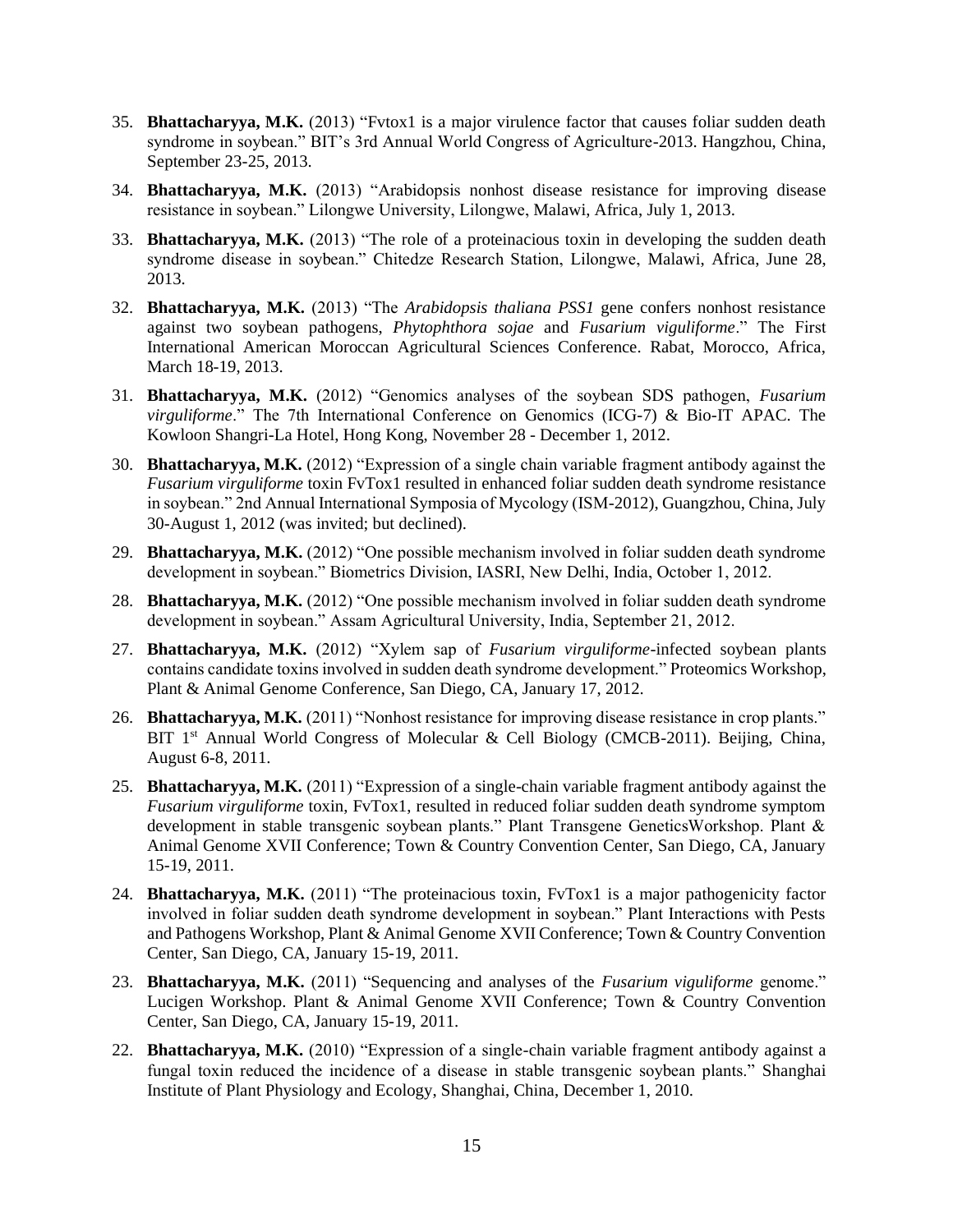- 21. **Bhattacharyya, M.K.** (2010) "Expression of a single-chain variable fragment antibody against a fungal toxin reduced the incidence of a disease in stable transgenic soybean plants." Sun Yat-sen University, Guangzhou, China, December 3, 2010.
- 20. **Bhattacharyya, M.K.** (2010) "Transposon *Tgm9* in soybean." Sun Yat-sen University, Guangzhou, China, December 5, 2010.
- 19. **Bhattacharyya, M.K.** (2010) "Functional characterization of a phytotoxin that initiates foliar sudden death syndrome, an emerging serious disease in soybean." Functional Genomics: Methodologies Workshop, The International Plant & Animal Genome XVII Conference, Town & Country Convention Center, San Diego, CA, January 9-13, 2010.
- 18. **Bhattacharyya, M.K.** (2009) "Identification and characterization of the first active endogenous transposable element in soybean." Transposable Elements Workshop**,** The International Plant & Animal Genome XVII Conference, Town & Country Convention Center, San Diego, CA, January 10-14, 2009.
- 17. **Bhattacharyya, M.K.** (2009) "Functional genomics of the soybean-*Phytophthora sojae* interaction." Soybean Genomics Workshop, The International Plant & Animal Genome XVII Conference, Town & Country Convention Center, San Diego, CA, January 10-14, 2009.
- 16. **Bhattacharyya, M.K.** (2007) "*Phytophthora* resistance in soybean." Legumes Workshop, The International Plant & Animal Genome XV Conference; Town & Country Hotel, San Diego, CA, January 13-17, 2007.
- 15. **Bhattacharyya, M.K.** (2007) "Pyrosequencing in microfabricated high-density picolitre reactors for investigating the transcriptomes of the the soybean-*Phytophthora sojae* interaction." Functional Genomics: Methodologies Workshop, The International Plant & Animal Genome XV Conference; Town & Country Hotel, San Diego, CA, January 13-17, 2007.
- 14. **Bhattacharyya, M.K.** (2007) "Quantitative phosphoproteomics of the soybean-*Phytophthora sojae* interaction." Proteomics Workshop, The International Plant & Animal Genome XV Conference; Town & Country Hotel, San Diego, CA, January 13-17, 2007.
- 13. **Bhattacharyya, M.K.** (2006) "Toward understanding the molecular basis of the soybean-*Phytophthora sojae* interaction." Third International Conference on Legume Genomics & Genetics, Brisbane, Australia, April 9-13, 2006.
- 12. **Bhattacharyya, M.K.** (2006) "Phosphoproteomic approaches: In studying the soybean-*Phytophthora sojae* interaction." The International Plant & Animal Genome XIV Conference. Town & Country Hotel, San Diego, CA, January 15-19, 2006.
- 11. **Bhattacharyya, M.K.**, Sandhu, D., Gao, H., Narayanan, N. N., Ji, J., and Tasma, M. I. (2003) "Recognition and signal transduction in disease resistance: mechanisms and application." UMS Biotechnology. Symposium II. Universiti Malaysia Sabah, Kota Kinabalu, Malaysia. December 3- 5, 2003. *Keynote Speaker.*
- 10. **Bhattacharyya, M.K.** (2003) "Towards understanding resistance and susceptibility in soybean." Southern Crop Protection and Food Research Centre, 1391 Sandford St., London, ON N5V 4T3, Canada. July 22, 2003.
- 9. **Bhattacharyya, M.K.** (2003) "Application of a cloned *Phytophthora* resistance gene *Rps1*-k for discovering candidate genes for the expression of defense responses in soybean." Functional Genomics: Methodologies Workshop, The International Plant & Animal Genome XI Conference. Town & Country Hotel, San Diego, CA, January 11-15, 2003.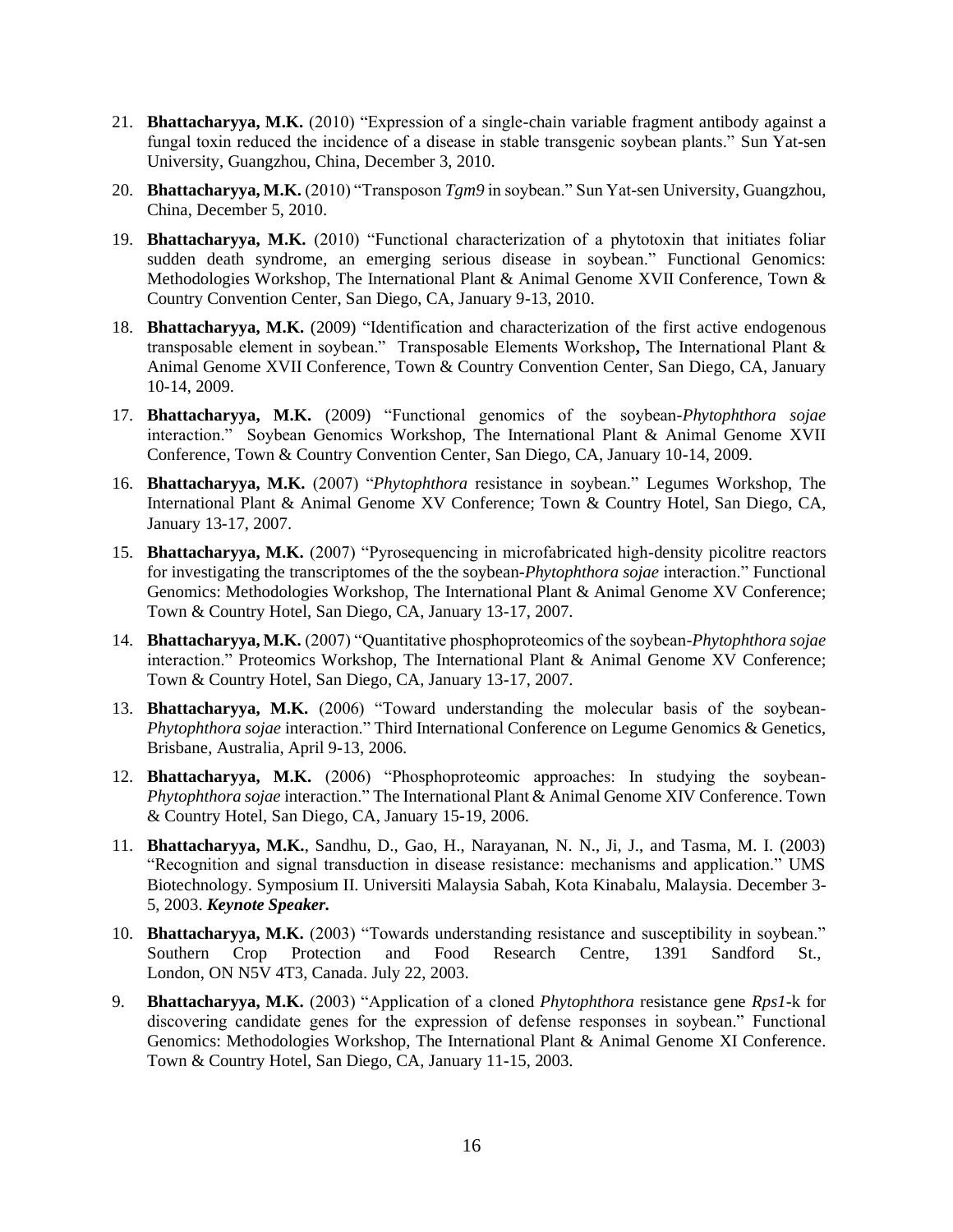- 8. **Bhattacharyya, M.K.** (1999) "Phosphoinositide-specific phospholipase C is induced by nutrients MS and down-regulated by infection in soybean cell suspensions." School of Life Sciences, JNU, India, 1999.
- 7. **Bhattacharyya, M.K.**, Espinosa, B.G., Kasuga, T., Liu, Y., Salimath, S.S., Gijzen, M., Poisa, V., and Buzzell, R.I. (1999) "Towards understanding the recognition and signal transduction processes in the soybean-*Phytophthora sojae* interaction." Symposium on Plant Signal Transduction, ICGEB, New Delhi, October 4-6, 1999.
- 6. **Bhattacharyya, M.K.** (1997) "High resolution and high density genetic mapping of AFLP markers that co-segregates with the *Rps1*-k." Department of Plant Molecular Biology, Delhi University South Campus, New Delhi, 1997.
- 5. **Bhattacharyya, M.K.** (1996) "Progress towards positional cloning of the *Phytophthora* resistance gene *Rps1*-k." Department of Plant Sciences, UWO, London, Canada, 1996.
- 4. **Bhattacharyya, M.K.** (1996) "High resolution genetic and physical mapping of the *Rps1-*k locus in soybean." Agriculture Canada, Harrow, Canada, 1996.
- 3. **Bhattacharyya, M.K.** (1996) "Toward cloning of the *Phytophthora* resistance gene *Rps1*-k." Department of Botany, Univ. of Toronto, Canada, 1996.
- 2. **Bhattacharyya, M.K.** (1993) "Identification of markers linked to the *Rps1-*k gene." London Research Centre, Agriculture Canada, London, Canada, 1993.
- 1. **Bhattacharyya, M.K.**, Paiva, N.L. Stermer, B.A., and Dixon, R.A. (1991) "HMG-CoA reductase of potato is encoded by a multigene family." Third International Congress of Plant Molecular Biology, Tucson, AZ, October 6-11, 1991.

#### *Invited National Lectures*

- 80. Bhattacharyya M.K. (2021) "Towards understanding the genetic mechanisms used by the overexpressed *GmDR1* gene in generating broad spectrum disease and pest resistance in transgenic soybean." ISU Fusarium Working Group Meeting, February 12, 2021. **Virtual**
- 79. Bhattacharyya M.K. (2021) "Stacking four plant genes to provide durable and enhanced SCN and SDS resistance in soybean." Iowa Soybean Association; January 25, 2021. **Virtual**
- 78. **Bhattacharyya M.K.** (2020) "Towards developing a CRISPR-Cas9 gene-editing system for *Camelina sativa."* Presented at the CBC annual meeting on December 9, 2020. **Virtual**
- 77. **Bhattacharyya, M.K.** (2020) "Generation of Broad-spectrum Disease and Pest Resistance In Soybean" in the IPB 2020 Fall Seminar Series (PLBIO 696). October 28, 2020 **Virtual**
- 76. **Bhattacharyya M.K.** (2019) "Developing a digital phenotyping system for *Camelina sativa."*  Presented at the CBC annual meeting on December 6, 2019.
- 75. **Bhattacharyya M.K.** (2019) "Nonhost Immunity in Enhancing Disease Resistance in Soybean." Presented in the Department of Agronomy, Iowa State University, Ames, Iowa on February 20, 2019.
- 74. **Bhattacharyya, M.K.** (2018) "Isolation and Utilization of Arabidopsis Nonhost Resistance Genes in Enhancing Disease Resistance in Soybean" in the IPB 2018 spring seminar series (PLBIO 696).
- 73. Bhattacharyya, M.K. (2017) "Transgenic approaches in managing sudden death syndrome in soybean." USDA/NIFA AFRI Plant-Associated Microbes and Plant-Microbe Interactions, Fungal Pathosystems Integrated Programs, and Ecology and Evolution of Infectious Disease Project Directors Meeting Washington, DC, December 11 – December 12, 2017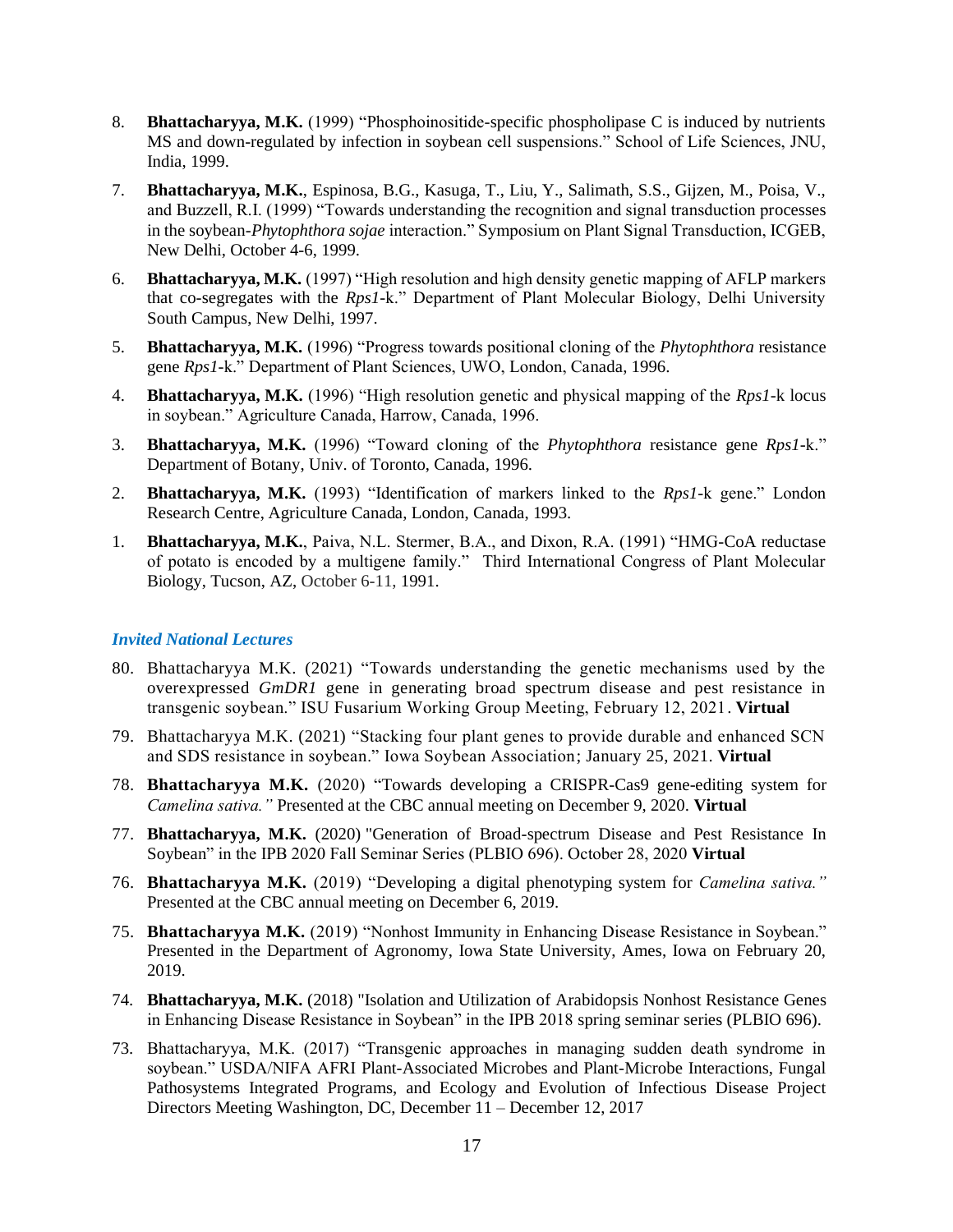- 72. **Bhattacharyya, M.K.** (2017) Overexpression of a plasma membrane protein enhances resistance to multiple pathogen and pests in soybean. Department of Agronomy, Iowa State University, Ames, IA 50011, February 6, 2017
- 71. **Bhattacharyya, M.K. (2016)** Expression of a receptor-like protein enhances resistance of soybean to multiple pathogen and pests including soybean cyst nematodes**.** APS organized 2016 Soybean Cyst Nematode Conference. December 13-15, 2016, Coral Gables, Florida.
- 70. Bhattacharyya, M.K. (2017) "Transgenic approaches in managing sudden death syndrome in soybean." USDA/NIFA AFRI Plant-Associated Microbes and Plant-Microbe Interactions, Fungal Pathosystems Integrated Programs, and Ecology and Evolution of Infectious Disease Project Directors Meeting Washington, DC, June 30 to July 1, 2016.
- 69. **Bhattacharyya, M.K.** (2016) Novel transgenic approaches in enhancing SDS resistance in soybean. Plant Pathology & Microbiology Department, Iowa State University, March 1, 2016.
- 68. **Bhattacharyya, M.K.** (2016) Novel biotech. approaches in fighting sudden death syndrome in soybean. 2016 Soybean Breeders' & Pathologists' Workshop. St. Louis, MO, 22-24 February 2016.
- 67. **Bhattacharyya, M.K.** (2015) "Transgenic approaches in managing sudden death syndrome in soybean." USDA/NIFA Agriculture and Food Research Initiative Microbial Programs Awardee Meeting, Washington, DC NIFA Project Director Meeting, AFRI Plant-Associated Microbes and Plant-Microbe Interactions & Fungal Pathosystems Integrated Programs, July 23-24, 2015
- 65. **Bhattacharyya, M.K.** (2014) Nonhost Resistance for Engineering Disease Resistance. Monsanto, March 20, 2014.
- 64. **Bhattacharyya, M.K.** (2013) "Transgenic approaches in managing sudden death syndrome in soybean." USDA/NIFA Agriculture and Food Research Initiative Microbial Programs Awardee Meeting, Washington, DC, August 7-8, 2013.
- 63. **Bhattacharyya, M.K.** (2013) "Transgenic approaches in fighting sudden death syndrome in soybean." Plant Genomics & Biotechnology Workshop for 7th - 12th grade teachers and high school students, Tuskegee University, Tuskegee, AL, July 29, 2013.
- 62. **Bhattacharyya, M.K.** (2013) "Nonhost resistance for engineering disease resistance." CPBR Symposium, Washington, DC, March 5-6, 2013.
- 61. **Bhattacharyya, M.K.** (2012) "USDA SDS project." North Central Soybean Research Program and the United Soybean Board SDS Fall Meeting, Kansas City, MO, November 15-16, 2012.
- 60. **Bhattacharyya, M.K.** (2012) "Genetic analyses suggest that the FvTox1 toxin produced by *Fusarium virguliforme* is involved in foliar SDS development in soybean." 14th Biennial Conference on the Molecular and Cellular Biology of the Soybean, Des Moines, IA, August 12-15, 2012.
- 59. Abeysekara, N., Matthiesen, R., Cianzio, S., **Bhattacharyya, M.** and Robertson, A. (2012) "Mapping quantitative trait loci encoding partial resistance to *Phytophthora sojae* in soybean." 14th Biennial Molecular & Cellular Biology of the Soybean Conference, Des Moines, IA, August 12-15, 2012.
- 58. **Bhattacharyya, M.K.** (2011) "The SDS pathogen—what have we learned." The NCSRP SDS Fall Meeting, St. Paul, MN, November 17-18, 2011.
- 57. Cianzio, S., Leandro, L. and **Bhattacharyya, M.K.** (2011) "Coping with sudden death syndrome (SDS) in Iowa soybeans - integrated research approach and solutions to protect yield." Integrated Crop Management Conference, Iowa State University, Ames, IA, November 30-December 1, 2011.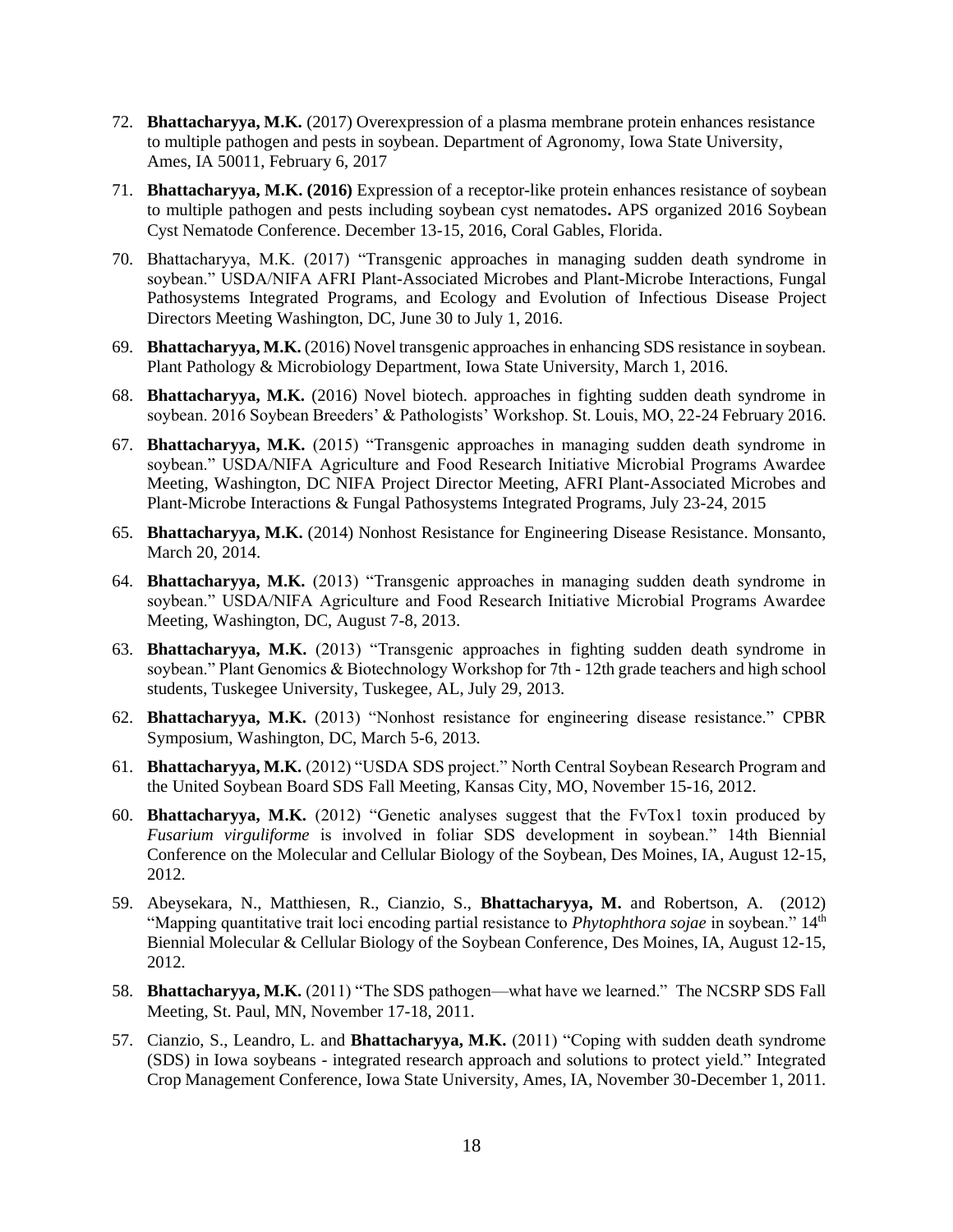- 56. **Bhattacharyya, M.K.** (2011) "Nonhost resistance for engineering disease resistance." Monsanto, Inc., St. Louis. MO, July 11, 2011.
- 55. **Bhattacharyya, M.K.** (2011) "How does the *Fusarium virguliforme* toxin, FvTox1, generate foliar sudden death syndrome (SDS) in soybean?" CPRES Seminar Series, Iowa State University, Ames, IA, December 16, 2011.
- 54. **Bhattacharyya, M.K.** (2011) "Expression of an antibody against a *Fusarium virguliforme* toxin enhances SDS resistance in stable transgenic soybean plants." Department of Plant Pathology, Iowa State University, Ames, IA, February 15, 2011.
- 53. **Bhattacharyya, M.K.** (2010) "Sequencing the SDS pathogen." North Central Soybean Research Program and the United Soybean Board Sudden Death Syndrome Fall Meeting University of Arkansas - Cosmopolitan Hotel, Fayetteville, AR, November 18-19, 2010.
- 52. **Bhattacharyya, M.K.** (2010) "What we now know about the way *Fusarium virguliforme* causes foliar symptoms of sudden death syndrome in soybean." Syngenta, Inc., Research Triangle Park, NC, August 12, 2010.
- 51. **Bhattacharyya, M.K.** (2010) "Towards understanding the mechanism of foliar sudden death syndrome development in soybean." The 13th Biennial Molecular & Cellular Biology of the Soybean Conference, Durham, NC, August 8-11, 2010.
- 50. **Bhattacharyya, M.K.** (2010) "What do we now know about the mechanism of foliar SDS development in soybean?" Workshop Organized by Syngeta, Inc., Minnetonka, MN, July 15, 2010.
- 49. **Bhattacharyya, M.K.** (2010) "What we now know how foliar SDS developed in soybean." Syngenta, Inc., Huxley, IA, June 16, 2010.
- 48. **Bhattacharyya, M.K.** (2010) "Towards creating durable and broad-spectrum disease resistance in soybean." Pioneer, Inc., Johnston, IA, March 23, 2010.
- 47. **Bhattacharyya, M.K.** (2010) "Genome sequence of the SDS pathogen, *Fusarium virguliforme*." The Soybean Breeder's Meeting, St. Louis, MO, February 22-24, 2010.
- 46. **Bhattacharyya, M.K.** (2009) "Sequencing the *Fusarium virguliforme* genome." SDS meeting organized by NCSRP, SIU, Carbondale, IL, November 19-20, 2009.
- 45. **Bhattacharyya, M.K.** (2009) "Arabidopsis nonhost resistance for creating novel soybean germplasms with durable and broad-spectrum *Phytophthora* resistance." CPBR, February, 2009.
- 44. **Bhattacharyya, M.K.** (2008) "Toxin research." SDS meeting organized by NCSRP, ISU, Ames, IA, November 20-21, 2008.
- 43. Brar, H., and **Bhattacharyya, M.K.** (2008) "Purification of a phytotoxin that causes sudden death syndrome in soybean." CPRES Seminar Series, Iowa State University, Ames, IA, October 24 (Ms. Brar, graduate student, from my lab presented the talk).
- 42. **Bhattacharyya, M.K.** (2007) "A novel *Fusarium virguliforme* protein is involved in the development of foliar sudden death syndrome in soybean." CPRES Seminar Series, Iowa State University, Ames, IA, November 30, 2007.
- 41. **Bhattacharyya, M.K.** (2007) "*Fusarium* toxin research in soybean" SDS meeting organized by NCSRP, University of Illinois, Urbana-Champaign, IL, November 15-16, 2007.
- 40. **Bhattacharyya, M.K.** (2006) "Pyrosequencing in microfabricated highdensity picolitre reactors: The method and its possible applications." IPPM Fall Seminar Series, Iowa State University, Ames, IA, October 25, 2006.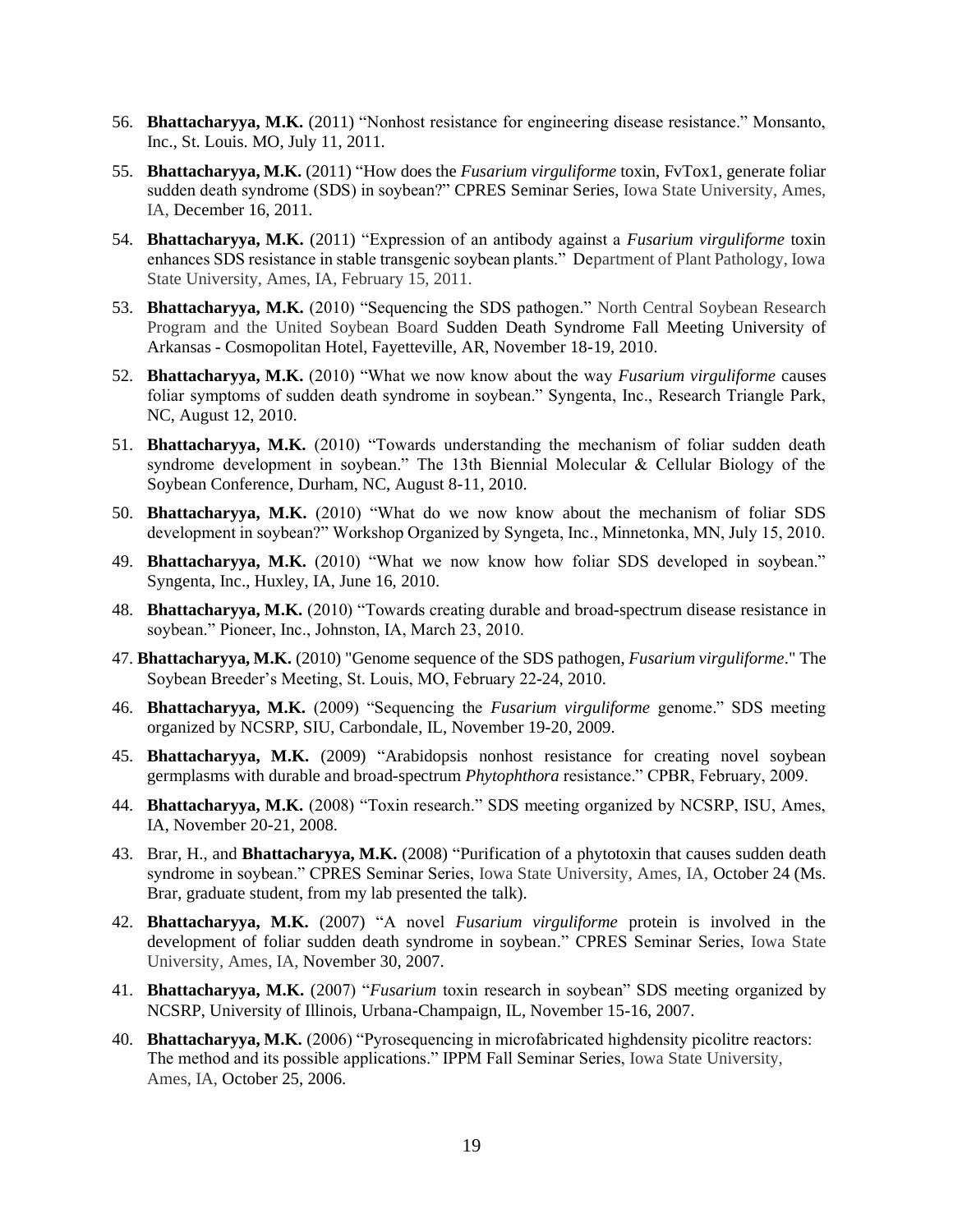- 39. Brar, H., and **Bhattacharyya, M.K.** (2006) "Purification of a phytotoxin that causes sudden death syndrome in soybean." CPRES Seminar Series, Iowa State University, Ames, IA, October 13, 2006 (Presented by graduate student of my lab, Ms. Brar).
- 38. **Bhattacharyya, M.K.** (2006) "Characterization of Rps1-k-2-interactors." 11th Biennial Cellular and Molecular Biology of the Soybean Conference, Lincoln, NE, August 8-11, 2006.
- 37. **Bhattacharyya, M.K.** (2006) "Toward generating SDS resistant transgenic soybean lines" SDS meeting organized by NCSRP, Souther Illininois University, Carbodale, IL, November 15-16, 2006.
- 36. **Bhattacharyya, M.K.** (2006) "Cloning and characterization of a type II metacaspase gene, *GmMcII*." Mendel Biotechnology, Inc., Hayward, CA, June 19, 2006.
- 35. **Bhattacharyya, M.K.** (2005) "*Phytophthora* resistance in soybean." Department of Plant Pathology, Kansas State University, KS, May 12, 2005.
- 34. **Bhattacharyya, M.K.** (2005) "Proteomics approach for SDS." USB-Biotechnology to control SDS. Chicago, IL, April 18-19, 2005.
- 33. **Bhattacharyya, M.K.** (2005) "Immunity, resistance and susceptibility." CPRES Seminar Series, Iowa State University, Ames, IA, October 13, 2005.
- 32. Sandhu, D., and **Bhattacharyya, M.K.** (2004) "Deletion of a disease resistance NBS-LRR-like sequence is associated with the loss of the *Phytophthora* resistance gene *Rps4* in soybean." CPRES Seminar Series, Iowa State University, Ames, IA, 2004 (Presented by assistant scientist of my lab, Dr. Sandhu).
- 31. **Bhattacharyya, M.K.** (2004) "Towards understanding the mechanism of *Phytophthora* resistance in soybean." 10th Biennial Cellular and Molecular Biology of the Soybean Conference, Columbia, MO, August 8-11, 2004.
- 30. **Bhattacharyya, M.K.** (2003) "Proteomics approach for SDS." USB-Biotechnology to Control SDS. Chicago, IL, August 25, 2003.
- 29. **Bhattacharyya, M.K.** (2003) "Proteomics approach for SDS." USB-Biotechnology to Control SDS. St. Louis, MO, February 19, 2003.
- 28. Ji, J., and **Bhattacharyya, M.K.** (2003) "Proteomics approach in studying sudden death syndrome in soybean." CPRES Seminar Series, Iowa State University, Ames, IA, 2003 (Presented by the graduate student from lab, Ms. Junli Ji).
- 27. **Bhattacharyya, M.K.** (2003) "Characterization of the phosphoinositide signal pathway." IG Retreat, Iowa State University, Ames, IA, September 20, 2003.
- 26. **Bhattacharyya, M.K.** (2003) "Towards understanding the functions of the phosphoinositide signal pathway." IPPM Retreat, Iowa State University, Ames, IA, August 20, 2003.
- 25. **Bhattacharyya, M.K.** (2002) "Cloning of the *Rps1*-k gene family." CPRES Seminar Series, Iowa State University, Ames, IA, 2002.
- 24. **Bhattacharyya, M.K.** (2002) "Application of *Rps1*-k in developing possible broad-spectrum resistance in soybean." The *Phytophthora sojae* meeting. Wooster, OH, September 26-27, 2002.
- 23. **Bhattacharyya, M.K.** (2002) "Cloning of the *Rps1*-k gene family." Interdepartmental [Plant](http://www.grad-college.iastate.edu/ippm/ippmhomepage.html)  [Physiology](http://www.grad-college.iastate.edu/ippm/ippmhomepage.html) Major Retreat, Iowa State University, Ames, IA, August 24, 2002.
- 22. **Bhattacharyya, M.K.**, Narayanan N. N., Gao H., Santra D. Ellison L, Kasuga, T., Salimath S.S., Liu Y., Espinosa B., Marek L.F., Shoemaker R.C., Gijzen M., and Buzzell R.I. (2002) "The *Rps1* k locus carries multiple functional *Phytophthora* disease resistance genes in soybean." 9th Biennial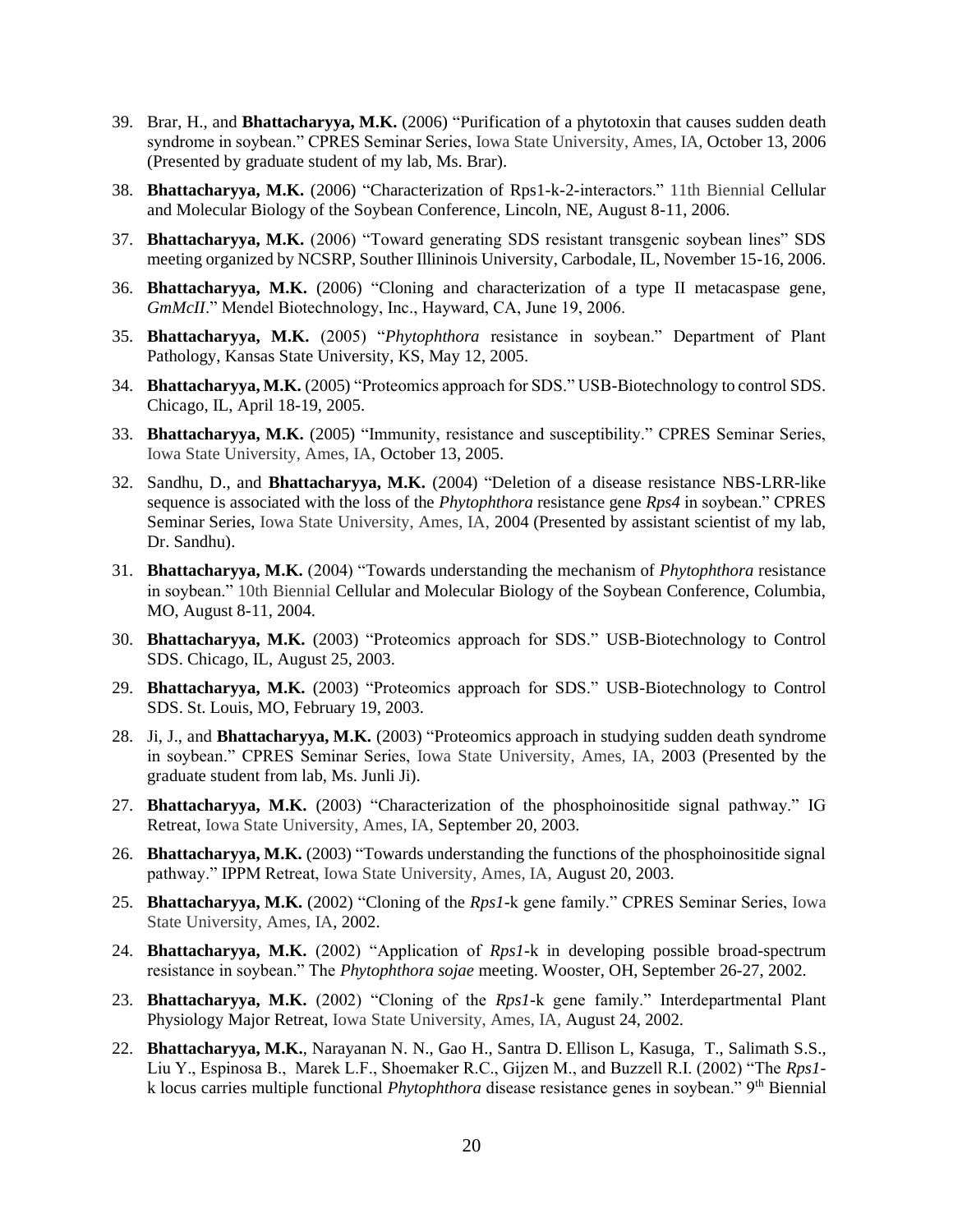Conference of the Cellular and Molecular Biology of the Soybean, Urbana-Champaign, IL, August 11-14, 2002.

- 21. **Bhattacharyya, M.K.** (2002) "*Rps1-*k is comprised of multiple functional *Phytophthora* resistance genes." *Phytophthora* Molecular Genetics Workshop, Milwaukee, WI, August 1-2, 2002.
- 20. **Bhattacharyya, M.K.** (2002) "Progress toward isolation of *Rps1*-k." Iowa Soybean Promotion Board, Des Moines, IA, March 2, 2002.
- 19. **Bhattacharyya, M.K.** (2001) "Molecular approaches towards improving disease resistance in soybeans." Agronomy Department, Iowa State University, Ames, IA, September 20, 2001.
- 18. **Bhattacharyya, M.K.** (2001) "Towards molecular cloning of *Phytophthora* resistance genes in soybean." BCB 691 Faculty Seminar, Iowa State University, Ames, IA, 2001.
- 17. **Bhattacharyya, M.K.** (2000) "Towards understanding the molecular-basis of the soybean-*Phytophthora sojae* interaction." Department of Plant Pathology, Iowa State University, Ames, IA, October 24, 2000.
- 16. **Bhattacharyya, M.K.** (2000) "Towards molecular characterization of the *Phytophthora* disease resistance genes at the *Rps1*-k region in soybean." IG Faculty Seminar, Iowa State University, Ames, IA, 2000.
- 15. **Bhattacharyya, M.K.** (1999) "Progress towards cloning the soybean disease resistance gene *Rps1* k." Department of Botany, Oklahoma State University, Stillwater, OK, 1999.
- 14. Shigaki T., Dammann, C., and **Bhattacharyya, M.K.** (1999) "Toward understanding the possible role of phosphoinositide-specific phospholipase C in plants." The 88<sup>th</sup> Annual Technical Meeting of OAS, Oklahoma City University, Oklahoma City, OK, November 13, 1999.
- 13. Dammann C., and **Bhattacharyya, M.K.** (1999) "A new gene from soybean with similarity to Gprotein coupled receptors." 75<sup>th</sup> annual ASPP meeting, July 24-28, Baltimore, MD, 1999 (Dr. Dammann, postdoc, from my lab offered the talk).
- 12. **Bhattacharyya, M.K.** (1999) "Towards positional cloning of the *Phytophthora* resistance gene *Rps1*-k in soybean." The 1999 OARDC Annual Conference, OSU, Columbus, OH, 1999. *Keynote Speaker*
- 11. **Bhattacharyya, M.K.** (1999) "Possible role of phosphoinositide-specific phospholipase C in DNA replication in soybean." Department of Botany and Microbiology, University of Oklahoma, Norman, OK, 1999.
- 10. **Bhattacharyya, M.K.** (1998) "Towards cloning the soybean disease resistance gene *Rps1*-k." Noble Foundation Plant Biology 10-year Symposium, Noble Foundation, Ardmore, Oklahoma, October 7-10, 1998.
- 9. **Bhattacharyya, M.K.**, Salimath, S.S., Espinosa, B.G., Kasuga, T., Liu, Y., Marek, L., Shoemaker, R.C., Gijzen, M., and Buzzell, R. I. (1998) "Soybean-*Phytophthora sojae*, a model plant-fungal interaction: Progress towards map-based cloning of the disease resistance gene *Rps1*-k." 7<sup>th</sup> Biennial Conference on Molecular and Cellular Biology of the Soybean and 8<sup>th</sup> Gatlinburg Symposium, Knoxville, TN, July 26-29, 1998.
- 8. **Bhattacharyya, M.K.** (1997) "Towards cloning *Rps1*-k." Application of Biotechnology For The Control Of Soybean Diseases, St. Louis, MO, September 13-14, 1997.
- 7. **Bhattacharyya, M.K.** (1996) "Progress towards cloning *Rps1*-k." Application Of Biotechnology For The Control Of Soybean Diseases, Agronomy Department, Iowa State University, Ames, IA, October 5-6, 1996.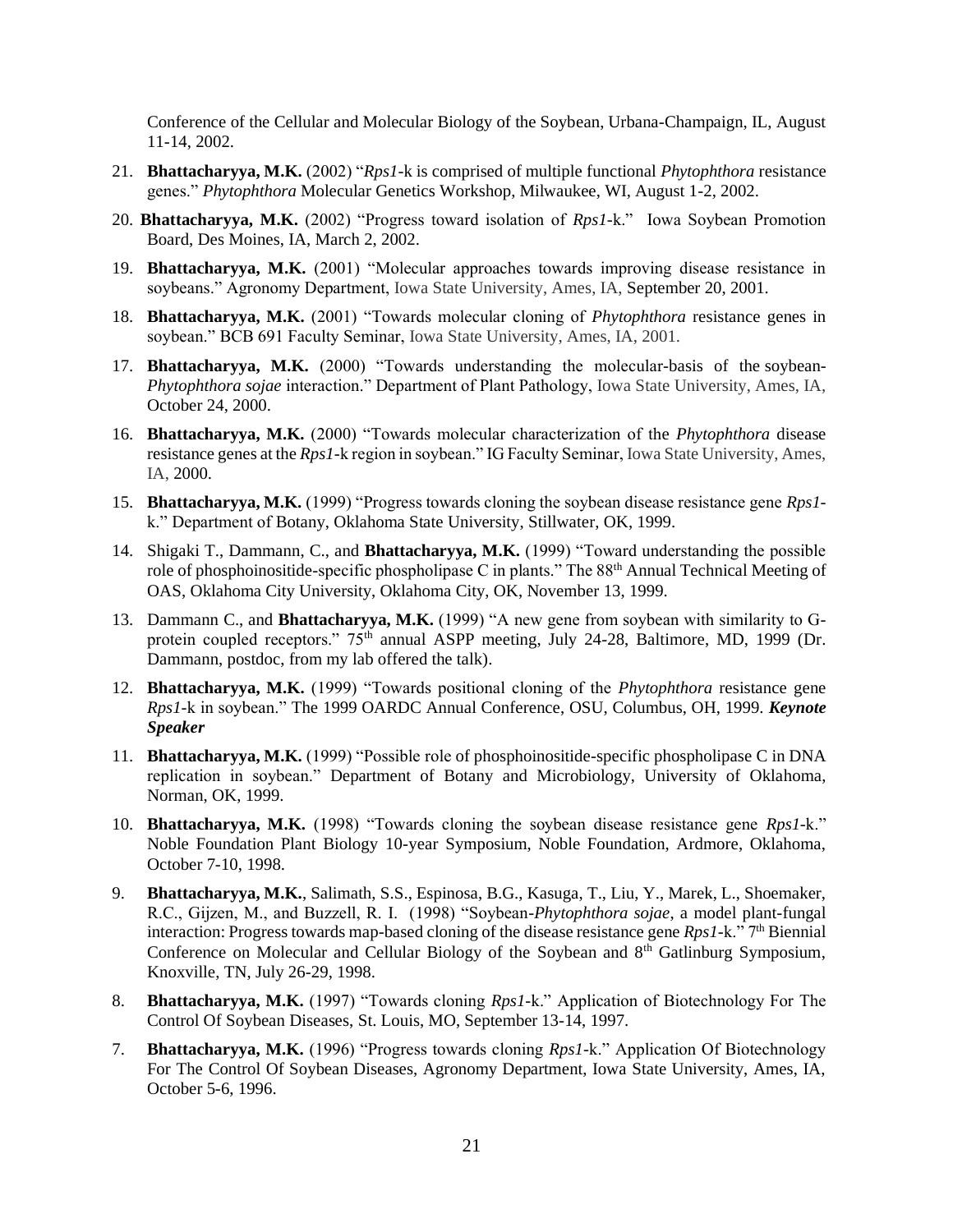- 6. **Bhattacharyya, M.K.** (1996) "Progress towards map-based cloning the *Phytophthora* resistance gene *Rps1*-k." USDA-ARS, Beltsville, MD, 1996.
- 5. **Bhattacharyya, M.K.** (1996) "Towards map-based cloning of *Rps1*-k that confers resistance to *Phytophthora sojae* in soybean." Hawaiian Sugar Plantation Association, Honolulu, HI, 1996.
- 4. **Bhattacharyya, M.K.** (1996) "Characterization of soybean PI-PLC1." Department of Plant Molecular Physiology, University of Hawaii, Honolulu, HI, 1996.
- 3. **Bhattacharyya, M.K.** (1996) "Cloning and characterization of soybean PI-PLC1." Department of Botany, Oklahoma State University, Stillwater, OK, 1995.
- 2. **Bhattacharyya, M.K.** (1995) "Isolation of RAPD and AFLP markers that are linked to *Rps1-*k." 'Workshop on Soybean Pathology,' Iowa State University, Ames, IA, April 22, 1995.
- 1. **Bhattacharyya, M.K.** (1994) "Reduced variation in transgene expression from a binary vector with selectable markers at the right and left T-DNA borders." Monsanto, St. Louis, MO, 1994.

#### **CONFERENCE POSTER PRESENTATIONS**

- 155. Akintayo, O.F. and **Bhattacharyya, M.K.** (2020) The Arabidopsis plasma membrane PSS1 protein conferring nonhost immunity contributes to defense through autophagy following infection. Plant Biology 2020, Worldwide Summit, July 27-31, 2020. **Virtual**
- 154. Ngaki, M. N., Sahoo, D. K., Wang, B. and **Bhattacharyya, M.K.** (2020) Overexpression of a plasma membrane protein generated broad-spectrum immunity in soybean. Plant Biology 2020, Worldwide Summit, July 27-31, 2020. **Virtual**
- 153. Sahoo, D.K., Hegde, C. and **Bhattacharyya, M.K.** (2018). Identification of Arabidopsis candidate genes for cold stress response using a high throughput phenotyping system. 2018 Annual Meeting, Midwestern Section, American Society of Plant Biologists, Iowa State University, Ames, IA, Poster No. P84, March 3-4, 2018.
- 152. **Bhattacharyya, M.K.** (2018) Genetic Improvement of Soybean for Disease and Pest Resistance. Meeting organized by Iowa Soybean Association, February 1, 2018.
- 151. Baumbach, J. and **Bhattacharyya, M.K.** (2017) Transcriptomic investigation into the role of a fungal polyamine oxidase in causing plant disease. Plant Biology 2017. Honolulu, Hawaii, June 24-28, 2017.
- 150. Sahoo, D., Hegde, C., and **Bhattacharyya, M.K.** (2017) A high throughput plant phenotyping system. Predictive Crop Design: Genome to Phenome. UNL, Lincoln. April 6-7, 2017.
- 149. Kambakam, S., Sahu BB, ., Sumit, R ., Singh, P., Ngaki, M., and **Bhattacharyya M.K.** (2016) Folate is involved in conferring nonhost immunity of Arabidopsis against the soybean pathogens. Plant Biology 2016, July 9-13, 2016.
- 148. Ngaki, M., Sahoo, D., Wang, B. Swaminathan, S, and **Bhattacharyya, M.K.** (2016) A receptorlike protein provides broad-spectrum resistance in soybean. Plant Biology 2016, July 9-13, 2016.
- 147. Sahoo, D., Abeysekara, N.S., Cianzio, S.R., Robertson,A.E., **Bhattacharyya,M.K.** (2016) A novel soybean *Phytophthora* resistance *Rps12* gene mapped to the *Rps4*/6 region in soybean. Plant Biology 2016, July 9-13, 2016.
- 146. **Bhattacharyya M.K.**, Kambakam, S., Ngaki, M., Sahu BB, Singh, P., Sumit R. (2015) Folic Acid Plays a Critical Role in Nonhost Resistance. Plant & Animal Genome Conference, January 12, 2015.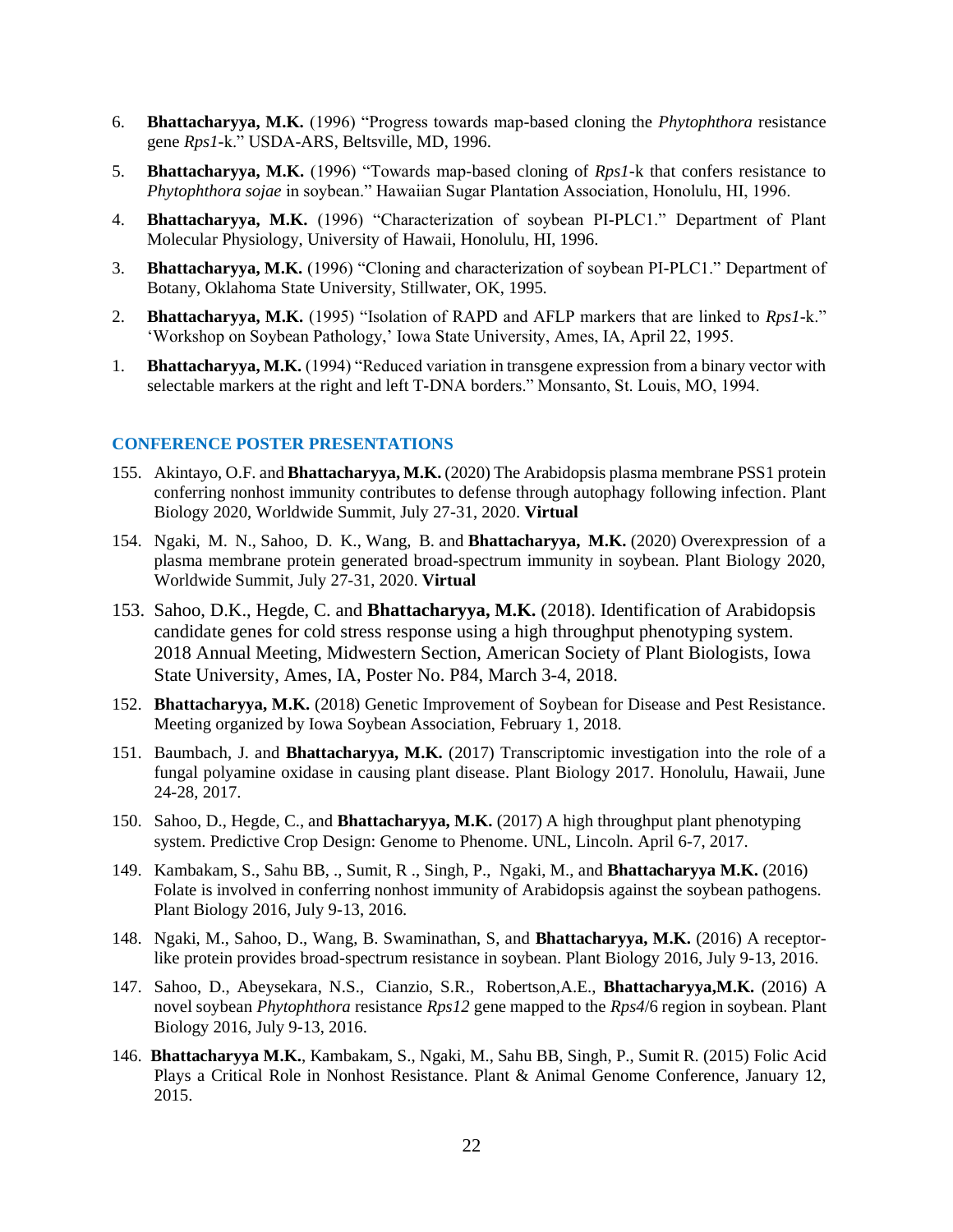- 145. Zhang, B., Wang, B., Morales, A.W., Scudder, J., **Bhattacharyya, M.K.,** and Ye, J.Y. (2014) Study Interactions of FvTox1 with Synthetic Peptides Using a Label-Free Biosensor and Molecular Simulations. BMES Annual Meeting. October 22-25, 2014.
- 144. Sandhu, D., Johnson, C.J., Ollhoff , A., Palmer, R., **Bhattacharyya, M.K.** (2014) Tagging soybean genes with an endogenous transposable element for their functional analyses. SOY 2014: Molecular and Cellular Biology of the Soybean,15th Biennial Conference. University of Minnesota, August 3-6, 2014.
- 143. **Bhattacharyya M.K.**, Singh P, Sahu BB, Sumit R, Xu M, and Sandhu D. (2014) Positional cloning of Arabidopsis nonhost resistance genes conferring immunity to two soybean pathogens, *Phytophthora sojae* and *Fusarium virguliforme,* revealed novel disease resistance mechanisms. The International Congress on Molecular Plant-Microbe Interactions, organized by the Agricultural University of Athens, Rhodes, Greece July 6-10, 2014.
- 142. **Bhattacharyya MK**, Singh P, Yang Y, Kambakam, Sahu BB, Sumit R, Xu M, and Sandhu D. (2014) Identification of two Arabidopsis nonhost resistance genes that confer immunity to soybean pathogens, *Phytophthora sojae* and *Fusarium virguliforme*. Oomycete Molecular Genetics Network Meeting, Norwich, UK, July 2-4, 2014
- 141. Brown, K.H., Baumbach, J., and **Bhattacharyya, M.K.** (2014) Investigation of the Possible Host-Induced Silencing in *Fusarium virguliforme* that Causes Sudden Death Syndrome in Soybean. Plant & Animal Genome Conference January 13, 2014.
- 140. Baumbach, J. Brooke, C.D., and **Bhattacharyya, M.K.** (2014) Polyamine Oxidase and Its Possible Role in the Soybean-*Fusarium virguliforme* Interaction. Plant & Animal Genome Conference. January 13, 2014.
- 139. Sumit, R., Sahu, B.B., and **Bhattacharyya, M.K.** (2014) A Novel Arabidopsis thaliana Nonhost Resistance Gene Confers Resistance Against an Oomycete and a Fungal Pathogen in Soybean. Plant & Animal Genome Conference January 13, 2014.
- 138. **Bhattacharyya, M.K.** (2013) Non-host Resistance for Engineering Disease Resistance. CPBR, March 11, 2013.
- 137. Davis, J., Swaminathan, S., and **Bhattacharyya, M.K.** (2013) Identifying sudden death syndrome resistant soybean plant introduction lines. George Washington Carver Interns Symposium; Ensminger Hall, Iowa State University, August 1, 2013.
- 136. Brazelton, V. A. Jr., Singh, P., Sahu, B. B., and **Bhattacharyya, M.K.** (2013) Mapping of Arabidopsis non-host resistance gene *Pss6* conferring immunity against the soybean pathogen *Phytophthora sojae*. George Washington Carver Interns Symposium; Ensminger Hall, Iowa State University, August 1, 2013.
- 135. Tisdale, E., Singh, P., Sahu, B. B., and **Bhattacharyya, M.K.** (2013) Mapping of the nonhost resistance Arabidopsis *Pss25* gene conferring immunity against the soybean pathogen *Phytophthora sojae*. George Washington Carver Interns Symposium; Ensminger Hall, Iowa State University, August 1, 2013.
- 134. Page, J., Sahu, B. B., Singh, P., and **Bhattacharyya, M.K.** (2013) Mapping of the Arabidopsis *Pss21* gene conferring immunity against the soybean pathogen *Phytophthora sojae*. George Washington Carver Interns Symposium; Ensminger Hall, Iowa State University, August 1, 2013.
- 133. Blair, N., Sahu, B. B., Sumit, R., Singh, P., and **Bhattacharyya, M.K.** (2013) Identification of *pss* mutants that are susceptible to the SDS fungal pathogen *Fusarium virguliforme*. George Washington Carver Interns Symposium; Ensminger Hall, Iowa State University, August 1, 2013.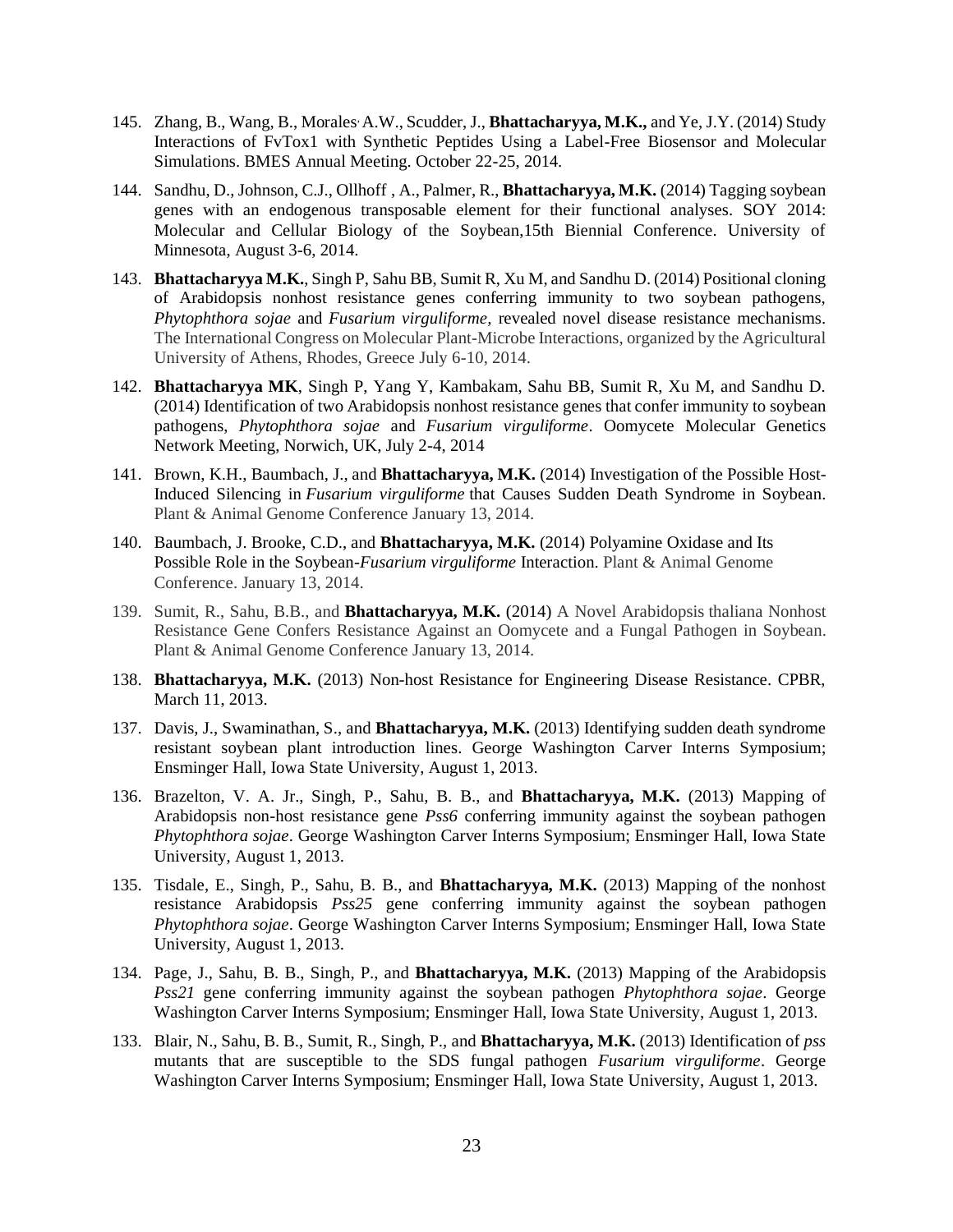- 132. Washington J., Baumbach, and **Bhattacharyya, M.K.** (2013) **"**Double stranded RNA induced gene silencing in the fungal pathogen *Fusarium virguliforme*." Molecular Biology Building, Iowa State University, Ames, IA, July 26, 2013
- 131. Harrison, C.A., Ngaki, M.N., and **Bhattacharyya, M.K.** (2013) Functional characterization of a pathogen infection-inducible promoter in soybean. Molecular Biology Building, Iowa State University, Ames, IA, July 26, 2013
- 130. Baumbach, J. Pudake, R., Swaminathan, S., and **Bhattacharyya, M.K.** (2013) Is carbonic anhydrase the target of FvTox1 which initiates foliar SDS? The World Soybean Research Conference, Durban, South Africa, February 17-22, 2013.
- 129. Sumit, R., Sahu, B., Xu, M., Sandhu, D., and **Bhattacharyya, M.K.** (2013) The *Arabidopsis thaliana PSS1* gene confers nonhost resistance against two soybean pathogens, *Phytophthora sojae* and *Fusarium virguliforme*. The World Soybean Research Conference, Durban, South Africa, February 17-22, 2013.
- 128. Sumit, R., Sahu, B., Xu, M., Sandhu, D., and **Bhattacharyya, M.K.** (2013) The *Arabidopsis thaliana PSS1* gene confers nonhost resistance against two soybean pathogens, *Phytophthora sojae* and *Fusarium virguliforme*. Plant & Animal Genome XIX Conference; Town & Country Hotel, San Diego, CA, January 12-16, 2013.
- 127. Baumbach, J., Johnson, C.J., Ollhoff, A., Raval, J., Pudake, R.N., Palmer, R, **Bhattacharyya, M.K.**, Sandhu, D. (2013) Identification of a candidate male-fertility female-fertility gene tagged by an endogenous transposon in soybean. Plant & Animal Genome XIX Conference; Town & Country Hotel, San Diego, CA, January 12-16, 2013.
- 126. Johnson, C.J., Ollhoff, A., Palmer, R, **Bhattacharyya, M.K.,** Sandhu, D. (2013) Transposition of an endogenous transposable element in soybean. Plant & Animal Genome XIX Conference; Town & Country Hotel, San Diego, CA, January 12-16, 2013.
- 125. Brar, H. K., Pudake, R.N., Swaminathan, S., Baumbach, Sahu, B., Brooke, C., and **Bhattacharyya, M.K.** (2012) *Fusarium virguliforme* FvTox1 toxin causes foliar sudden death syndrome presumably through interaction with a carbonic anhydrase in soybean (*Glycine max* L. Merr.). VI International Congress on Legume Genetics and Genomics (ICLGG), Hyderabad, India, Oct 2-7, 2012.
- 124. Brar, H. K., Pudake, R.N., Swaminathan, S., Sahu, B., and **Bhattacharyya, M.K.** (2012) A single chain variable fragment antibody against a *Fusarium virguliforme* toxin for enhancing tolerance of soybean to sudden death syndrome. XV International Congress on Molecular Plant-Microbe Interactions, Kyoto, Japan, July 29-August 2, 2012.
- 123. Abeysekara, N., Matthiesen, R., Cianzio, S., **Bhattacharyya, M.,** and Robertson, A. (2012) Identification of quantitative trait loci for partial resistance to *Phytophthora sojae* in soybean. APS Annual Meeting, Providence, RI, August 4-8, 2012.
- 122. Abeysekara, N., Matthiesen, R., Cianzio, S., **Bhattacharyya, M.,** and Robertson, A. (2012) Mapping quantitative trait loci encoding partial resistance to *Phytophthora sojae* in Soybean. 14th Biennial Molecular & Cellular Biology of the Soybean Conference, Des Moines, IA, August 12- 15, 2012.
- 121. Abeysekara, N., and **Bhattacharyya, M.** (2012) Analysis of the xylem sap proteomes for identifying candidate *Fusarium virguliforme* toxins involved in sudden death syndrome development in soybean. 14th Biennial Molecular & Cellular Biology of the Soybean Conference, Des Moines, IA, August 12-15, 2012.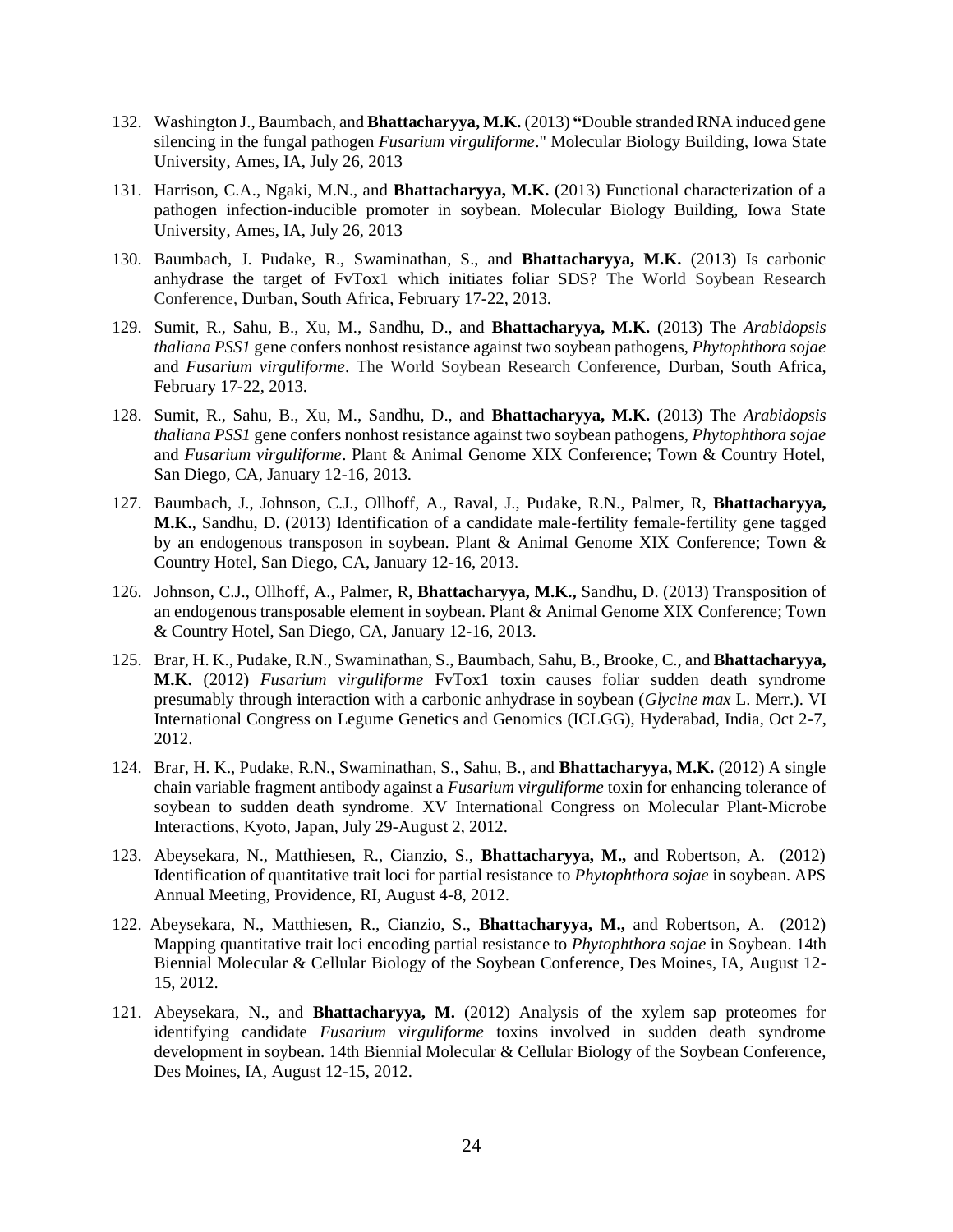- 120. Sahu, B.B., Baumbach, J., Srivastava, S.K., and **Bhattacharyya, M.K.** (2012) The transcriptome of *Fusarium virguliforme* in infected soybean roots. 14th Biennial Molecular & Cellular Biology of the Soybean Conference, Des Moines, IA, August 12-15, 2012.
- 119. Swaminathan, S. Abeysekara, N., **Bhattacharyya, M.K.,** and Cianzio, S. (2012) QTL Mapping of resistance to *Fusarium virguliforme* that causes sudden death syndrome (SDS) in soybean. 14th Biennial Molecular & Cellular Biology of the Soybean Conference, Des Moines, IA, August 12- 15, 2012.
- 118. Sumit, R., Sahu, B., Xu, M., Sandhu, D., and **Bhattacharyya, M.K.** (2012) Identification of the Arabidopsis *PSS1* gene that confers nonhost resistance against two soybean pathogens, *Phytophthora sojae* and *Fusarium virguliforme.* 14th Biennial Molecular & Cellular Biology of the Soybean Conference, Des Moines, IA, August 12-15, 2012.
- 117. Pudake, R.N., Swaminathan, S., Sahu, B., Leandro, L., and **Bhattacharyya, M.K.** (2012) Knockout of the *Fusarium virguliforme FvTox1* gene by homologous recombination revealed that the toxin gene is essential for foliar sudden death syndrome development in soybean. 14th Biennial Molecular & Cellular Biology of the Soybean Conference, Des Moines, IA, August 12-15, 2012.
- 116. Liao, C., Li, Shan, and **Bhattacharyya, M.K.** (2012) Investigation of the possible triplet interactions of *Phytophthora sojae* effector proteins Avr1b and Avr1k with the soybean resistance protein Rps1-k and soybean E3 ligase GmPUB1. 14th Biennial Molecular & Cellular Biology of the Soybean Conference, Des Moines, IA, August 12-15, 2012.
- 115. Baumbach, J., Pudake, R., Swaminathan, S., and **Bhattacharyya, M.K.** (2012) Is carbonic anhydrase the target of FvTox1 which initiates foliar SDS? 14th Biennial Molecular & Cellular Biology of the Soybean Conference, Des Moines, IA, August 12-15, 2012.
- 114. Baumbach, J., Dillman, S., Raval, J., Pudake, R.N., Palmer, R, **Bhattacharyya, M.K.**, and Sandhu, D. (2012) Candidate gene identification for a transposon-tagged male sterile female sterile mutant in soybean. 14th Biennial Molecular & Cellular Biology of the Soybean Conference, Des Moines, IA, August 12-15, 2012.
- 113. Brooke, C.D., Baumbach, J., Sahu, B.B., Pudake, R.N., and **Bhattacharyya, M.K.** (2012) Functional analyses of the candidate *Fusarium virguliforme* genes up-regulated following infection of soybean roots. 14th Biennial Molecular & Cellular Biology of the Soybean Conference, Des Moines, IA, August 12-15, 2012.
- 112. Abeysekara, N., Matthiesen, R., Cianzio, S., **Bhattacharyya, M.,** and Robertson, A. (2012) Novel quantitative trait loci for partial resistance to *Phytophthora sojae* mapped in two recombinant inbred soybean populations. Oomycete Molecular Genetics Network Workshop. Asilomar, CA, March 9-11, 2012.
- 111. Srivastava, S.K., Huang, X., and **Bhattacharyya, M.K.** (2011) Genome analyses of *Fusarium virguliforme* that causes sudden death syndrome in soybean. Plant & Animal Genome XIX Conference; Town & Country Hotel, San Diego, CA, January 15-19, 2011.
- 110. Pandey, S., Parashar, A., Sumit, R., and **Bhattacharyya, M.K.** (2011) A microfluidic platform for long-term, real-time monitoring of *Arabidopsis thaliana* root growth patterns. Plant & Animal Genome XIX Conference; Town & Country Hotel, San Diego, CA, January 15-19, 2011.
- 109. Sumit, R., Sandhu, D., Xu, M., and **Bhattacharyya, M.K.** (2011) Arabidopsis nonhost resistance gene, *pss1* confers immunity against oomycte and fungal but not bacterial pathogens of soybean. Plant & Animal Genome XIX Conference; Town & Country Hotel, San Diego, CA, January 15- 19, 2011.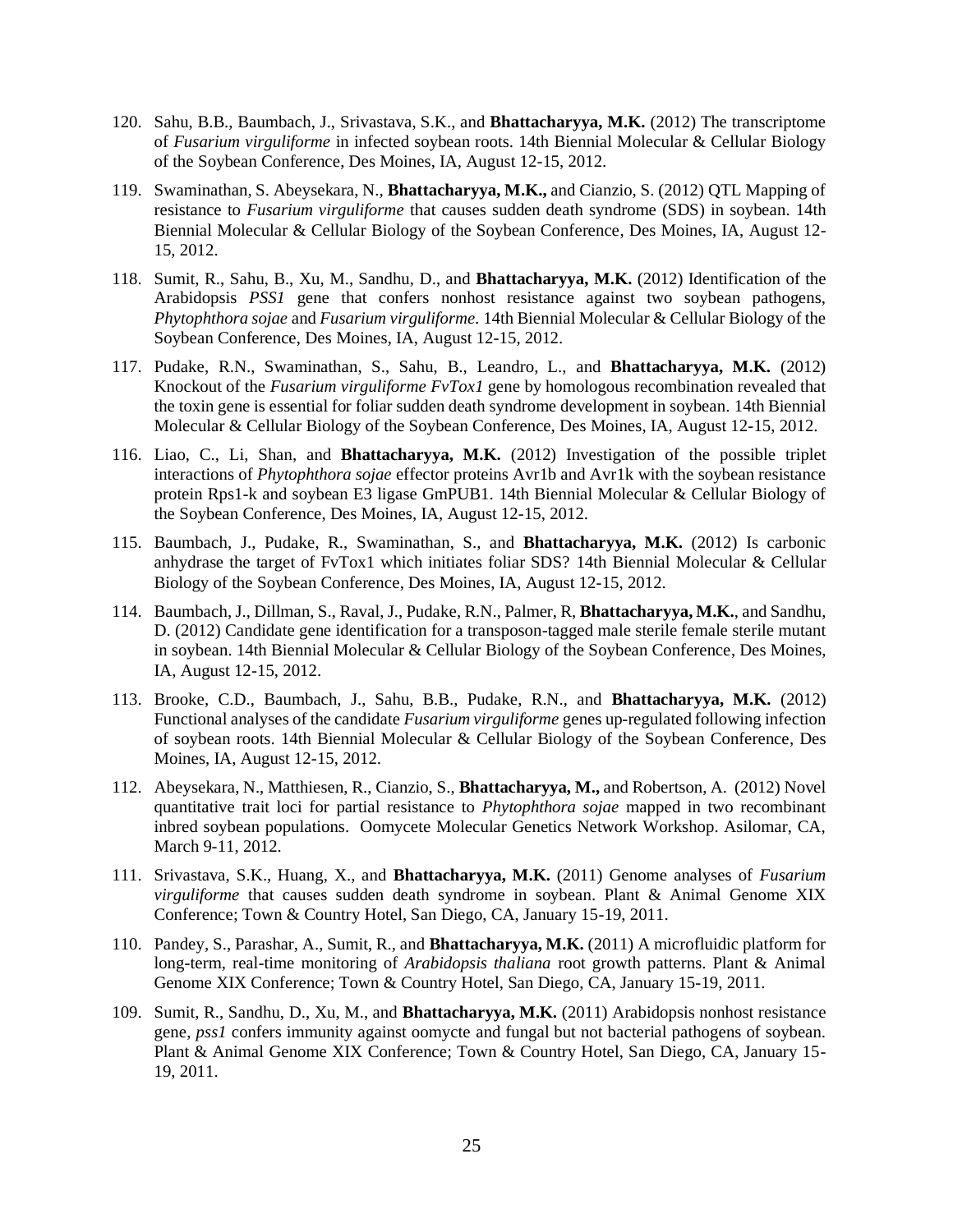- 108. Wu, C-C, **Bhattacharyya, M.K.,** [Ye,](mailto:) R., [Wagner,](mailto:) M.[, Jasinovica,](mailto:) S , Brar, H., [Hermersmann,](mailto:) N., [Huang,](mailto:) H., [Sugar,](mailto:) D.R., [Mead,](mailto:) D.A. (2011) A random shear BAC resource and whole genome BAC end sequencing of *Fusarium virguliforme*. Plant & Animal Genome XIX Conference; Town & Country Hotel, San Diego, CA, January 15-19, 2011.
- 107. **Bhattacharyya, M.K.**, Swaminathan, S., and Brar, H. (2010) Identification of a phytotoxin from *Fusarium virguliforme* that causes sudden death syndrome in soybean. The 13th Biennial Molecular & Cellular Biology of the Soybean Conference, Durham, North Carolina, August 8-11, 2010.
- 106. **Bhattacharyya, M.K.,** Sumit, R., Sandhu, D., Xu, M., and Sahu, B.B. (2010) A single arabidopsis nonhost resistance gene confers immunity against two soybean pathogens, *Phytophthora sojae* and *Fusarium virguliforme.* The 13th Biennial Molecular & Cellular Biology of the Soybean Conference, Durham, North Carolina, August 8-11, 2010.
- 105. **Bhattacharyya, M.K.**, and Brar, H. (2010) Plant antibody for reducing sudden death syndrome in soybean. The 13th Biennial Molecular & Cellular Biology of the Soybean Conference, Durham, North Carolina, August 8-11, 2010.
- 104. Brar, H., Swaminathan, S. and **Bhattacharyya, M.K.** (2010) Functional characterization of a phytotoxin that initiates foliar sudden death syndrome, an emerging serious diesase in soybean. The International Plant & Animal Genome XVII Conference, Town & Country Convention Center, San Diego, CA, January 9-13, 2010.
- 103. Sumit, R., Sandhu, D., Xu, M., and **Bhattacharyya, M.K.** (2010) *Pss1* confers nonhost resistance of *Arabidopsis thaliana* against two soybean pathogens, *Phytophthora sojae* and *Fusarium virguliforme*. Plant & Animal Genome XVII Conference; Town & Country Hotel, San Diego, CA, January 10-14, 2010.
- 102. Sumit, R., and **Bhattacharyya, M.K.** (2009) The *Arabidopsis thaliana Pss1* gene confers nonhost resistance against two soybean pathogens, *Phytophthora sojae* and *Fusarium virguliforme*. 9<sup>th</sup> IPMB Congress, St. Louis, MI, October 25-30, 2009.
- 101. Brar, H., and **Bhattacharyya, M.K.** (2009) A proteinaceous phytotoxin causes sudden death syndrome in soybean. World Soybean Research Conference VIII, Beijing, China, August 10-15, 2009.
- 100. Xu, M., Brar, H., Grosic, S., Palmer, R.G., and **Bhattacharyya, M.K.** (2009) Characterization of an active endogenous transposable element in soybean. World Soybean Research Conference VIII, Beijing, China, August 10-15, 2009.
- 99. Sumit, R., Sandhu, D., Xu, M., and **Bhattacharyya, M.K.** (2009) Towards cloning the first Arabidopsis nonhost resistance gene that confers immunity against the soybean pathogen, *Phytophthora sojae.* World Soybean Research Conference VIII, Beijing, China, August 10-15, 2009.
- 98. Li, S., Swaminathan, S., Brar, H., Dou, D., Kale, S.D., Tyler, B., and **Bhattacharyya, M.K.** (2009) Soybean U box protein GmPUB1, homologous to AtPUB22/23/24, interacts with the *Phytophthora sojae* effector protein, Avr1b. World Soybean Research Conference VIII, Beijing, China, August 10-15, 2009.
- 97. Cannon, S., Sandhu, D. and **Bhattacharyya, M.K.** (2009) Identification of candidate soybean genes for Phytophthora resistance through transcriptomic and proteomic studies. World Soybean Research Conference VIII, Beijing, China, August 10-15, 2009.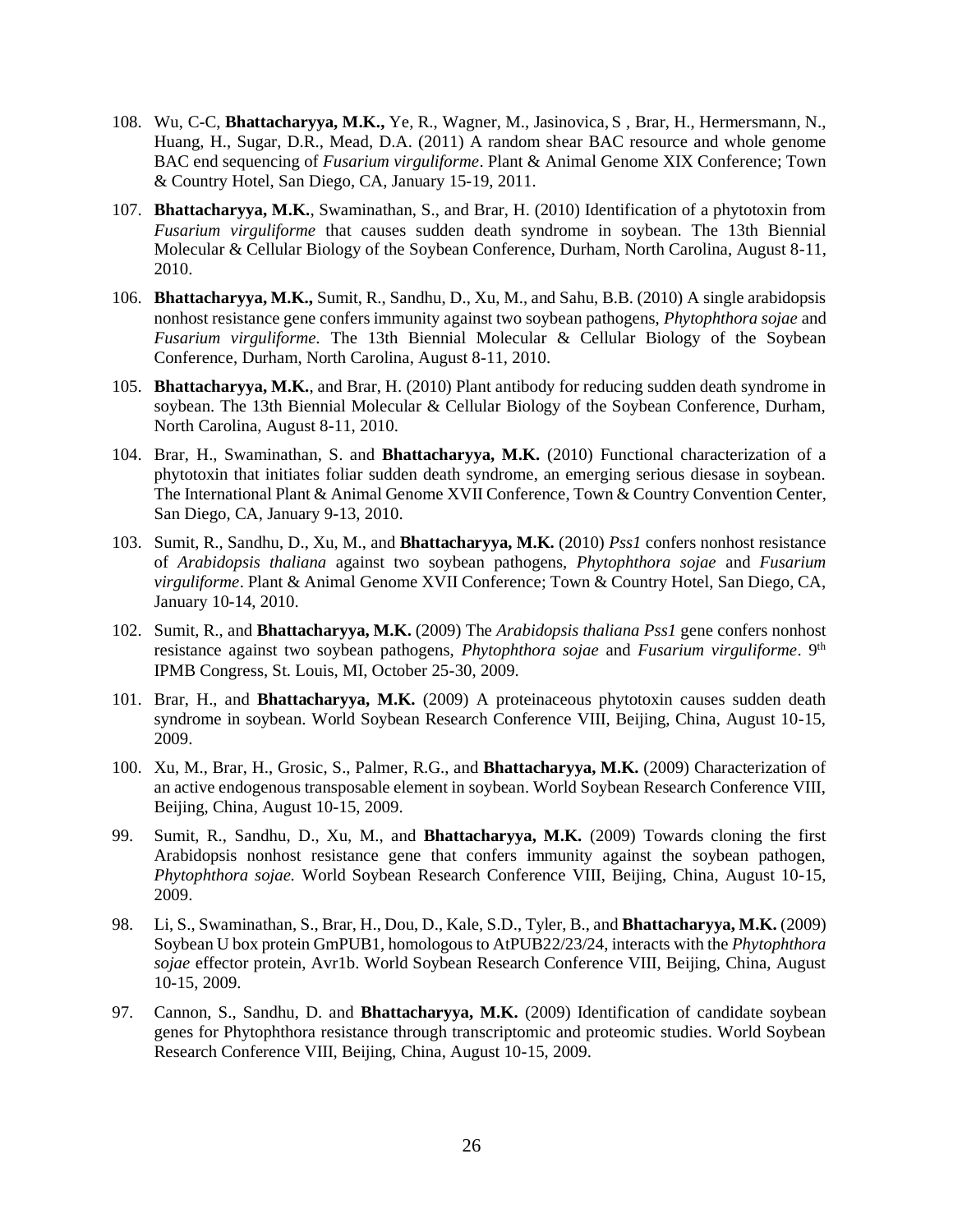- 96. Baskett, J., Gao, H., Swaminathan, S., and **Bhattacharyya, M.K.** (2009) Identification of a type II soybean metacaspase that interacts with the CC domain of the Phytophthora resistance protein Rps1-k-2. World Soybean Research Conference VIII, Beijing, China, August 10-15, 2009.
- 95. Sumit, R., and **Bhattacharyya, M.K.** (2009) Towards cloning the first Arabidopsis nonhost resistance gene that confers immunity against the soybean pathogen, *Phytophthora sojae.* XIV International Congress on Molecular Plant-Microbe Interactions, Quebec, Canada, July 19-23, 2009.
- 94. Brar, H., and **Bhattacharyya, M.K.** (2009) Progress towards generation of plant anti-FvTox1 antibodies against a *Fusarium virguliforme* toxin that induces sudden death syndrome in soybean. APS North Central Division Meeting, Iowa State University, Ames, IA, June 21-23, 2009.
- 93. Xu, M., Brar, H., Grosic, S., Palmer, R. G., and **Bhattacharyya, M.K.** (2009) Identification and characterization of the first an active endogenous transposable element in soybean. Plant & Animal Genome XVII Conference; Town & Country Hotel, San Diego, CA, January 10-14, 2009.
- 92. **Bhattacharyya, M.K.,** Sandhu, D., Cannon, S., and RamuSubramanian, S. (2009) Functional genomics of the soybean-*Phytophthora sojae* interaction. Plant & Animal Genome XVII Conference; Town & Country Hotel, San Diego, CA, January 10-14, 2009.
- 91. Brar, H., and **Bhattacharyya, M.K.** (2008) Proteinaceous phytotoxin causes sudden death syndrome in soybean: Purification, anti-toxin antibody production and cDNA cloning. Plant & Animal Genome XVI Conference; Town & Country Hotel, San Diego, CA, January 12-16, 2008.
- 90. Brar, H., and **Bhattacharyya, M.K.** (2007) Proteinaceous phytotoxin causes sudden death syndrome in soybean: Purification, anti-toxin antibody production and cDNA cloning.Plant & Animal Genome XV Conference; Town & Country Hotel, San Diego, CA, January 13-17, 2007.
- 89. **Bhattacharyya, M.K.**, and RamuSubramanian, S. (2007) Phosphoproteomics of the soybean-*Phytophthora sojae* interaction. Plant & Animal Genome XV Conference; Town & Country Hotel, San Diego, CA, January 13-17, 2007.
- 88. **Bhattacharyya, M.K.** (2007) Phytophthora resistance in soybean. Plant & Animal Genome XV Conference; Town & Country Hotel, San Diego, CA, January 13-17, 2007.
- 87. Xu, M., Palmer, R.G., and **Bhattacharyya, M.K.** (2007) The *W4-M* allele in soybean [*Glycine Max* (L.) Merr.] harbors an active transposable element. Plant & Animal Genome XV Conference, Town & Country Hotel, San Diego, CA, January 13-17, 2007.
- 86. **Bhattacharyya, M.K.,** Sandhu, D., Gao, H., MacMill, S., Wiley, G., Roe, B., and Cannon, S. (2007) Application of 454 technology (Pyrosequencing) in transcript analyses of the soybean-*Phytophthora sojae* interaction. Plant & Animal Genome XV Conference; Town & Country Hotel, San Diego, CA, January 13-17, 2007.
- 85. **Bhattacharyya, M.K.** (2007) Phytophthora resistance in soybean. Plant & Animal Genome XV Conference; Town & Country Hotel, San Diego, CA, January 13-17, 2007.
- 84. **Bhattacharyya, M.K.,** and RamuSubramanian, S. (2007) Phosphoproteomics of the soybean-*Phytophthora sojae* Interaction. Plant & Animal Genome XV Conference; Town & Country Hotel, San Diego, CA, January 13-17, 2007.
- 83. RamuSubramanian, S., and **Bhattacharyya, M.K.** (2006) Phosphoproteomic approaches for studying the soybean-*Phytophthora sojae* interaction*.* Plant & Animal Genome XIV Conference; Town & Country Hotel, San Diego, CA, January 14-18, 2006.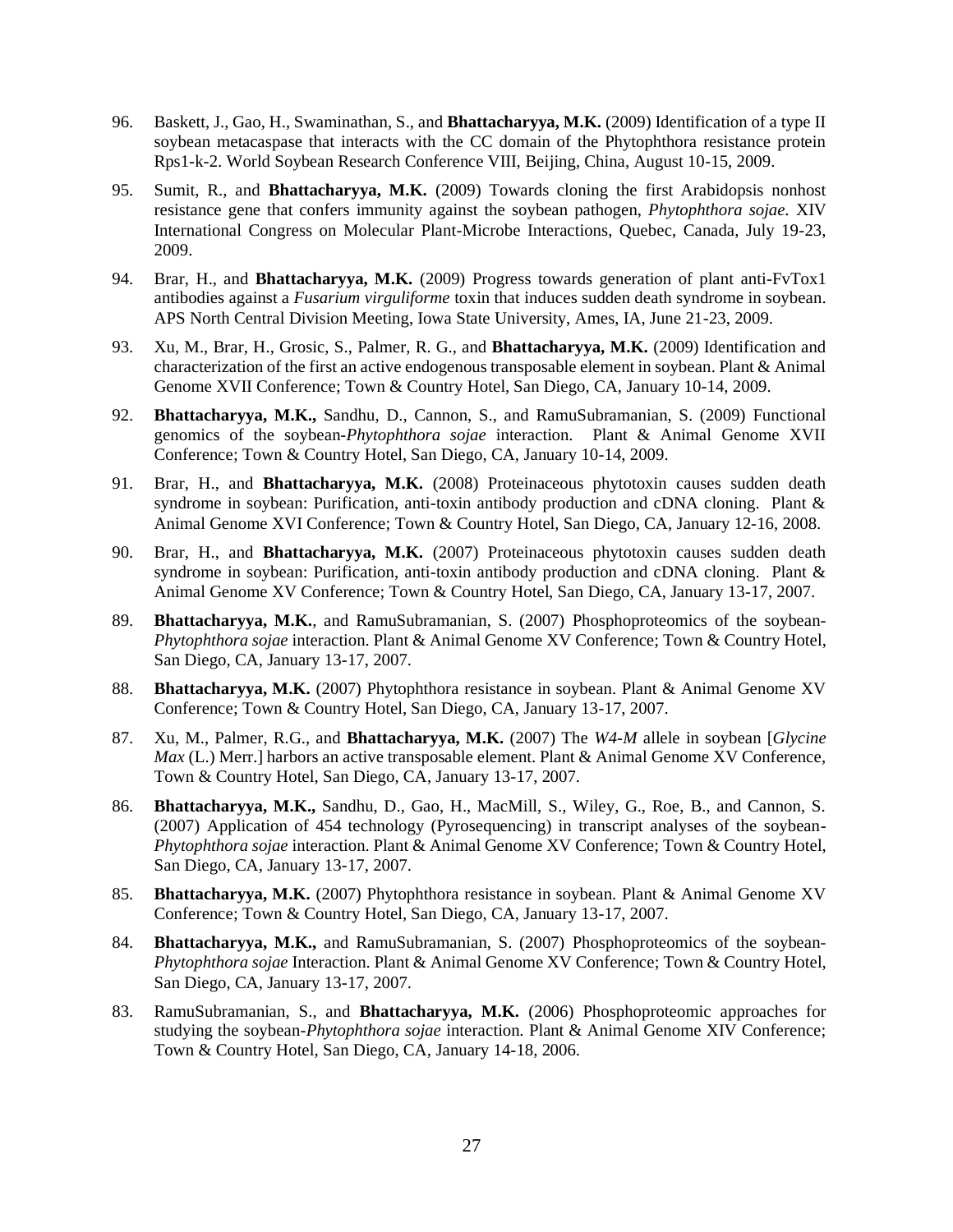- 82. Brar, H., and **Bhattacharyya, M.K.** (2006) A proteinaceous phytotoxin causes sudden death syndrome in soybean. 11th Biennial Cellular and Molecular Biology of the Soybean Conference, Lincoln, NE, August 8-11, 2006.
- 81. **Bhattacharyya, M.K.**, and Gao, H. (2006) Identification of proteins that interact with the Phytophthora resistance soybean protein, Rps1-k-2. 11th Biennial Cellular and Molecular Biology of the Soybean Conference, Lincoln, NE, August 8-11, 2006.
- 80. **Bhattacharyya, M.K.,** Xu, M., and Sandhu, D. (2006) Putative *Arabidopsis* mutants showing loss of nonhost resistance against the soybean pathogen, *Phytophthora sojae.* 11th Biennial Cellular and Molecular Biology of the Soybean Conference, Lincoln, NE, August 8-11, 2006.
- 79. **Bhattacharyya, M.K.,** and RamuSubramanian, S. (2006) Phosphoproteomics approaches for investigating the soybean-*Phytophthora sojae* interaction. 11th Biennial Cellular and Molecular Biology of the Soybean Conference, Lincoln, NE, August 8-11, 2006.
- 78. Gao, H., and **Bhattacharyya, M.K.** (2006) Identification of proteins that interact with the Phytophthora resistance soybean protein, Rps1-k-2. Plant Receptor Signaling. 9<sup>th</sup> Annual Plant Sciences Institute Symposium, Ames, IA, May 31-June 3, 2006.
- 77. Brar, H., and **Bhattacharyya, M.K.** (2006) A proteinaceous phytotoxin causes sudden death syndrome in soybean. Plant Receptor Signaling. 9<sup>th</sup> Annual Plant Sciences Institute Symposium, Ames, IA, May 31-June 3, 2006.
- 76. Xu, M., Sandhu, D., and **Bhattacharyya, M.K.** (2006) Putative *Arabidopsis* mutants showing loss of nonhost resistance against the soybean pathogen, *Phytophthora sojae.* Plant Receptor Signaling. 9 th Annual Plant Sciences Institute Symposium, Ames, IA, May 31-June 3, 2006.
- 75. RamuSubramanian, S., and **Bhattacharyya, M.K.** (2006) Phosphoproteomic approaches for isolating phosphoproteins. Plant Receptor Signaling.  $9<sup>th</sup>$  Annual Plant Sciences Institute Symposium, Ames, IA, May 31-June 3, 2006.
- 74. Gao, H., Narayanan, N.N., Santra, D., Ellison, L., and **Bhattacharyya, M.K.** (2005) Two classes of highly similar CC:NB:LRR genes from the *Rps1*-k locus encode Phytophthora resistance in soybean. Plant & Animal Genome XIII Conference; Town & Country Hotel, San Diego, CA, January 15-19, 2005.
- 73. Narayanan, N.N., Gao, H., Ramusubramanian, S., Sandhu, D., and **Bhattacharyya, M.K.** (2005) NB and ARC motifs of Rps1-k-2 are essential for initiating cell death pathway in soybean. Plant & Animal Genome XIII Conference; Town & Country Hotel, San Diego, CA, January 15-19, 2005.
- 72. Sandhu, D., Gao, H., Cianzio, S., and **Bhattacharyya, M.K.** (2004) Loss of the gene *Phytophthora* resistance gene *Rps4* is associated with the deletion of an NBS-LRR-Like sequence in soybean. Plant & Animal Genome XIII Conference; Town & Country Hotel, San Diego, CA, January 15- 19, 2005.
- 71. Tasma, I.M., and **Bhattacharyya, M.K.** (2004) Systemic acquired resistance pathway is conserved in soybean. Plant & Animal Genome XII Conference; Town & Country Hotel, San Diego, CA, January 10-14, 2004.
- 70. Tasma, I.M., Brendel, V., and **Bhattacharyya, M.K.** (2004) Characterization of the *Arabidopsis thaliana* phosphoinositide-specific phospholipase C gene family. Plant & Animal Genome XII Conference; Town & Country Hotel, San Diego, CA, January 10-14, 2004.
- 69. [Ji,](mailto:) J., and **Bhattacharyya, M.K.** (2004) Free radicals: potential candidates for development of the sudden death syndrome in soybean. Plant & Animal Genome XII Conference; Town & Country Hotel, San Diego, CA, January 10-14, 2004.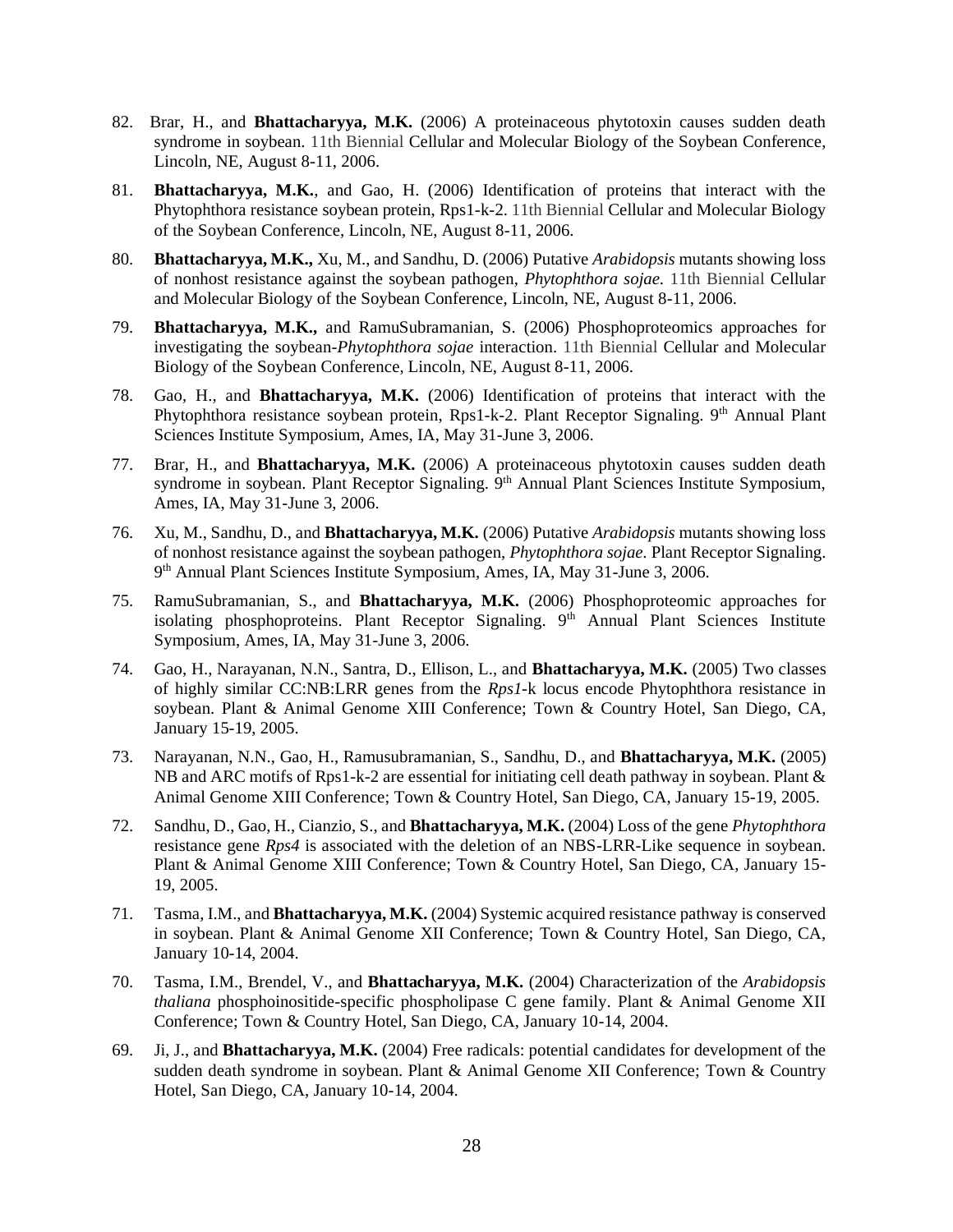- 68. [Narayanan, N.N.,](mailto:nnarayan@iastate.edu) [Tasma,](mailto:tasma@iastate.edu) M.I., Grant, D., [Shoemaker,](mailto:rcsshoe@iastate.edu) R., and **Bhattacharyya, M.K.** (2004) Early gene expression in soybean hypocotyls following infection with *Phytophthora sojae.* Plant & Animal Genome XII Conference; Town & Country Hotel, San Diego, CA, January 10-14, 2004.
- 67. **Bhattacharyya, M.K.** (2004) Towards understanding the mechanism of *Phytophthora* resistance in soybean. 10th Biennial Cellular and Molecular Biology of the Soybean Conference, Columbia, MO, August 8-11, 2004.
- 66. Tasma, I.M., and **Bhattacharyya, M.K.** (2004) Evidence suggesting the conservation of the systemic acquired resistance pathway in soybean. 10th Biennial Cellular and Molecular Biology of the Soybean Conference, Columbia, MO, August 8-11, 2004.
- 65. Narayanan, N.N.[, Tasma,](mailto:tasma@iastate.edu) M.I., Grant, D.[, Shoemaker,](mailto:rcsshoe@iastate.edu) R., and **Bhattacharyya, M.K.** (2004) Isolation of defense signaling genes that are induced in the soybean-*Phytopthora sojae* interaction. 10th Biennial Cellular and Molecular Biology of the Soybean Conference, Columbia, MO, August 8- 11, 2004.
- 64. [Ji,](mailto:) J., and **Bhattacharyya, M.K.** (2004) Free radicals: Potential candidates for development of soybean sudden death syndrome caused by *Fusarium solani* f. sp*. glycines.* 10th Biennial Cellular and Molecular Biology of the Soybean Conference, Columbia, MO, August 8-11, 2004.
- 63. Sandhu, D., Gao, H., Cianzio, S., and **Bhattacharyya, M.K.** (2004) Deletion of a disease resistance NBS-LRR-like sequence is associated with the loss of the *Phytophthora* resistance gene *Rps4* in soybean. 10th Biennial Cellular and Molecular Biology of the Soybean Conference, Columbia, MO, August 8-11, 2004.
- 62. Ji, Junli, and **Bhattacharyya, M.K.** (2003) Understanding the molecular basis of sudden death syndrome (SDS) disease development in soybean. APS Annual Meeting, Charlotte, NC, August 9- 13, 2003.
- 61. Sandhu D., Gao H., Cianzio S., and, **Bhattacharyya, M.** (2003) High-resolution genetic and physical mapping of the *Rps4* region in soybean. Plant & Animal Genome XI Conference, January 11-15, 2003.
- 60. **Bhattacharyya, M.K.**, Gao H., and Narayanan N.N. (2003) Isolation of functional Phytophthora resistance genes from the soybean *Rps1*-k locus. Plant & Animal Genome XI Conference, January 11 - 15, 2003.
- 59. Gao H., Sandhu D., Santra D., Tasma I. M., Cianzio S., and **Bhattacharyya, M.K.** (2002) Identification of highly unstable disease resistance gene like sequences that co-segregate with the *Phytophthora* resistance gene, *Rps4.* Plant, Animal & Microbe Genomes X Conference*.* San Diego, CA, January 12-16, 2002.
- 58. Ji, J., Santra, D., and **Bhattacharyya, M.K.** (2002) Effect of *Fusarium solani* f. sp*. glycines-*cell free culture filtrates on the protein profiles of soybean cell suspensions. 9<sup>th</sup> Biennial Conference of the Cellular and Molecular Biology of the Soybean, Urbana-Champaign, IL, August 11-14, 2002.
- 57. Gao H., Narayanan N.N., Ellison L., Santra, D., and **Bhattacharyya, M.K.** (2002) Analysis of paralogous *Rps*1-k sequences in soybean. 9<sup>th</sup> Biennial Conference of the Cellular and Molecular Biology of the Soybean, Urbana-Champaign, IL, August 11-14, 2002.
- 56. **Bhattacharyya, M.K.,** Narayanan N.N., Gao H., Santra D. Ellison L, Kasuga, T., Salimath S.S., Liu Y., Espinosa B., Marek L.F., Shoemaker R.C., Gijzen M., and Buzzell R.I. (2002) The *Rps1* k locus carries multiple functional *Phytophthora* disease resistance genes in soybean. 9<sup>th</sup> Biennial Conference of the Cellular and Molecular Biology of the Soybean, Urbana-Champaign, IL, August 11-14, 2002.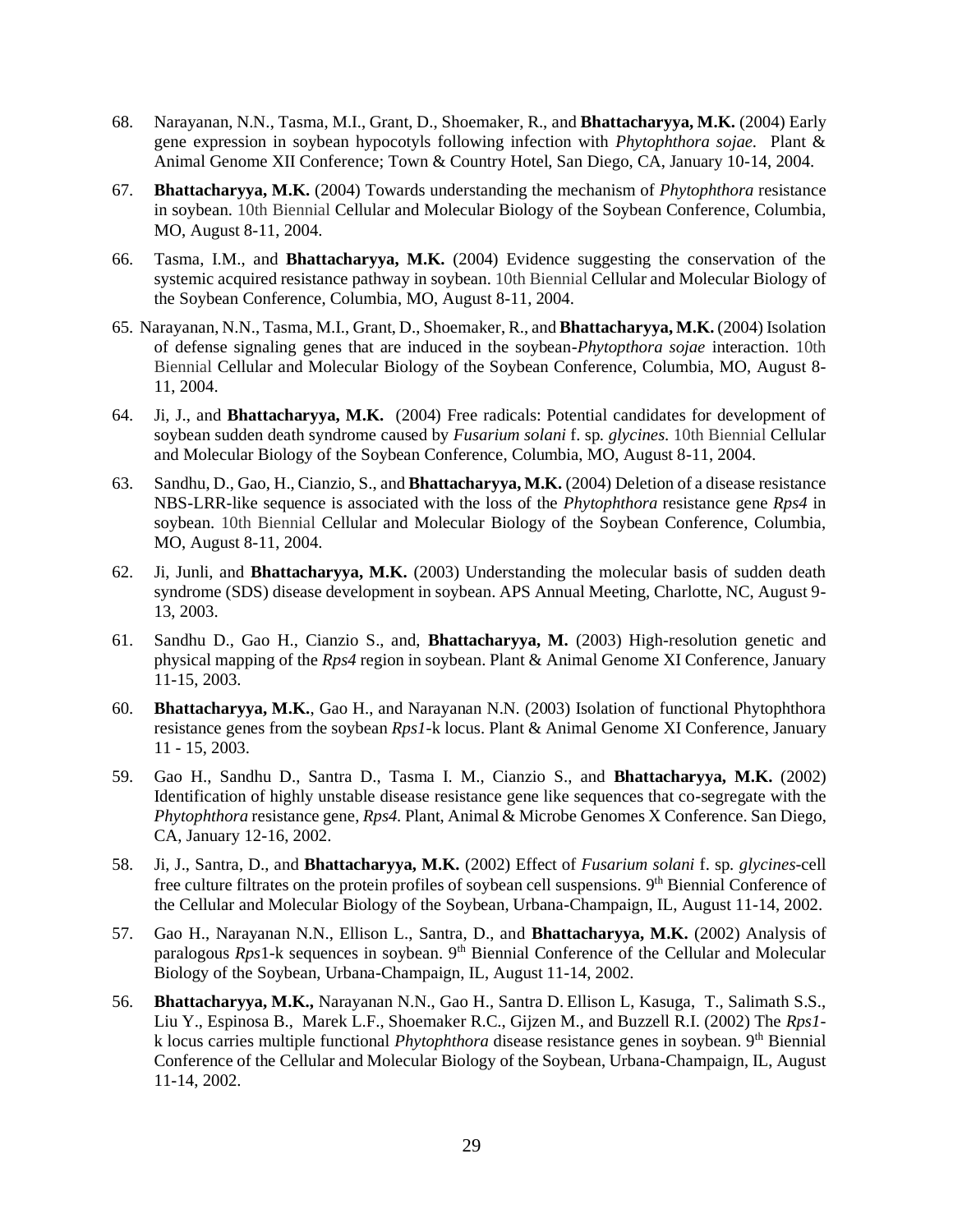- 55. Tasma, M.I., Gao, H., and **Bhattacharyya, M.K.** (2002) Isolation of two soybean sequences with similarities to the *Arabidopsis NPR1* gene. 9<sup>th</sup> Biennial Conference of the Cellular and Molecular Biology of the Soybean, Urbana-Champaign, IL, August 11-14, 2002.
- 54. Santra D.K., Tai T., and **Bhattacharyya, M.K.** (2002) A yeast artificial chromosome library of soybean. 9<sup>th</sup> Biennial Conference of the Cellular and Molecular Biology of the Soybean, Urbana-Champaign, IL, August 11-14, 2002.
- 53. **Bhattacharyya, M.K.,** Ellison L, Gao H., Espinosa B., Kasuga, T., Liu Y., Salimath S.S., Marek L.F., Shoemaker R.C., Gijzen M., and Buzzell R.I. (2002) Identification of coiled coil-NBS-LRRlike sequences at the *Rps1*-k region. Plant, Animal & Microbe Genomes X Conference. San Diego, CA, January 12-16, 2002.
- 52. Santra D.K., Tai T., and **Bhattacharyya, M.K.** (2002) Construction of yeast artificial chromosome library of soybean (*Glycine max,* L.). Plant, Animal & Microbe Genomes X Conference, San Diego, CA, January 12-16, 2002.
- 51. **Bhattacharyya, M.K.**, Kasuga, T., Salimath, S.S., Liu, Y, Marek, L.F., Shoemaker, R.C., Buzzell, R.I., and Anderson, T. (2000) Identification of multiple *Phytophthora* resistance genes and NBS-LRR-like sequences at the *Rps1*-k region. 8<sup>th</sup> Biennial Conference of the Cellular and Molecular Biology of the Soybean, Lexington, KY, August 13-16, 2000.
- 50. Chou, W-M., Dammann, C., Shigaki, T., Liu, Y., and **Bhattacharyya, M.K** (2000) A molecular approach in studying the role of phosphoinositide-specific phospholipase C in plants. 6th International Congress of Plant Molecular Biology, Quebec, Canada, June 18-24, 2000. Plant Molecular Biology Reporter 18:159.
- 49. Liu, Y., Salimath, S.S., Espinosa, B.G., Kasuga, T., Shi, J., Marek, L.F., Shoemaker, R.C., Gijzen, M. Buzzell, R.I., and **Bhattacharyya, M.K.** (1999) Progress towards map-based cloning of the disease resistance gene *Rps1*-k in soybean. Plant and Animal Genome VII, January 17-21, 1999.
- 48. Dammann C., and **Bhattacharyya, M.K.** (1999) Isolation of a PI-PLC associated protein from soybean. 26<sup>th</sup> Meeting of the Federation of European Societies, France, June 19-24, 1999.
- 47. **Bhattacharyya, M.K.**, Espinosa, B.G., Kasuga, T., Liu, Y., Salimath, S.S., Gijzen, M., Poisa V., and Buzzell, R. (1999) Progress towards understanding the recognition and signal transduction processes in the soybean-*Phytophthora sojae* interaction. Ninth International Congress of Molecular Plant-Microbe Interactions, The Netherlands, July 25–30, 1999.
- 46. **Bhattacharyya, M.K.**, Espinosa B.G., and Poysa V. (1999) Identification of soybean mutants that showed loss of *Rps7* and *Rps1*-k-specific resistance against *Phytophthora sojae.* World Soybean Research Conference VI, Chicago, IL, August 4-7, 1999.
- 45. Shigaki, T., and **Bhattacharyya, M.K.** (1999) Changes in the phosphoinositide-specific phospholipase C activities following nutrient treatments and infection of soybean cell suspensions. Symposium on Plant Signal Transduction, ICGEB, New Delhi, October 4-6, 1999.
- 44. Dammann C., and **Bhattacharyya, M.K.** (1999) Isolation of a soybean gene that encodes a PI-PLC-associated protein with similarity to G-protein coupled receptors. Symposium on Plant Signal Transduction, ICGEB, New Delhi, October 4-6, 1999.
- 43. Shigaki, T., and **Bhattacharyya, M.K.** (1998) Soybean phosphoinositide-specific phospholipase C is activated by nutrients. Annual Meeting of the American Society for Biochemistry and Molecular Biology, Washington, DC, May 16-20, 1998.
- 42. Shigaki, T., and **Bhattacharyya, M.K.** (1998) Soybean phosphoinositide-specific phospholipase C is activated by the replenishment of inorganic and organic nutrients. FASEB Summer Research Conferences, Saxtons River, VT, July 25-30, 1998.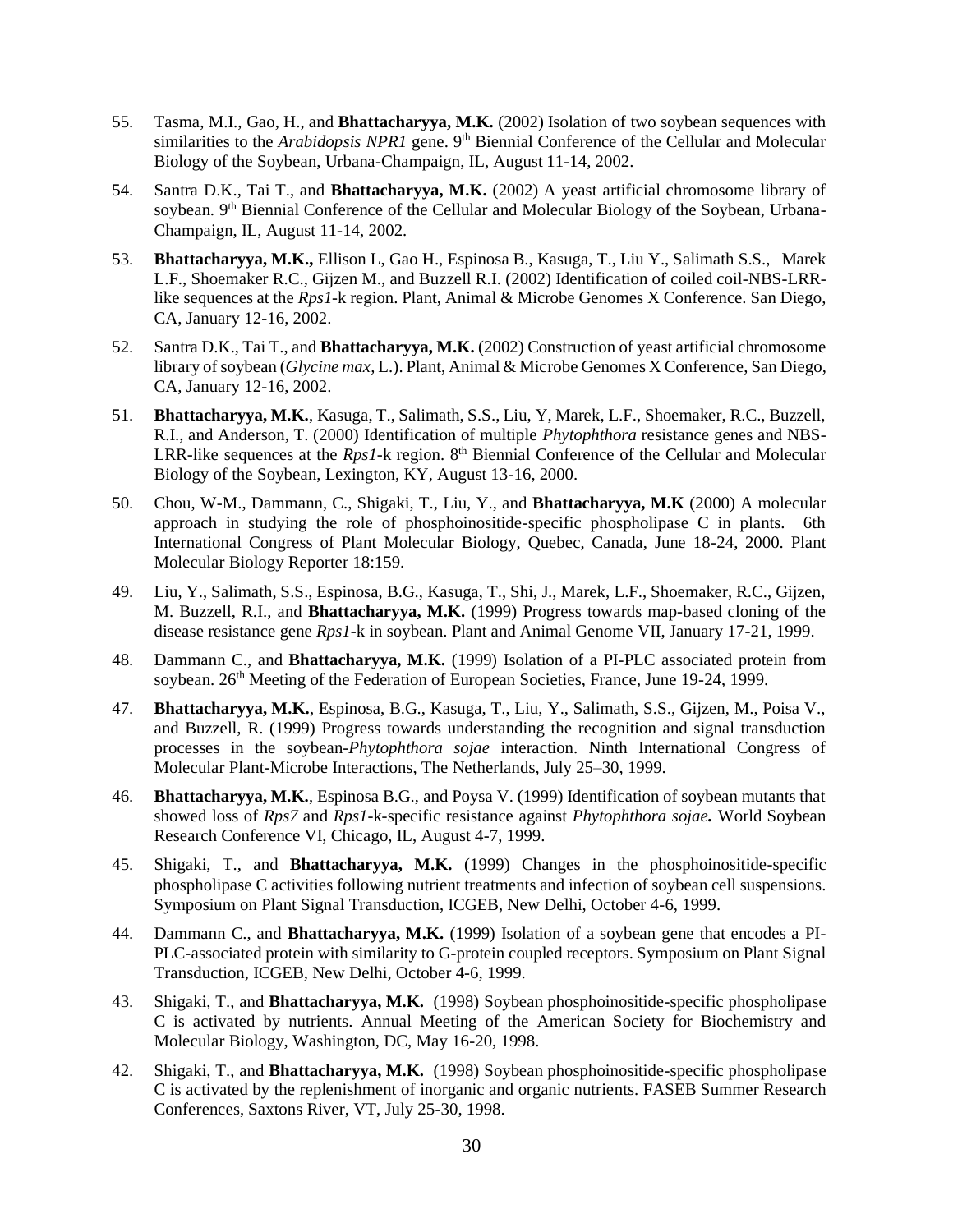- 41. Zhang, J., Espinosa, B., and **Bhattacharyya, M.K.**, (1998) Application of jelly fish green fluorescence protein (GFP) in the development of an *in situ* complementation system.  $7<sup>th</sup>$  Biennial Conference on Molecular and Cellular Biology of the Soybean and 8<sup>th</sup> Gatlinburg Symposium. Knoxville, TN, July 26-29, 1998.
- 40. Zhang, J., and **Bhattacharyya, M.K.** (1998) Efficient plant regeneration from cotyledonous nodes of soybean (*Glycine max* L.) using thidiazuron or coconut water. 7<sup>th</sup> Biennial Conference on Molecular and Cellular Biology of the Soybean and 8<sup>th</sup> Gatlinburg Symposium. Knoxville, TN, July 26-29, 1998.
- 39. Espinosa, B. G., and **Bhattacharyya, M.K.**, (1998) Identification and recovery of soybean mutants susceptible to *Phytophthora sojae*. Annual meeting of APS, Las Vegas, NV, November 8-12, 1998.
- 38. Zhang, J., and **Bhattacharyya, M.K.** (1997) Development of *Agrobacterium-*mediated transformation of soybean cotyledonous nodes: Use of a binary vector with selectable markers at the right and left T-DNA border. 5th International Congress of Plant Molecular Biology, Singapore, September 21-27, 1997.
- 37. Salimath, S.S., and **Bhattacharyya, M.K.** (1997) Generation of a BAC library of soybean and identification of clones tightly linked to the *Rps1-*k disease resistance gene by an RFLP-based screening method. 5<sup>th</sup> International Congress of Plant Molecular Biology, Singapore, September 21-27, 1997.
- 36. Kasuga, T., Salimath, S.S., Espinosa, B.G., Shi J. Gijzen, M., Buzzell, R. I., and **Bhattacharyya, M.K.** (1997) High resolution genetic and physical mapping of molecular markers linked to the *Rps1*-k gene that confers resistance of soybean to the fungal pathogen *Phytophthora sojae*. 5<sup>th</sup> International Congress of Plant Molecular Biology, Singapore, September 21-27, 1997.
- 35. Shigaki, T., and **Bhattacharyya, M.K.** (1997) Phosphoinositide-specific phospholipase C activity in soybean cell suspensions following infection with *Pseudomonas syringae* pv. *glycinea.* 17th International Congress of Biochemistry and Molecular Biology, San Francisco, CA, August 24-29, 1997.
- 34. Kasuga, T., Gijzen, M., Buzzell, R. I., and **Bhattacharyya, M.K.** (1996) Isolation and mapping of amplified fragment length polymorphism (AFLP) DNA markers that are linked to the *Rps1* locus of soybean. Plant Genome IV, the International Conference on the Status of Plant Genome Research. San Diego, CA, January 14-18, 1996.
- 33. Kasuga, T., Gijzen, M., Buzzell, R. I., and **Bhattacharyya, M.K.** (1996) Identification and mapping of AFLP-markers linked to the disease resistance gene *Rps1* of soybean. Eighth International Congress of Molecular Plant-Microbe Interactions, Knoxville, TN, July 14-19, 1996.
- 32. MacGregor T., Bhat R., Schmitthenner, F., **Bhattacharyya, M**., and Gijzen, M. (1996) Genetic mapping of the *Avr1-*a locus in *Phytophthora sojae*. Eighth International Congress of Molecular Plant-Microbe Interactions, Knoxville, TN, July 14-19, 1996.
- 31. **Bhattacharyya, M.K,** Kasuga T., Salimath, S., Shi, J., Kraft, M., Gijzen, M., and Buzzell, R.I. (1996) Progress towards map-based cloning of the *Rps1*-k gene from soybean. Sixth Biennial Soybean Conference, UMC, Columbia, MO, Aug 12-14, 1996.
- 30. Shi, J., Gonzales, R.A., and **Bhattacharyya, M.K.** (1995) Cloning and characterization of an inositol phospholipid-specific phospholipase C from soybean. J. Cellular Biochem. Supplement 21A, 505.
- 29. Shi, J., Gonzales, R.A., and **Bhattacharyya, M.K.** (1995) Isolation and characterization of soybean cDNAs that encode isoforms of phosphatidylinositol-specific phospholipase C. Tenth International Workshop on Plant Membrane Biology. Regenburg, Germany, August 6-11, 1995.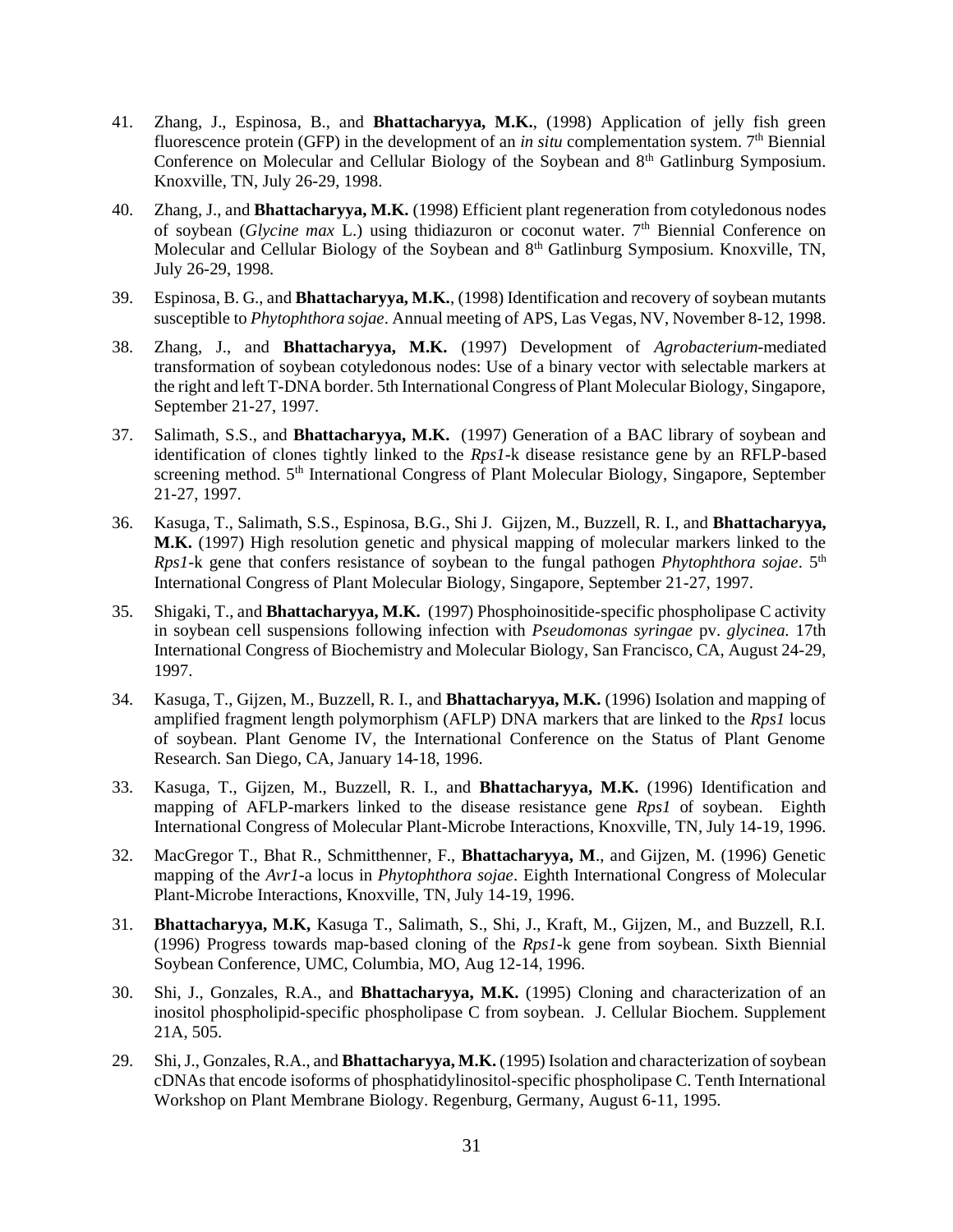- 28. Shi, J., Kjellbom, P., Dixon, R.A., and **Bhattacharyya, M.K.** (1994) Isolation and partial sequencing of random cDNA clones encoding putative plasma membrane proteins of soybean. Fourth International Congress of Plant Molecular Biology, Amsterdam, The Netherlands, June 19- 24, 1994.
- 27. Burton, R., **Bhattacharyya, M.,** Bewley, D., Smith, A.M., and Martin, C. (1994) Two families of starch-branching enzymes from higher plants. Fourth International Congress of Plant Molecular Biology, Amsterdam, The Netherlands, June 19-24, 1994.
- 26. **Bhattacharyya, M.K.,** Shi, J., Kraft, M., Buzzell, R.I., and Dixon, R.A. (1994) Approaches towards cloning the *Rps1* locus of soybean. Fifth Biennial Conference of Molecular and Cellular Biology of the Soybean, Athens, GA, 1994.
- 25. **Bhattacharyya, M.K.**, Shi, J., Kraft, M., Gijzen, M., Buzzell, R.I., and Dixon, R.A. (1994) Isolation and mapping of molecular markers linked to the *Rps1* disease resistance locus of soybean. Seventh International Symposium on Molecular Plant-Microbe Interactions. Edinburgh, Scotland, 1994.
- 24. Gijzen, M., MacGregor, T., **Bhattacharyya, M**., and Buzzell, R. (1994) Temperature-induced susceptibility of soybean isolines carrying different *Rps* genes to *Phytophthora sojae*. Seventh International Symposium on Molecular Plant-Microbe Interactions. Edinburgh, Scotland, 1994.
- 23. **Bhattacharyya, M.K.**, Shi, J., Kraft, M.L., Buzzell, R.I., and Dixon, R.A. (1993) A retrotransposon-like element is linked to the *Rps1*-k gene of soybean. Seventh International Congress of Genetics, Birmingham, England, 1993.
- 22. **Bhattacharyya, M.K.**, Shi, J., Kraft, M.L., Buzzell, R.I., and Dixon, R.A. (1993) Mapping of the *Rps1* locus of soybean (*Glycine max*). Sixth International Congress of Plant Pathology, Montreal, Quebec, 1993.
- 21. Korth, K.L., **Bhattacharyya, M.K.**, Dixon, R.A., and Stermer, B.A. (1993) Transcriptional regulation of genes encoding HMG-CoA reductase in potato. American Society of Plant Physiologists, Minneapolis, MN, 1993. Plant Physiology 102:71.
- 20. Stermer, B., **Bhattacharyya, M.**, Bianchini, G., Korth, K., and Dixon, R.A. (1993) Transcriptional and post-transcriptional regulation of HMG CoA reductase, an enzyme involved in the synthesis of phytoalexin in potato.Sixth International Congress of Plant Pathology, Montreal, Quebec, 1993.
- 19. **Bhattacharyya, M.K.**, Paiva, N.L., Dixon, R.A., and Stermer, B. (1992) Sequences downstream of transcription initiation are important for high expression of a HMGR gene in potato. Sixth International Symposium on Molecular Plant-Microbe Interactions, Seattle, WA, July 1992.
- 18. Dixon, R.A., **Bhattacharyya, M.K.,** Harrison, M.J., Lamb, C.J., Loake, G.J., Oommen, A., Stermer, B.A., and Yu, L.M. (1992) Transcriptional regulation of phytoalexin biosynthetic genes. Sixth International Symposium on Molecular Plant-Microbe Interactions, Seattle, WA, July, 1992.
- 17. Dixon, R.A., **Bhattacharyya, M.K.,** Harrison, M.J., Lamb, C.J., Loake, G.J., Maxwell, C.A., Oommen, A., Paiva, N.L., Stermer, B.A., and Yu, L.M. (1992) Expression and manipulation of defense response genes in legumes. 14th Annual Lorne Genome Conference, Lorne, Victoria, Australia, 1992.
- 16. Stermer, B.A., **Bhattacharyya, M.K.,** and Dixon, R.A. (1992) Expression of HMG CoA reductase promoter-GUS reporter gene fusions in transgenic plants. American Phytopathological Society, Portland, OR, June 19-21, 1992.
- 15. **Bhattacharyya, M.K.,** Stermer, B.A., and Dixon, R.A. (1992) Reduced variation among the transgenic tobacco plants obtained with a new binary vector. Sixth International Symposium on Molecular Plant-Microbe Interactions, Seattle, WA, 1992.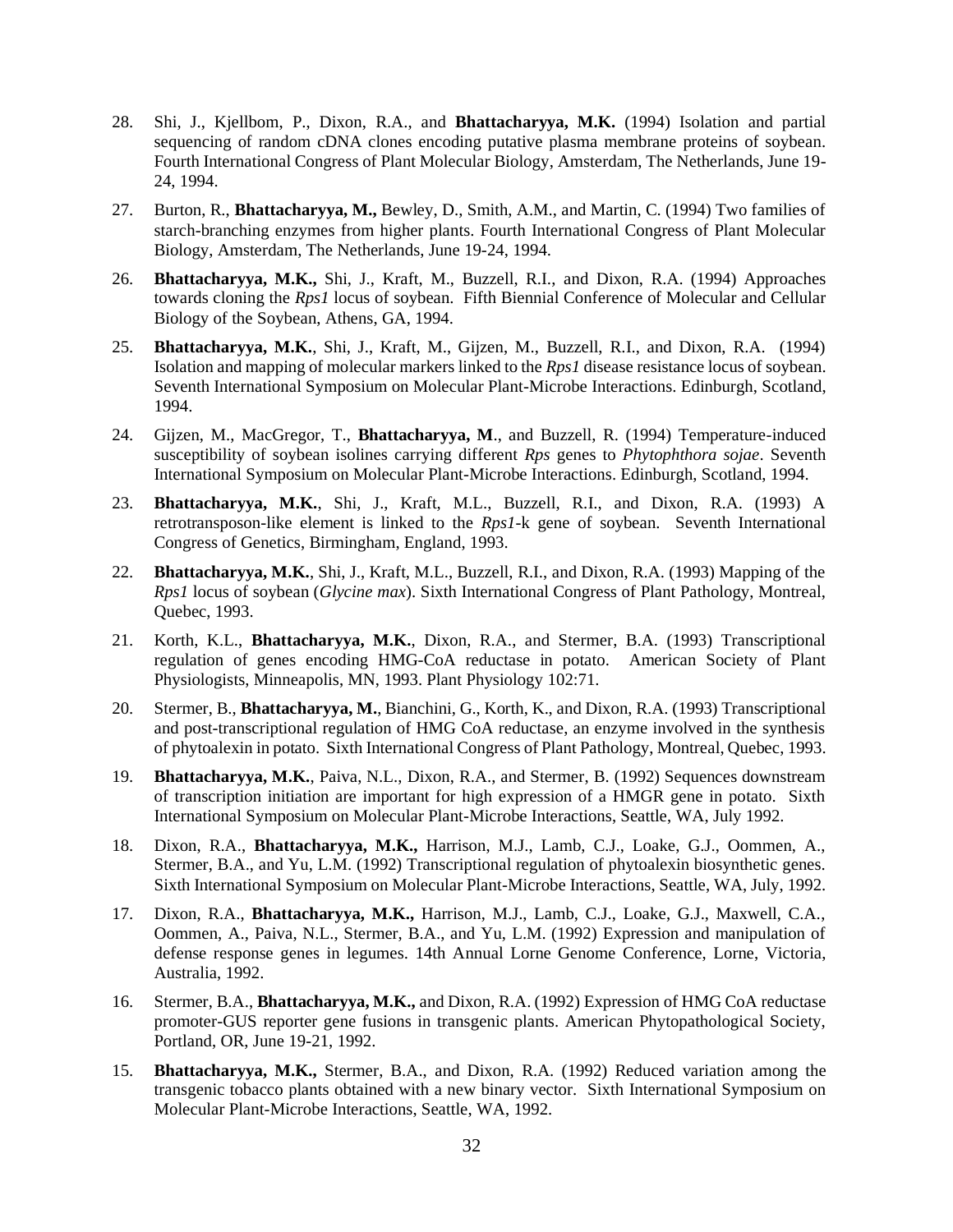- 14. **Bhattacharyya, M.K.**, Kraft, M.L., Dixon, R.A., and Buzzell, R.I. (1992) RFLP analysis of near isogenic lines differing at the *Rps1* locus. Fourth Biennial Conference on Molecular and Cellular Biology of the Soybean, Iowa State University, Ames, Iowa, July 27-29, 1992.
- 13. Stermer, B.A., **Bhattacharyya, M.K.**, Edwards, L., Paiva, N.L., and Dixon, R.A. (1991) Characterization of potato HMGR gene structure and expression. Second International Potato Molecular Biology Symposium, St. Andrews, Scotland, August 11-15, 1991.
- 12. **Bhattacharyya, M.K.**, Paiva, N.L. Stermer, B.A., and Dixon, R.A. (1991) HMG-CoA reductase of potato is encoded by a multigene family. Third International Congress of Plant Molecular Biology, Tucson, AZ, 6–11 October, 1991.
- 11. **Bhattacharyya, M.K.,** Stermer, B.A., and Dixon, R.A. (1991) Construction of a binary vector to reduce the transcriptional interference from endogenous promoters. International Society of Plant Molecular Biology, Tucson, AZ, 6–11 October, 1991.
- 10. Martin, C., **Bhattacharyya, M.K.**, Dry, I., Hedley, C., Ellis, N., Wang, T., and Smith, A. (1990) Towards an understanding of starch biosynthesis and its relationship to protein synthesis in plant storage organs. Proceedings of the USDA Conference on Biotechnology and Nutrition, Maryland, 1990.
- 9. **Bhattacharyya, M.K.,** Martin C., and Smith, A. (1988) Cloning of a gene for starch branching enzyme and its association with *r* locus in peas (*Pisum sativum*). XVth International Congress of Genetics, Toronto, Canada, 1988.
- 8. Martin, C., Vrijlandt, E., Bartlett, N.J.R., Mackay, S., Hedley, C., **Bhattacharyya, M.K.,** and Smith, A.M. (1988) Isolation of genes for plant breeding by selective production and use of mutant material. International Congress: Genetic Manipulation In Plant Breeding-Biotechnology For The Breeder, Copenhagen, Denmark, 1988.
- 7. **Bhattacharyya, M.K.**, Martin, C., and Smith, A.M. (1990) Cloning of a gene for starch branching enzyme from developing pea embryos. Second International Congress of Plant Molecular Biology, Jerusalem, Israel, 1988.
- 6. **Bhattacharyya, M.K.,** and Ward, E.W.B. (1987) Phenylalanina ammonia-lyase activity in the soybean-*Phytophthora megasperma* f. sp. *glyceinea* interaction. Cell Biochem., Supplement 11B:31, 1987.
- 5. **Bhattacharyya, M.K.,** and Ward, E.W.B. (1987) Correlation of temperature effects on resistance of soybeans to Phytophthora rot with changes in phenylalanine ammonia-lyase (PAL) activity, glyceollin production and glyceollin I sensitivity. Canadian Phytopathology Society Annual Meeting, Ottawa, Canada, 1987.
- 4. **Bhattacharyya, M.K.,** and Ward, E.W.B. (1987) Inheritance of variation in asexual generations of *Phytophthora megasperma* f. sp. *glyceinea* (*Pmg*). Canadian Phytopathological Society Annual Meeting, Ottawa, Canada, 1987.
- 3. **Bhattacharyya, M.K.,** and Ward, E.W.B. (1986) Biosynthesis and metabolism of phytoalexins in soybean following wounding or infection. M.K. Bhattacharyya and E.W.B. Ward. J. Cell Biochem. Joint Meeting of the American Phytopathological Society and Canadian Phytopathological Society, Guelph, Ontario, Canada, August 12-16,1984.
- 2. **Bhattacharyya, M.K.,** and Ward, E.W.B. (1985) Biosynthesis of glyceollin I in relation to wounding and infection of soybeans. In NATO Advanced Research Workshop on Biology and Molecular Biology of Plant-Pathogen Interaction, Bristol, England, 1985.
- 1. **Bhattacharyya, M.K.,** and Ward, E.W.B. (1984) Differential accumulation of glyceollin isomers in the soybean-*Phytophthora megasperma* f. sp. *glycinea* interaction. Joint Meeting of the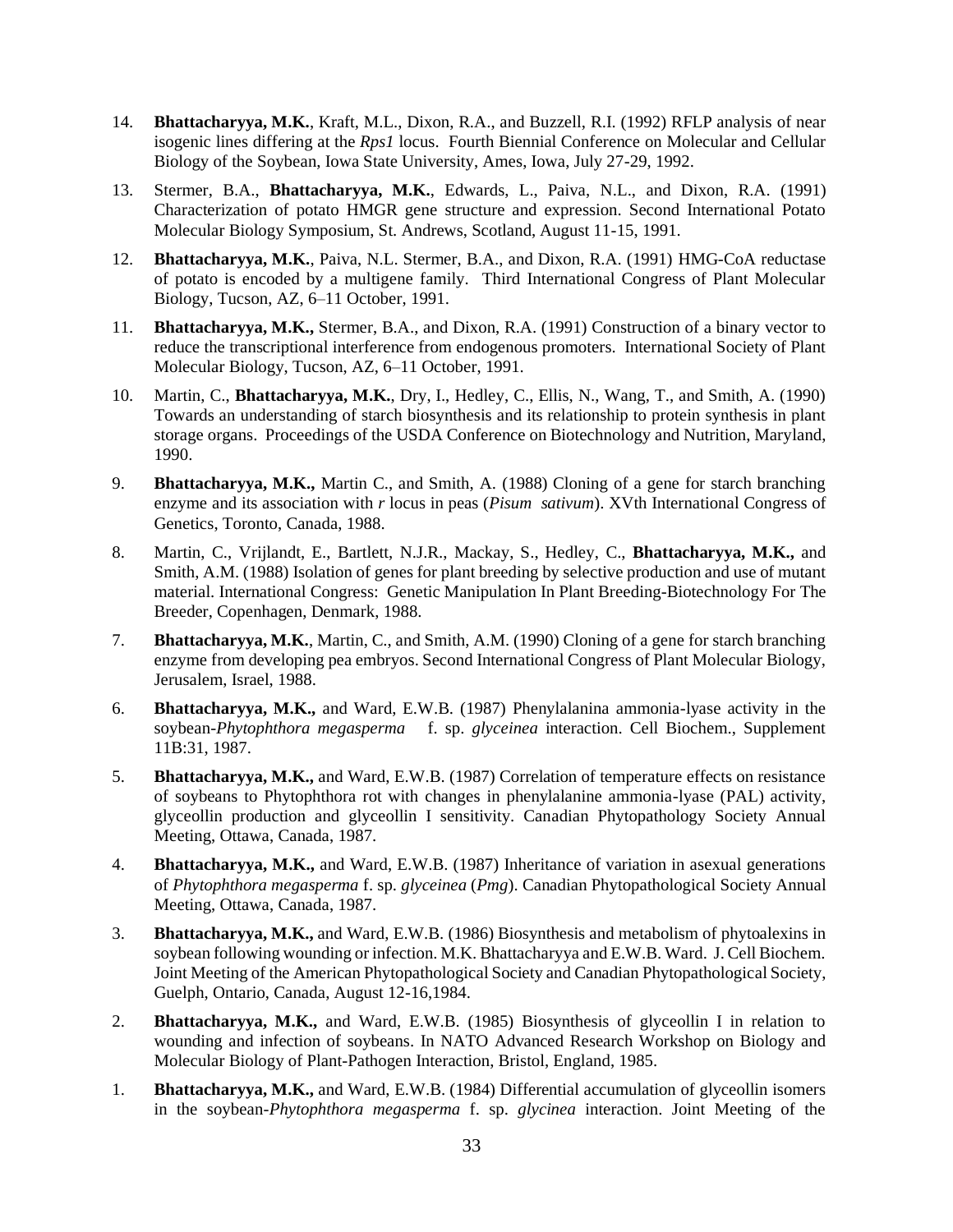American Phytopathological Society and Canadian Phytopathological Society, Guelph, Ontario, Canada, August 12-16,1984.

# **TEACHING ASSIGNMENT**

I am expected to participate in graduate and postdoctoral education in plant molecular genetics. I am expected to provide effective learning experience to students of AGRON 527 (Plant Genetics), a course offered primarily to the graduate students of Agronomy, Plant Biology and Interdepartmental Genetics major programs. I spent over 12.5% of my time in teaching. Starting 2012, I have been teaching AGRON 524 (Applied Molecular Genetics and Biotechnology) to the online students of the distance education program in Plant Breeding. Teaching accomplishments are summarized below.

- Engaged with GENET 699, MCDB 699, and P PHY 699 courses for my graduate students.
- Guest lecturer for BOT 545 in 2000.
- Since 2001, I have been contributing to AGRON 522, a summer one-credit course co-taught by Plant Breeding and Genetics faculty.
- I have been teaching one 3-credit course, AGRON 527 (Plant Genetics), once a year since spring 2002.
- In fall 2004, I taught MCDB 698, a graduate student seminar course of the Molecular Cellular and Developmental Biology (MCDB) program.
- In 2010, initiated writing the course AGRON 524 (Applied Molecular Genetics and Biotechnology) in a collaborative effort of four faculty members. I chaired the committee engaged in writing this course and wrote six of the 13 lessons for this course.
- Starting 2012, I have been teaching AGRON 524 once a year in fall term to the online M.S. students of the distance education program as well as resident graduate M.S. and Ph.D. students in Plant Breeding and also plant biology and genetics students of the interdisciplinary programs.

# **ADVISING ACTIVITIES**

Teaching continues out-side of the classrooms. Learning takes place in both formal and informal settings. Informal teaching includes hands-on-experiences received by students and scientists in a laboratory, knowledge gained from discussion in a weekly group or lab meeting, etc. I advise graduate students, summer research interns, undergraduate students, postdoctoral researchers, scientists, visiting scientists and fellows in performing original research in the area of molecular host-pathogen interactions and plant molecular genetics. During my career of nearly 30 years that started in the November of 1990 at the Plant Biology Division, Noble Foundation (NF), I have mentored:

- Forty-seven scientists including graduate students, postdocs and assistant scientists mentored by Bhattacharyya (Table 1);
- Nineteen international visiting fellows and scientists from seven counties (Table 2);
- Thirty summer interns including 16 black minority undergraduate students and high school teachers (Table 3);
- Thirty-four undergraduate students (Table 4).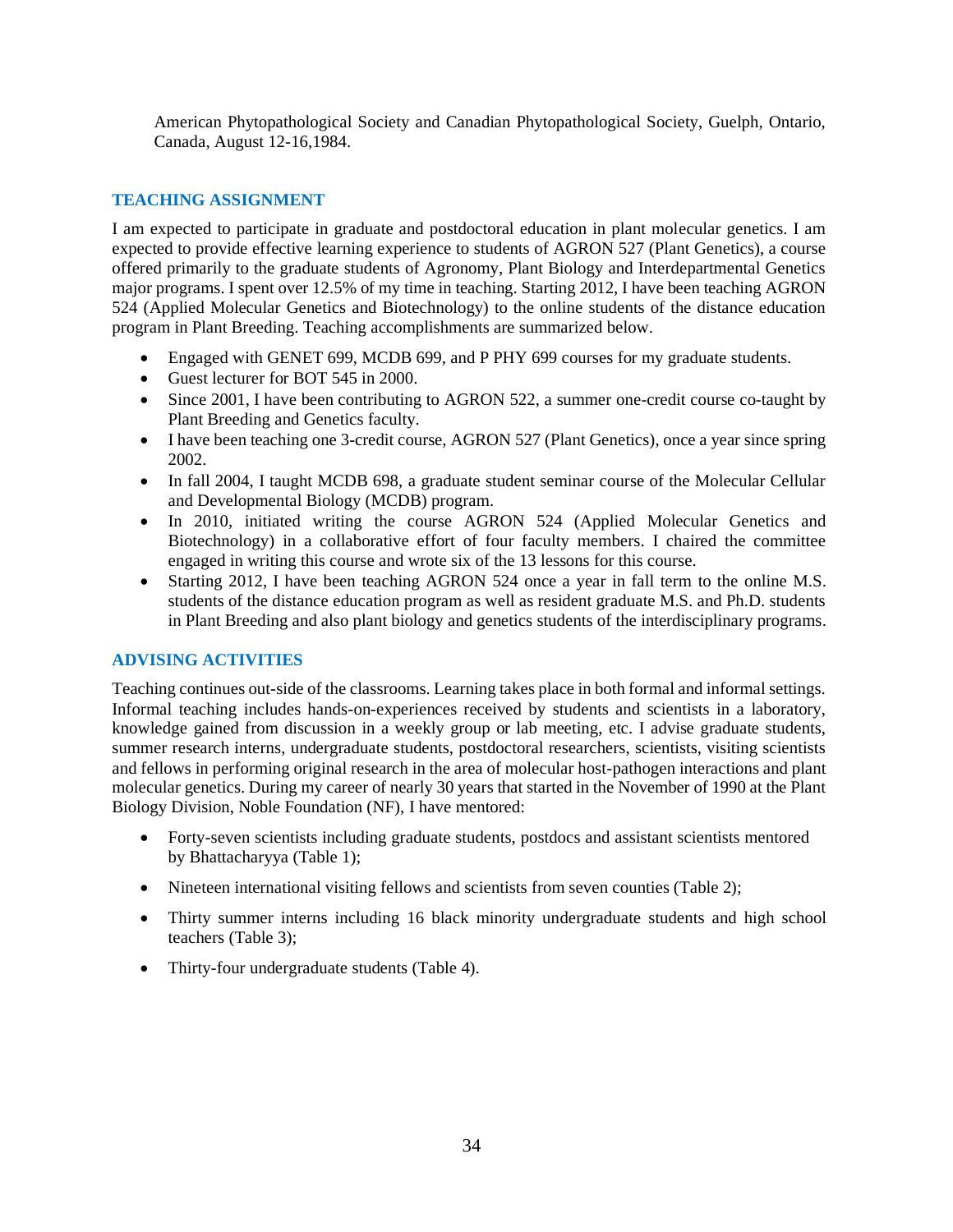| <b>Name</b>              | <b>Place</b> | <b>Status</b> | <b>Time</b> | <b>Position</b>                                   |
|--------------------------|--------------|---------------|-------------|---------------------------------------------------|
| Junli Ji                 | <b>ISU</b>   | M.S.          | 2001-2004   | Research Scientist, Corteva Agriscience           |
| Rishi Sumit              | <b>ISU</b>   | M.S.          | 2006-2013   | Busin. Sys. Analyst, Cutcher & Neale, Australia   |
| Shan Li                  | <b>ISU</b>   | M.S.          | 2007-2010   | Sr. Pricing Analyst, OfficeMax                    |
| James Baskett            | <b>ISU</b>   | M.S.          | 2008-2012   | Scientist, Poet, Inc., Emmetsburg, IA             |
| Jill Heinrich            | <b>ISU</b>   | M.S.          | 2013-2016   | Sonac North America                               |
| Jasmine Lopez            | <b>ISU</b>   | M.S.          | 2013-2014   | Lipman Family Farms.                              |
| Hongyu Gao               | <b>ISU</b>   | Ph.D.         | 2000-2006   | Faculty, Indiana University                       |
| Hargeet Brar             | <b>ISU</b>   | Ph.D.         | 2005-2010   | Manager, Mol. Biology, ACGT, Inc.                 |
| Jordan L. Baumbach       | <b>ISU</b>   | Ph.D.         | 2011-2018   | Faculty, MSSU, MO                                 |
| <b>Rusty Rueckert</b>    | <b>ISU</b>   | M.S.          | 2014-2015   | Bayer Monsanto, Hawaii                            |
| Oluwatoyosi F. Akintayo  | <b>ISU</b>   | Ph.D.         | 2017-       |                                                   |
| Paloma Moe               | <b>ISU</b>   | M.S.          | 2018-2020   | KWS Seed LLC, MN                                  |
| Tiffani Hull             | <b>ISU</b>   | M.S.          | 2018-2019   | Research Scientist, Corteva, Hawaii, HI           |
| Dane Anderson            | <b>ISU</b>   | M.S.          | 2020-       |                                                   |
| Jinrui Shi               | NF           | Postdoc       | 1992-1996   | Scientist, Corteva, Johnston, IA                  |
| G. Subramanian           | NF           | Postdoc       | 1995-1996   | Bioinformatician, Ceres Inc., Malibu, CA          |
| Takao Kasuga             | NF           | Postdoc       | 1995-1997   | Molecular Geneticist, USDA ARS, UC Davis          |
| Sanmukhaswami Salimath   | <b>NF</b>    | Postdoc       | 1995-1999   | University of North Texas, Denton                 |
| Jian Zhang               | NF           | Postdoc       | 1996-1998   | General Manager, Huazhi Rice Bio-Tech., China     |
| Toshiro Shigaki          | NF           | Postdoc       | 1996-1999   | Faculty, University of Tokyo                      |
| <b>Christian Dammann</b> | NF           | Postdoc       | 1997-2001   | Scientist, BASF Plant Science                     |
| Yongqing Liu             | NF           | Postdoc       | 1998-2000   | Faculty, University of Louisville                 |
| Gua-Qing Tang            | NF           | Postdoc       | 1999-2000   | Scientist, BASF Plant Science                     |
| Dongtao Ren              | NF           | Postdoc       | 1999-2000   | Professor, China Agricultural University, China   |
| Wing-Ming Chou           | NF           | Postdoc       | 1999-2001   | Faculty, National Formosa University, Taiwan      |
| Dipak Santra             | <b>ISU</b>   | Postdoc       | 2000-2002   | Faculty, UNL, Scottsbluff, NE                     |
| Narayanan N. Narayanan   | <b>ISU</b>   | Postdoc       | 2001-2004   | Sen. Res Scientist, Danforth Plant Sci. Center    |
| Made I. Tasma            | <b>ISU</b>   | Postdoc       | 2001-2004   | Research Scientist, ICABIOGRD, Indonesia          |
| Min Xu                   | <b>ISU</b>   | Postdoc       | 2005-2007   | Professor, Northwest University, China            |
| Ramesh Pudake            | <b>ISU</b>   | Postdoc       | 2009-2011   | Assistant Prof., Amity University, India          |
| Subodh Srivastava        | ISU          | Postdoc       | 2010-2011   | Scientist, USDA-APHIS-PPQ, Beltsville, MD         |
| Xiaoping Yi              | ISU          | Postdoc       | 2010        | Faculty, Southern University, Baton Rouge, LA     |
| Nilwala Abeysekar        | ISU          | Postdoc       | 2011-2012   | Lab Manager, NORS-DUC, San Rafael, CA.            |
| Michelline Ngaki         | <b>ISU</b>   | Postdoc       | 2012-2017   | Assist Sci., ISU, IA                              |
| Jayadri Ghosh            | ISU          | Postdoc       | 2013-2014   | Postdoc, UNL, NE                                  |
| <b>Bing Wang</b>         | <b>ISU</b>   | Postdoc       | 2013-2016   | Postdoc, UC-Berkley, CA                           |
| Nainder Pal              | ISU          | Postdoc       | 2014-2015   | Ag. Res. Tech., USDA ARS                          |
| <b>Prashant Singh</b>    | ISU          | Postdoc       | 2013        | Assist Prof. Banaras Hindu Univ., India           |
| Manash Tripathy          | ISU          | Postdoc       | 2017        | Scientist, Inst. of Life Sci., Bhubaneswar, India |
| Binod Bihari Sahu        | ISU          | Postdoc       | 2009-2014   | Assist Prof., NIT Rourkela, Odisha, India         |

Table 1. Forty-seven scientists including graduate students, postdocs and assistant scientists mentored by Bhattacharyya.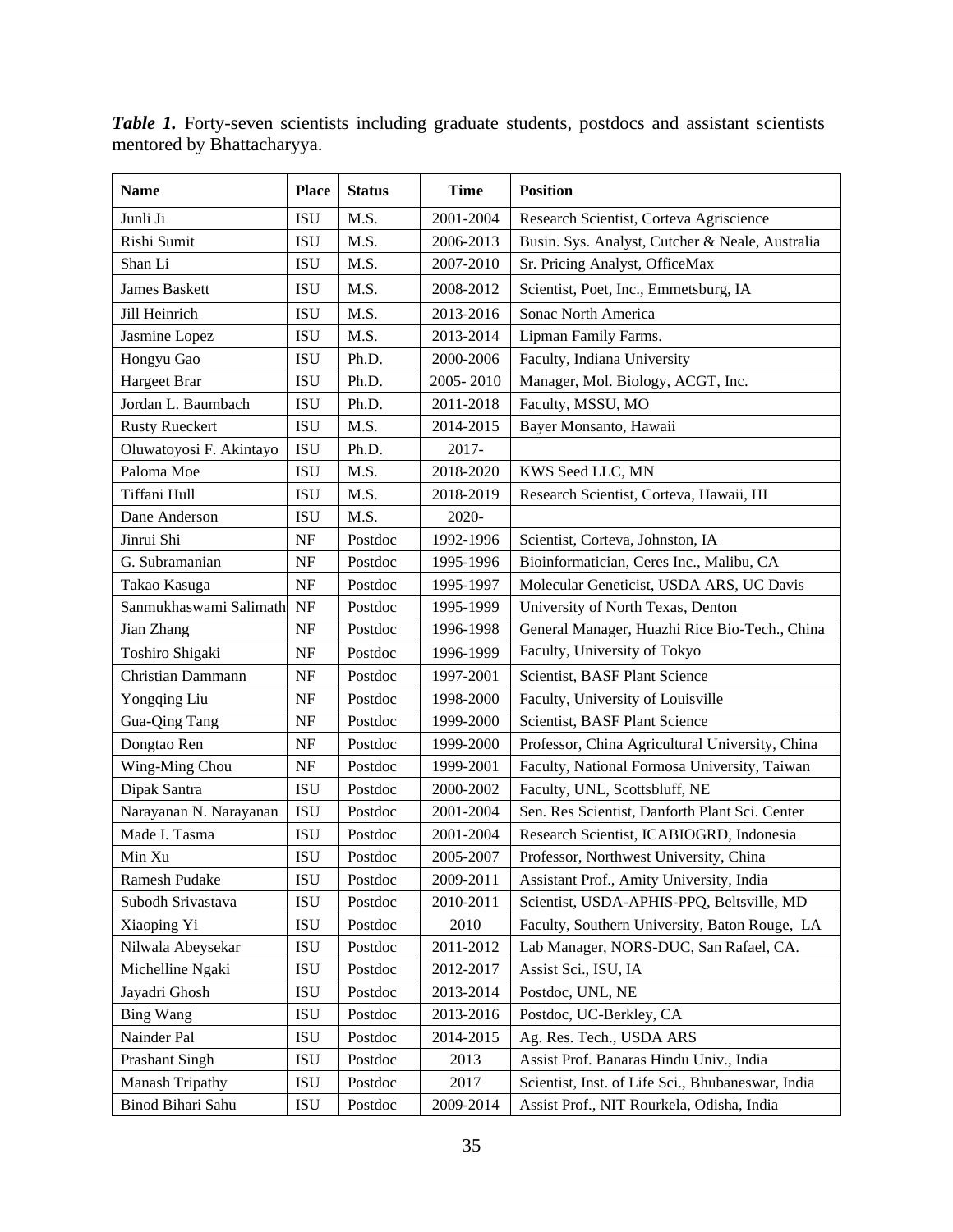| Devi Kandel                  | <b>ISU</b> | Postdoc    | 2017-2018     | Postdoc, Texas A&M- Agri. Life Res Extn. Cent.   |
|------------------------------|------------|------------|---------------|--------------------------------------------------|
| Shivendra Kumar              | <b>ISU</b> | Postdoc    | $2021 -$      |                                                  |
| Devinder Sandhu              | <b>ISU</b> | Asst. Sci. | $2001 - 2006$ | Research Geneticist (Plants) USDA-ARS            |
| Saravanan<br>Ramusubramanium | <b>ISU</b> | Asst. Sci. | 2004-2006     | Michigan State University                        |
| Sivakumar Swaminathan        | <b>ISU</b> | Asst. Sci. | 2009-2020     | Iowa State University                            |
| Prashant Singh               | <b>ISU</b> | Asst. Sci. | 2013-2014     | Assistant Prof., Banaras Hindu University, India |
| Michelline Ngaki             | ISU        | Asst. Sci. | $2017 -$      |                                                  |

| <b>Table 2.</b> Nineteen international visiting fellows and scientists from seven countries mentored by |  |  |  |
|---------------------------------------------------------------------------------------------------------|--|--|--|
| Bhattacharyya.                                                                                          |  |  |  |

| <b>Name</b>             | Location   | <b>Visiting Scientist/Fellow</b> | Year      | <b>Country</b> |
|-------------------------|------------|----------------------------------|-----------|----------------|
| <b>Terry MacGregor</b>  | <b>NF</b>  | <b>Visiting Fellow</b>           | 1994-1995 | Canada         |
| Artem E. Men            | <b>NF</b>  | <b>Visiting Scientist</b>        | 1998      | Australia      |
| Thiyagarajan Kalaimagal | <b>ISU</b> | <b>Visiting Scientist</b>        | 2008-2009 | India          |
| Xiangwen Pan            | <b>ISU</b> | <b>Visiting Scientist</b>        | 2010      | China          |
| R.K. Mathur             | <b>ISU</b> | <b>Visiting Scientist</b>        | 2011      | India          |
| V. Niral                | <b>ISU</b> | <b>Visiting Scientist</b>        | 2011      | India          |
| M.K. Rajesh             | <b>ISU</b> | <b>Visiting Scientist</b>        | 2011      | India          |
| R. Senthil Kumar        | <b>ISU</b> | <b>Visiting Scientist</b>        | 2011      | India          |
| Xiangwen Pan            | <b>ISU</b> | <b>Visiting Scientist</b>        | 2011-2012 | China          |
| <b>Amrit Paul</b>       | <b>ISU</b> | <b>Visiting Scientist</b>        | 2012      | India          |
| Grace Kaudzu            | <b>ISU</b> | <b>Borlaug Fellow</b>            | 2012      | Malwai         |
| Sanjeev Kumar           | <b>ISU</b> | <b>Visiting Scientist</b>        | 2013      | India          |
| <b>Berna Bas</b>        | <b>ISU</b> | <b>Visiting Scientist</b>        | 2013-2014 | Turkey         |
| Eric Vieira-Silva       | <b>ISU</b> | <b>Visiting Fellow</b>           | 2014-2015 | <b>Brazil</b>  |
| Priyanka Das            | <b>ISU</b> | <b>Visiting Scientist</b>        | 2014      | India          |
| Scheila Guilherme       | <b>ISU</b> | <b>Visiting Fellow</b>           | 2017      | <b>Brazil</b>  |
| Igor Oliveri Soares     | <b>ISU</b> | <b>Visiting Fellow</b>           | 2017      | <b>Brazil</b>  |
| Shweta Meshram          | <b>ISU</b> | <b>Visiting Fellow</b>           | 2019-20   | India          |
| Feifei Wang             | <b>ISU</b> | <b>Visiting Scientist</b>        | 2020-2021 | China          |

*Table 3.* Thirty summer interns including black minority participants conducted research in Bhattacharyya

| <b>Name</b>          | <b>Sex</b> | Race         | <b>Undergrad/Teacher</b> | Year |
|----------------------|------------|--------------|--------------------------|------|
| Nia Blair            | Female     | <b>Black</b> | Undergrad                | 2013 |
| Jamilah Page         | Female     | <b>Black</b> | Undergrad                | 2013 |
| Ellen Tisdale        | Female     | <b>Black</b> | Undergrad                | 2013 |
| Joi Davis            | Female     | <b>Black</b> | Undergrad                | 2013 |
| Vincent Brazelton Jr | Female     | <b>Black</b> | Undergrad                | 2013 |
| Carol Harrison       | Female     | <b>Black</b> | H.S. Teacher             | 2013 |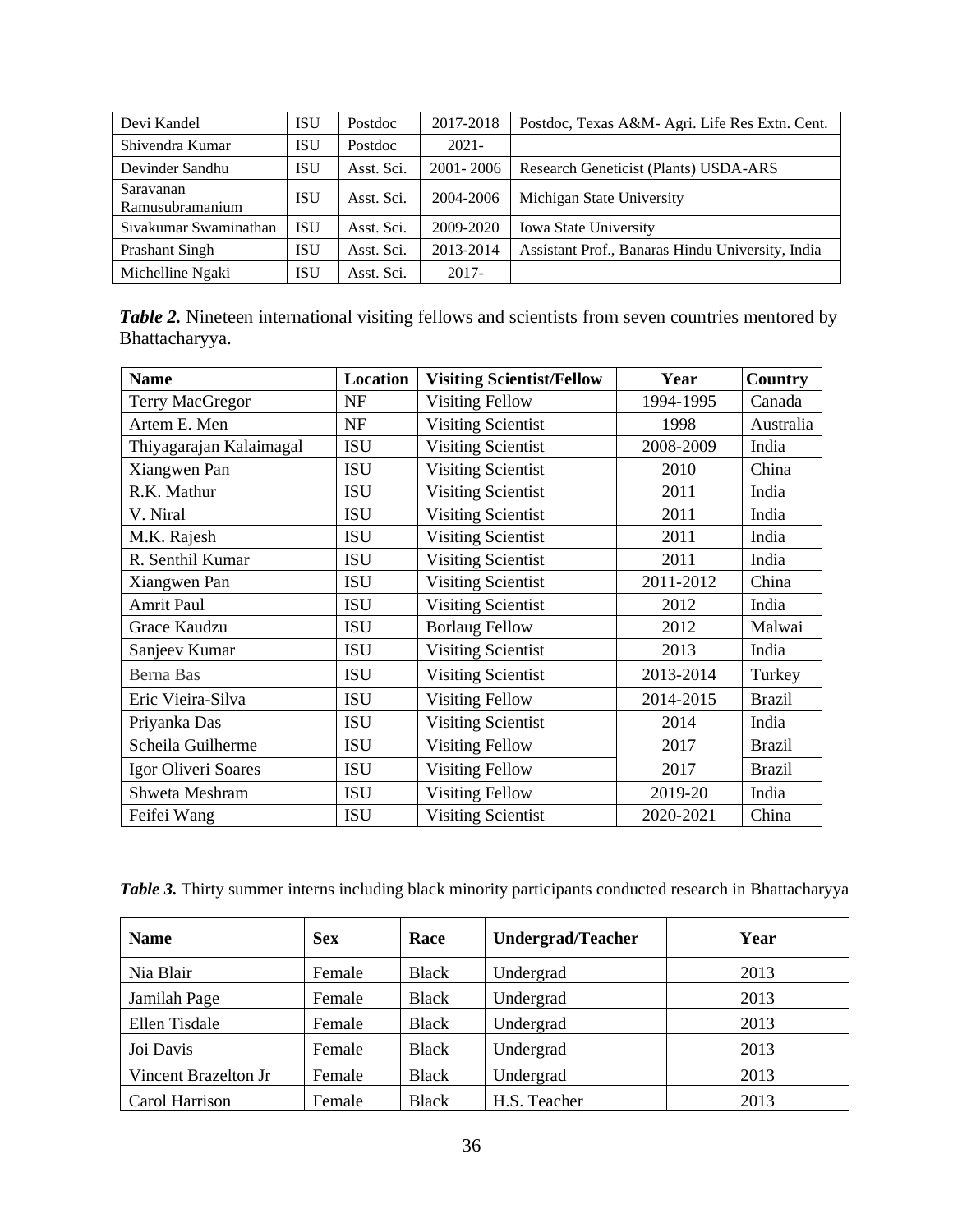| JaToria Ellis          | Female | <b>Black</b> | H.S. Teacher | 2013 |
|------------------------|--------|--------------|--------------|------|
| Imena Ezell            | Female | <b>Black</b> | Undergrad    | 2014 |
| Aneshwawa Senior       | Female | <b>Black</b> | Undergrad    | 2014 |
| Megan Washburn         | Female | White        | H.S. Teacher | 2014 |
| Gwendoyln Jefferson    | Female | <b>Black</b> | H.S. Teacher | 2014 |
| Kristen Turner         | Female | White        | H.S. Teacher | 2014 |
| Kayla Braurer          | Female | White        | H.S. Teacher | 2014 |
| Hope Brown             | Female | White        | H.S. Teacher | 2014 |
| <b>Christin Blount</b> | Female | <b>Black</b> | Undergrad    | 2015 |
| Arien Ragsdale         | Male   | <b>Black</b> | Undergrad    | 2015 |
| Melissa Green          | Female | White        | H.S. Teacher | 2015 |
| Kevin Schnieder        | Male   | White        | H.S. Teacher | 2015 |
| <b>Shannon Lumley</b>  | Female | White        | H.S. Teacher | 2015 |
| <b>Brent Chambers</b>  | Male   | White        | H.S. Teacher | 2015 |
| Mary Anne Rabb         | Female | <b>Black</b> | Undergrad    | 2016 |
| Kara Wilson            | Female | <b>Black</b> | Undergrad    | 2016 |
| Jordan Bell            | Female | <b>Black</b> | Undergrad    | 2016 |
| Darian Turner          | Female | <b>Black</b> | Undergrad    | 2016 |
| Kristen Turner         | Female | White        | H.S. Teacher | 2016 |
| Emily Van Egmond       | Female | White        | H.S. Teacher | 2016 |
| Ashley Harlacher       | Female | White        | H.S. Teacher | 2017 |
| Anthony Jahr           | Male   | White        | H.S. Teacher | 2017 |
| William Swanson        | Male   | White        | H.S. Teacher | 2017 |
| Samantha Fezza         | Female | White        | H.S. Teacher | 2017 |

*Table 4.* Thirty-four undergraduate students received research experience in Bhattacharyya Lab.

| <b>Name</b>              | <b>Location</b> | Year      |
|--------------------------|-----------------|-----------|
| Kirby D. Childs          | <b>NF</b>       | 1994-1996 |
| R. Peter Hunsinger       | <b>ISU</b>      | 2001-2002 |
| Katie G. Schallock       | <b>ISU</b>      | 2004-2005 |
| Erin Lyon                | <b>ISU</b>      | 2005-2006 |
| Seila Hadzic             | <b>ISU</b>      | 2005-2009 |
| Maggie Amdahl            | <b>ISU</b>      | $2006 -$  |
| Katelynn Elizabeth Davis | <b>ISU</b>      | 2010-2012 |
| <b>Tyler Andrew Aves</b> | <b>ISU</b>      | 2010-2012 |
| <b>Austin Wonderlich</b> | <b>ISU</b>      | 2012-2014 |
| <b>Katy Moore</b>        | <b>ISU</b>      | $2013-$   |
| Ryan Sherzan             | <b>ISU</b>      | 2013-2014 |
| <b>Austin Quick</b>      | <b>ISU</b>      | $2015 -$  |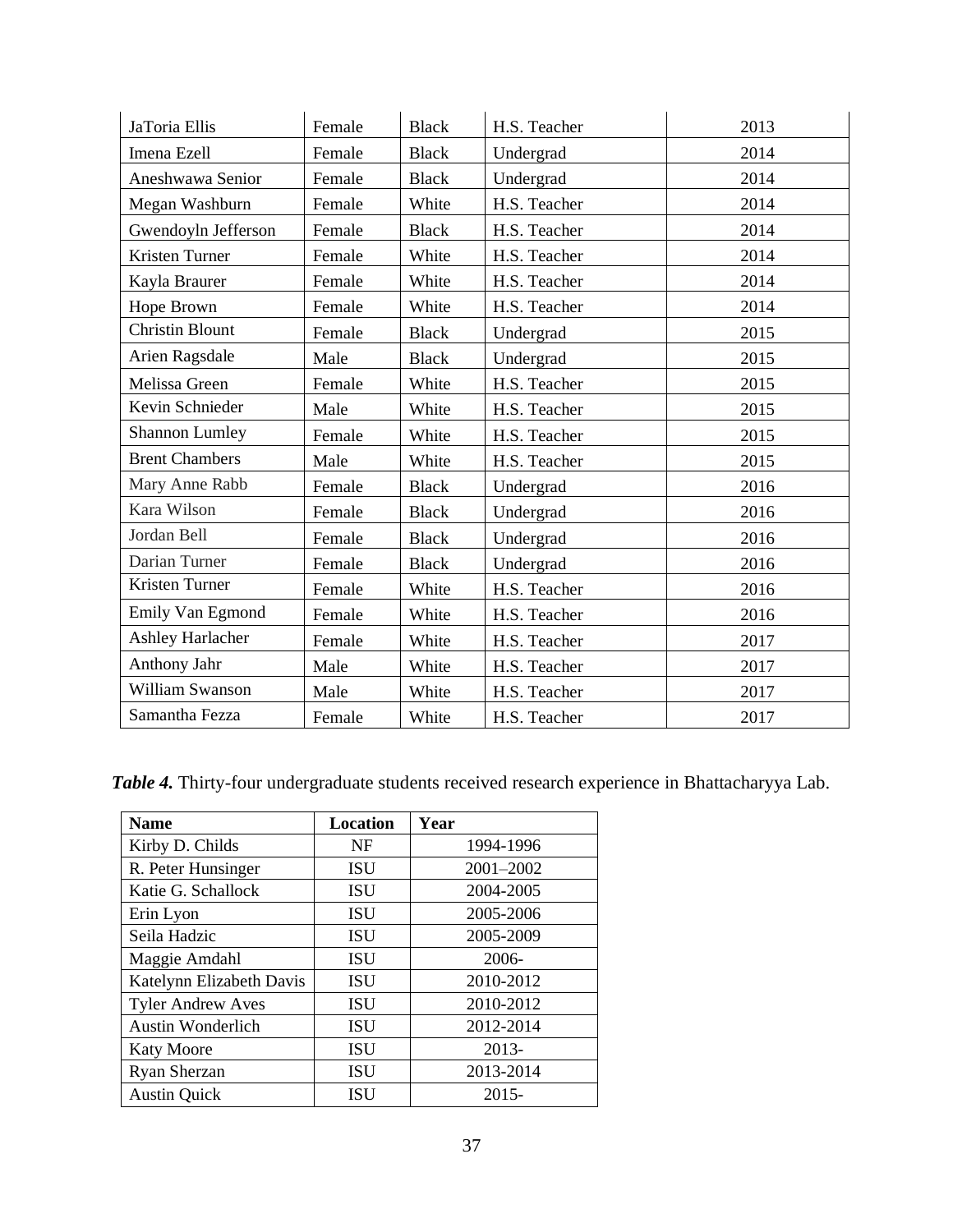| Genevieve Schrader     | <b>ISU</b> | $2015 -$   |
|------------------------|------------|------------|
| Anna Baldwin           | <b>ISU</b> | 2016-      |
| Jacqueline Klindt      | <b>ISU</b> | 2016-      |
| Michael Rhoda          | <b>ISU</b> | 2016-      |
| Pablo Fernandez-Castro | <b>ISU</b> | 2016-      |
| Raissa Mafuta          | <b>ISU</b> | 2016-2017  |
| <b>Austin Beck</b>     | <b>ISU</b> | 2017-      |
| Candide Mafuta         | ISU        | 2017-      |
| Jaclyn Appelhans       | <b>ISU</b> | 2017-      |
| Samuel D. Kenkel       | <b>ISU</b> | 2017, 2019 |
| Jacob Melichar         | <b>ISU</b> | 2017, 2019 |
| Jacqueline Klindt      | <b>ISU</b> | 2017-      |
| <b>Melanie Bennett</b> | <b>ISU</b> | 2017-      |
| Eshpa Mollel           | <b>ISU</b> | 2018-      |
| Hannah Duckson         | <b>ISU</b> | 2018-      |
| <b>Jack Pincus</b>     | <b>ISU</b> | 2018-      |
| Isaac Linn             | <b>ISU</b> | 2018-2019  |
| Leandra Lyon           | <b>ISU</b> | 2018-2019  |
| Madison Huynh          | <b>ISU</b> | 2018-2021  |
| <b>Bryan Clements</b>  | <b>ISU</b> | 2019-      |
| Madison Huynh          | <b>ISU</b> | 2019-      |
| Julia Rhoades          | <b>ISU</b> | $2021 -$   |

# **INTERNATIONAL SERVICE**

Apart from attending and presenting research in international conferences, I have contributed significantly to the students of international institutions in 2019 and 2020.

In 2019, I was awarded a fellowship under the Chinese Academy Sciences President's International Fellowship Initiative to visit China and interacted with scientists and graduate students of the Key Laboratory of Soybean Molecular Design Breeding, Northeast Institute of Geography and Agroecology, Chinese Academy of Sciences, Changchun, China. During the month of June, 2019, I interacted with eight graduate students and one postdoc and reviewed their research projects and also the manuscripts. During that time, I visited the Soybean Key Laboratory of Northeast Agricultural University, Harbin on June 8, 2019 and presented a seminar. I also presented our work at the "Academic Seminar on Mining, Research and Utilization of Characteristic Plant Resources in Jilin Province and the Second Annual Meeting of Jilin Province Young Scientists annual meeting" on June 22, 2019. I also presented our research at the Northeast Institute of Geography and Agroecology, Chinese Academy of Sciences, Changchun, China on June 20, 2019.

In February of 2020, I visited Assam Agricultural University as an Adjunct Professorship for a month and engaged teaching undergraduate and graduate students of the three Colleges of Agriculture, Assam Agricultural University (AAU), located in Jorhat, Dhubri and Bishwanath Sriali, Assam, India. AAU invited me under the National Agricultural *Higher* Education Project, Indian Council of Agricultural Research. I prepared lectures on recent advances plant breeding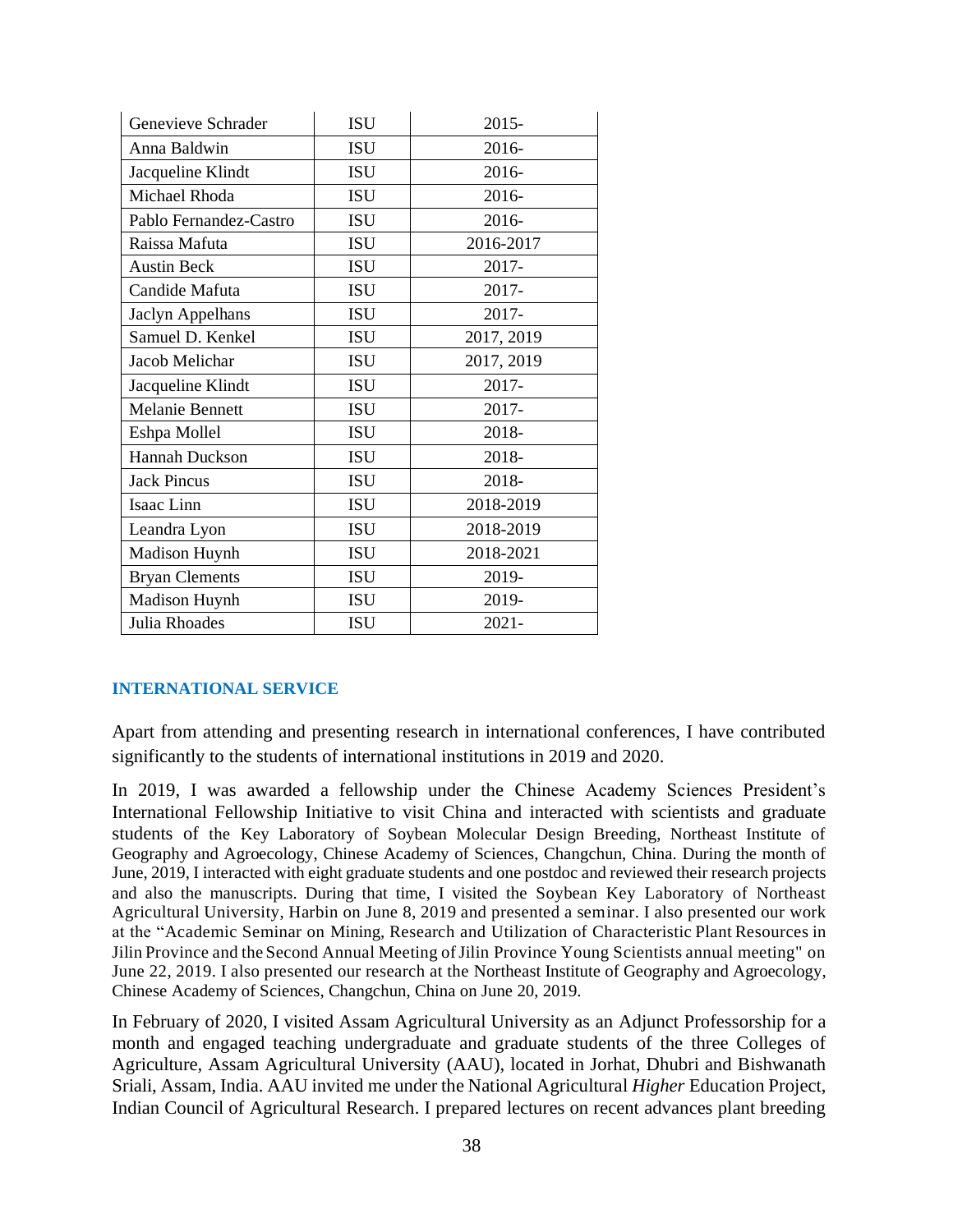and biotechnology as well as on plant and molecular genetics for a total contact period of 12 hours. I also visited students out the class room and visted the research programs in AAU. I was invited to deliver the First G.R. Das Memorial in AAU on February 29, 2020.

## **SERVICE IN PROFESSIONAL SOCIETIES, ORGANIZATIONS, AND EVENTS**

- I have been organizing Proteomic Workshop in the annual International Plant & Animal Genome Conference since 2004. International Plant & Animal Genome (PAG) Conference is an annual international meeting for presenting progress reports in the area of plant and animal genetics and genomics research. Until 2003, there was no workshop focusing on proteomics research. I discussed the issue with Prof. Barry Rolf (Australian National University) and initiated a dialogue with the PAG organizer for beginning a proteomics workshop in the PAG conference. As a result of this initiative, I was able to organize the first Proteomic Workshop in the XII<sup>th</sup> International Plant  $\&$ Animal Genome Conference, 2004. Since then, Prof. Barry Rolfe and I co-organized the workshop until 2007. Since 2008, I have been co-organizing the workshop (http://www.intl-pag.org/19/19 proteomics.html) with Dr. Michael Djordjevic (Australian National University).
- I chaired the "Pathogenesis and Disease Resistance" section in the VI International Congress on Legume Genetics and Genomics (ICLGG), Hyderabad held from October 2-7, 2012.
- I chaired the "Plant Molecular & Cell Biology" session of the BIT  $1<sup>st</sup>$  Annual World Congress of Molecular & Cell Biology, Beijing, China, August 6-8, 2011.
- I chaired one session and co-chaired "Gene" sessions at the World Soybean Research Conference VIII, Beijing, China, August 10-15, 2009.
- I was *ad hoc* peer reviewer of The Georgian National Science Foundation, Georgia and ANR, French Gov.
- I have reviewed three Ph.D. theses: two from the University of Queensland, Australia, and one each from the Guwahati University and Tezpur University, India.
- I have been serving on the Soybean Sudden Death Syndrome/Plant Health Initiative Website Committee as a member since 2012.
- I have spoken at the annual soybean breeders' meeting as well as at the annual meetings of the North Central Soybean Research Program that are attended by soybean producers, seed industry personnel, field agronomist, etc. I have presented our work on December 1, 2011 in the Integrated Crop Management Conference held in Iowa State University. The meeting was attended by nearly 100 attendees including growers, extension specialists, and was organized by ISU Extension.

#### **PROFESSIONAL PRACTICE**

#### *Editorial Board Member*

- Editorial Advisors BMC Plant Biology, 2017 –
- Review Editor Crop Biology and Sustainability, Frontiers in Chemistry, 2014 –
- Associate Editor BMC Genomics, 2010 -
- Associate Editor BMC Plant Biology, 2009 2017